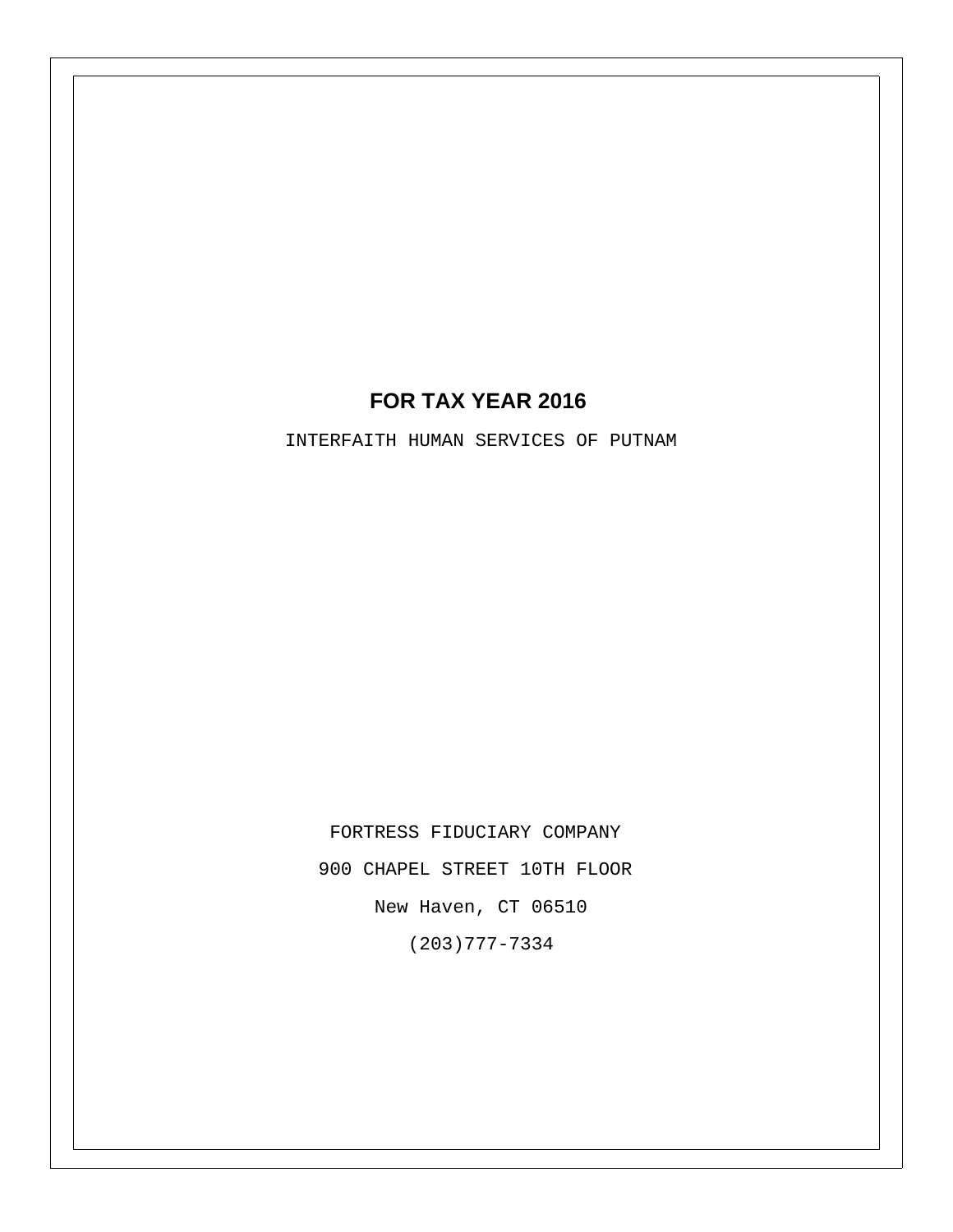|                     | (KEEP FOR YOUR RECORDS) |                                                       |             |  |  |  |  |  |
|---------------------|-------------------------|-------------------------------------------------------|-------------|--|--|--|--|--|
| $EF_PDF~$           | <b>EF Attachments</b>   |                                                       |             |  |  |  |  |  |
| Name of corporation |                         |                                                       | <b>FEIN</b> |  |  |  |  |  |
|                     |                         | INTERFAITH HUMAN SERVICES OF PUTNAM                   | 06-1587623  |  |  |  |  |  |
| Reference           |                         | <b>Description</b><br><b>Filename:</b>                |             |  |  |  |  |  |
| Sch 030             |                         | Statement of Revenue<br>IHSP Donor List.pdf           |             |  |  |  |  |  |
| Sch 032             |                         | IHSP Expenses and Income.pdf<br>Other Expenses        |             |  |  |  |  |  |
| Sch $014$           |                         | IHSP Conflict of Interest.pdf<br>Conflict of Interest |             |  |  |  |  |  |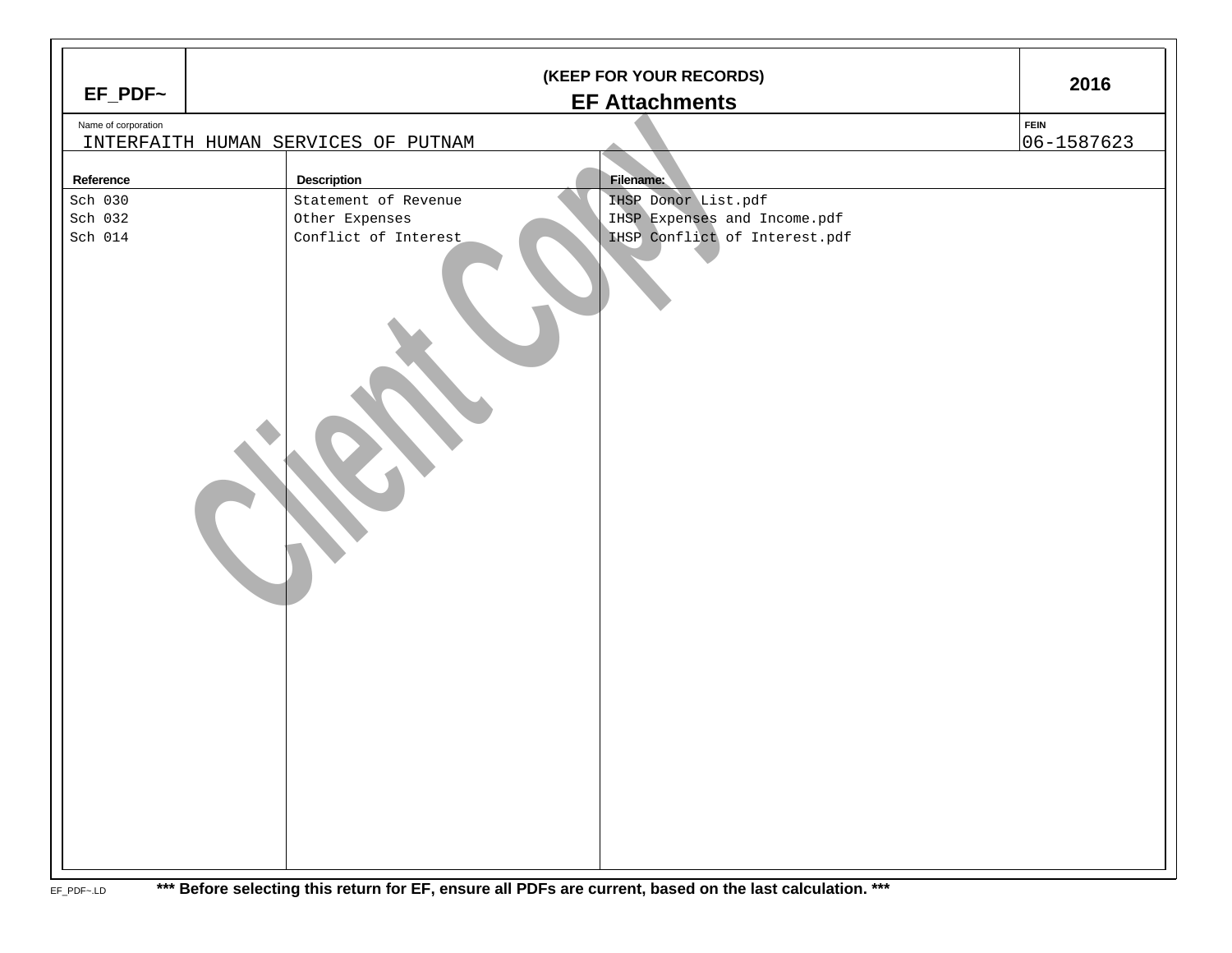|                                                 | <b>Acknowledgement and General Information for</b><br><b>Entities That File Returns Electronically</b>                                                                                                                                                                                                                                                                                                                                                                                                                | 2016                                                                         |
|-------------------------------------------------|-----------------------------------------------------------------------------------------------------------------------------------------------------------------------------------------------------------------------------------------------------------------------------------------------------------------------------------------------------------------------------------------------------------------------------------------------------------------------------------------------------------------------|------------------------------------------------------------------------------|
| Name(s) as shown on return                      | INTERFAITH HUMAN SERVICES OF PUTNAM                                                                                                                                                                                                                                                                                                                                                                                                                                                                                   | <b>Employer Identification Number</b><br>**-***7623                          |
| Entity address<br>53 GROVE STREET               |                                                                                                                                                                                                                                                                                                                                                                                                                                                                                                                       |                                                                              |
| Putnam, CT 06260                                |                                                                                                                                                                                                                                                                                                                                                                                                                                                                                                                       |                                                                              |
|                                                 | Thank you for participating in IRS e-file.                                                                                                                                                                                                                                                                                                                                                                                                                                                                            |                                                                              |
| 1. X <br>2016<br>990<br>$2.\overline{X}$<br>990 | Federal<br>income tax retum for<br>The electronic filing services were provided by FORTRESS FIDUCIARY COMPANY<br>$10 - 04 - 2017$<br>income tax return was accepted on<br>an electronic signature. The entity entered a PIN or authorized the Electronic Retum Originator (ERO) to enter or generate a PIN signature.<br>The submission ID assigned to this retum is 06459820172770ap1zz5<br>PLEASE DO NOT SEND A PAPER COPY OF ENTITY'S RETURN TO THE<br>IRS. IF YOU DO, IT WILL DELAY THE PROCESSING OF THE RETURN. | was filed electronically.<br>using a Personal Identification Number (PIN) as |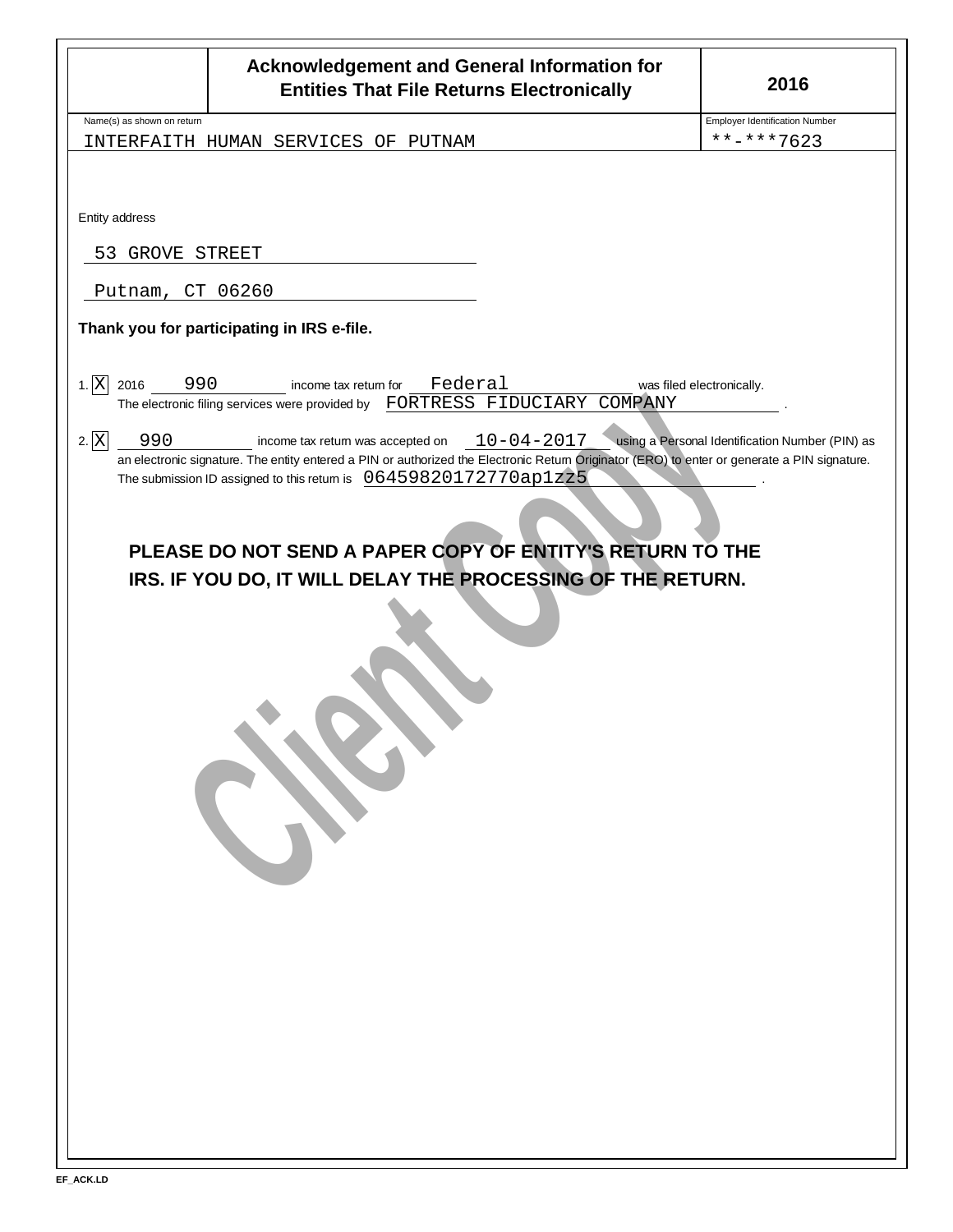|                                | 990                |                            |                                                                                             |                                                                                                                                                                            |                                       |                                                                                                                                                                            |            | OMB No. 1545-0047                          |
|--------------------------------|--------------------|----------------------------|---------------------------------------------------------------------------------------------|----------------------------------------------------------------------------------------------------------------------------------------------------------------------------|---------------------------------------|----------------------------------------------------------------------------------------------------------------------------------------------------------------------------|------------|--------------------------------------------|
| Form                           |                    |                            |                                                                                             | <b>Return of Organization Exempt From Income Tax</b>                                                                                                                       |                                       |                                                                                                                                                                            |            |                                            |
|                                |                    |                            |                                                                                             | Under section 501(c), 527, or 4947(a)(1) of the Internal Revenue Code (except private foundations)                                                                         |                                       |                                                                                                                                                                            |            | 2016                                       |
|                                |                    |                            |                                                                                             | Do not enter social security numbers on this form as it may be made public.                                                                                                |                                       |                                                                                                                                                                            |            | Open to Public                             |
|                                |                    | Department of the Treasury |                                                                                             | Information about Form 990 and its instructions is at www.irs.gov/form990.                                                                                                 |                                       |                                                                                                                                                                            |            | Inspection                                 |
|                                |                    | Internal Revenue Service   |                                                                                             |                                                                                                                                                                            |                                       |                                                                                                                                                                            |            |                                            |
|                                |                    |                            | For the 2016 calendar year, or tax year beginning                                           |                                                                                                                                                                            | , 2016, and ending                    |                                                                                                                                                                            |            | , 20                                       |
| в                              |                    | Check if applicable:       |                                                                                             | C Name of organization INTERFAITH HUMAN SERVICES OF PUTNAM                                                                                                                 |                                       |                                                                                                                                                                            |            | D Employer identification no.              |
|                                | Address change     |                            |                                                                                             | Doing business as C/O LIVING FAITH UNITED METH. CH.                                                                                                                        |                                       |                                                                                                                                                                            |            | 06-1587623                                 |
| L                              | Name change        |                            |                                                                                             | Number and street (or P.O. box if mail is not delivered to street address)                                                                                                 |                                       | Room/suite                                                                                                                                                                 |            | E Telephone number                         |
| L                              | Initial return     |                            | 53 GROVE STREET                                                                             |                                                                                                                                                                            |                                       |                                                                                                                                                                            |            | $(860)928 - 0169$                          |
|                                |                    | Final return/terminated    |                                                                                             | City or town, state or province, country, and ZIP or foreign postal code                                                                                                   |                                       |                                                                                                                                                                            |            | 113,389                                    |
|                                | Amended return     |                            | Putnam, CT 06260                                                                            |                                                                                                                                                                            |                                       |                                                                                                                                                                            |            | G Gross receipts \$                        |
|                                |                    | Application pending        | F Name and address of principal officer:                                                    | <b>KAREN OSBREY</b>                                                                                                                                                        |                                       | H(a) Is this a group return for subordinates?                                                                                                                              |            | Yes $ X $<br>No                            |
|                                |                    |                            | Same as C above                                                                             |                                                                                                                                                                            |                                       | H(b) Are all subordinates included?                                                                                                                                        |            | Yes<br>No                                  |
|                                | Tax-exempt status: |                            | $3$ 501(c)(3)<br>$501(c)$ (                                                                 | $\triangleleft$ (insert no.)<br>4947(a)(1) or                                                                                                                              | 527                                   |                                                                                                                                                                            |            | If "No," attach a list. (see instructions) |
|                                | Website: ▶         |                            | <b>UPON REQUEST</b>                                                                         |                                                                                                                                                                            |                                       | Group exemption number $\blacktriangleright$<br>H(c)                                                                                                                       |            |                                            |
| κ                              |                    | Form of organization:      | $\overline{\mathbf{X}}$ Corporation<br>Trust                                                | Association<br>Other $\blacktriangleright$                                                                                                                                 | L Year of formation: 1974             | M State of legal domicile:                                                                                                                                                 |            | CТ                                         |
| Part I                         |                    | <b>Summary</b>             |                                                                                             |                                                                                                                                                                            |                                       |                                                                                                                                                                            |            |                                            |
|                                | 1                  |                            |                                                                                             |                                                                                                                                                                            |                                       |                                                                                                                                                                            |            |                                            |
|                                |                    |                            |                                                                                             | Briefly describe the organization's mission or most significant activities:                                                                                                | PROVIDING FOOD, DIAPERS AND DIAPERING |                                                                                                                                                                            |            |                                            |
|                                |                    |                            |                                                                                             | SERVICES, HEATING, AND CLOTHING TO NEEDY AND INDIGENT INDIVIDUALS                                                                                                          |                                       |                                                                                                                                                                            |            |                                            |
|                                |                    |                            |                                                                                             |                                                                                                                                                                            |                                       |                                                                                                                                                                            |            |                                            |
|                                |                    |                            |                                                                                             |                                                                                                                                                                            |                                       |                                                                                                                                                                            |            |                                            |
| Activities & Governance        | 2                  |                            |                                                                                             | Check this box $\blacktriangleright$ if the organization discontinued its operations or disposed of more than 25% of its net assets.                                       |                                       |                                                                                                                                                                            |            |                                            |
|                                | 3                  |                            |                                                                                             | Number of voting members of the governing body (Part VI, line 1a)                                                                                                          |                                       |                                                                                                                                                                            | 3          | 14                                         |
|                                | 4                  |                            |                                                                                             | Number of independent voting members of the governing body (Part VI, line 1b)                                                                                              |                                       |                                                                                                                                                                            | 4          | 14                                         |
|                                | 5                  |                            |                                                                                             | Total number of individuals employed in calendar year 2016 (Part V, line 2a)                                                                                               |                                       |                                                                                                                                                                            | 5          | 0                                          |
|                                | 6                  |                            |                                                                                             | Total number of volunteers (estimate if necessary) enterpretation of the state of the state of volunteers (estimate if necessary)                                          |                                       |                                                                                                                                                                            | 6          | 14                                         |
|                                |                    |                            |                                                                                             | 7a Total unrelated business revenue from Part VIII, column (C), line 12                                                                                                    |                                       | $\mathbf{v} = \mathbf{v}_1 \mathbf{v}_2 \mathbf{v}_3 \mathbf{v}_4 \mathbf{v}_5 \mathbf{v}_6 \mathbf{v}_7 \mathbf{v}_8 \mathbf{v}_9 \mathbf{v}_8 \mathbf{v}_9 \mathbf{v}_9$ | 7a         | 0                                          |
|                                |                    |                            |                                                                                             |                                                                                                                                                                            |                                       |                                                                                                                                                                            | 7b         | 0                                          |
|                                |                    |                            |                                                                                             |                                                                                                                                                                            |                                       | <b>Prior Year</b>                                                                                                                                                          |            | <b>Current Year</b>                        |
|                                | 8                  |                            | 99,754                                                                                      | 113,208                                                                                                                                                                    |                                       |                                                                                                                                                                            |            |                                            |
|                                | 9                  |                            |                                                                                             |                                                                                                                                                                            |                                       |                                                                                                                                                                            |            |                                            |
| Revenue                        |                    |                            |                                                                                             | Program service revenue (Part VIII, line 2g) $\ldots \ldots \ldots \ldots \ldots \ldots \ldots \ldots$                                                                     |                                       |                                                                                                                                                                            |            | 0                                          |
|                                | 10                 |                            |                                                                                             | Investment income (Part VIII, column (A), lines 3, 4, and 7d) $\ldots \ldots \ldots \ldots \ldots \ldots$                                                                  |                                       |                                                                                                                                                                            | 146        | 181                                        |
|                                | 11                 |                            |                                                                                             | Other revenue (Part VIII, column (A), lines 5, 6d, 8c, 9c, 10c, and 11e) $\ldots \ldots \ldots \ldots$                                                                     |                                       |                                                                                                                                                                            |            | 0                                          |
|                                | 12                 |                            |                                                                                             | Total revenue - add lines 8 through 11 (must equal Part VIII, column (A), line 12)                                                                                         |                                       |                                                                                                                                                                            | 99,900     | 113,389                                    |
|                                | 13                 |                            |                                                                                             | Grants and similar amounts paid (Part IX, column (A), lines $1-3$                                                                                                          |                                       |                                                                                                                                                                            |            | 0                                          |
|                                | 14                 |                            | Benefits paid to or for members (Part IX, column (A), line 4)                               | .                                                                                                                                                                          |                                       |                                                                                                                                                                            |            | 0                                          |
|                                | 15                 |                            |                                                                                             | Salaries, other compensation, employee benefits (Part IX, column (A), lines 5-10)                                                                                          |                                       |                                                                                                                                                                            |            | 0                                          |
| Expenses                       |                    |                            |                                                                                             | 16a Professional fundraising fees (Part IX, column (A), line 11e)                                                                                                          |                                       |                                                                                                                                                                            |            | 0                                          |
|                                |                    |                            | <b>b</b> Total fundraising expenses (Part IX, column $(D)$ , line 25) $\blacktriangleright$ |                                                                                                                                                                            | $\mathbf 0$                           |                                                                                                                                                                            |            |                                            |
|                                | 17                 |                            |                                                                                             | Other expenses (Part IX, column (A), lines 11a-11d, 11f-24e)                                                                                                               |                                       |                                                                                                                                                                            | 83,616     | 105,275                                    |
|                                | 18                 |                            |                                                                                             | Total expenses. Add lines 13-17 (must equal Part IX, column (A), line 25)                                                                                                  |                                       |                                                                                                                                                                            | 83,616     | 105,275                                    |
|                                | 19                 |                            |                                                                                             |                                                                                                                                                                            |                                       |                                                                                                                                                                            | 16,284     | 8,114                                      |
|                                |                    |                            |                                                                                             |                                                                                                                                                                            |                                       | <b>Beginning of Current Year</b>                                                                                                                                           |            | <b>End of Year</b>                         |
| Net Assets or<br>Fund Balances | 20                 |                            |                                                                                             |                                                                                                                                                                            |                                       |                                                                                                                                                                            | 120,416    | 120,053                                    |
|                                | 21                 |                            |                                                                                             |                                                                                                                                                                            |                                       |                                                                                                                                                                            |            | 0                                          |
|                                | 22                 |                            |                                                                                             |                                                                                                                                                                            |                                       |                                                                                                                                                                            | 120,416    | 120,053                                    |
| Part II                        |                    |                            | <b>Signature Block</b>                                                                      |                                                                                                                                                                            |                                       |                                                                                                                                                                            |            |                                            |
|                                |                    |                            |                                                                                             | Under penalties of perjury, I declare that I have examined this return, including accompanying schedules and statements, and to the best of my knowledge and belief, it is |                                       |                                                                                                                                                                            |            |                                            |
|                                |                    |                            |                                                                                             | true, correct, and complete. Declaration of preparer (other than officer) is based on all information of which preparer has any knowledge.                                 |                                       |                                                                                                                                                                            |            |                                            |
|                                |                    |                            |                                                                                             |                                                                                                                                                                            |                                       |                                                                                                                                                                            |            |                                            |
| Sign                           |                    |                            | <b>KAREN OSBREY</b>                                                                         |                                                                                                                                                                            |                                       |                                                                                                                                                                            |            |                                            |
|                                |                    |                            | Signature of officer                                                                        |                                                                                                                                                                            |                                       |                                                                                                                                                                            | Date       |                                            |
| Here                           |                    |                            | KAREN OSBREY, BOARD PRESIDENT                                                               |                                                                                                                                                                            |                                       |                                                                                                                                                                            |            |                                            |
|                                |                    |                            | Type or print name and title                                                                |                                                                                                                                                                            |                                       |                                                                                                                                                                            |            |                                            |
|                                |                    | Print/Type preparer's name |                                                                                             | Preparer's signature                                                                                                                                                       | Date                                  | $\boldsymbol{\mathrm{X}}$<br>Check                                                                                                                                         | if<br>PTIN |                                            |
| Paid                           |                    |                            | ANTHONY J DE ANGELO                                                                         | <b>ANTHONY J DE ANGELO</b>                                                                                                                                                 | 10-21-2017                            | self-employed                                                                                                                                                              |            | P00543734                                  |
|                                | Preparer           | Firm's name                | FORTRESS FIDUCIARY COMPANY<br>▶                                                             |                                                                                                                                                                            |                                       |                                                                                                                                                                            |            |                                            |
|                                | <b>Use Only</b>    | Firm's address ▶           |                                                                                             | 900 CHAPEL STREET 10TH FLOOR                                                                                                                                               |                                       | Phone no.                                                                                                                                                                  |            |                                            |
|                                |                    |                            |                                                                                             | New Haven CT 06510                                                                                                                                                         |                                       |                                                                                                                                                                            |            | 203-777-7334                               |
|                                |                    |                            |                                                                                             | May the IRS discuss this return with the preparer shown above? (see instructions)                                                                                          |                                       |                                                                                                                                                                            |            | $X$ Yes<br>No                              |
|                                |                    |                            | For Paperwork Reduction Act Notice, see the separate instructions.                          |                                                                                                                                                                            |                                       |                                                                                                                                                                            |            | Form 990 (2016)                            |
|                                |                    |                            |                                                                                             |                                                                                                                                                                            |                                       |                                                                                                                                                                            |            |                                            |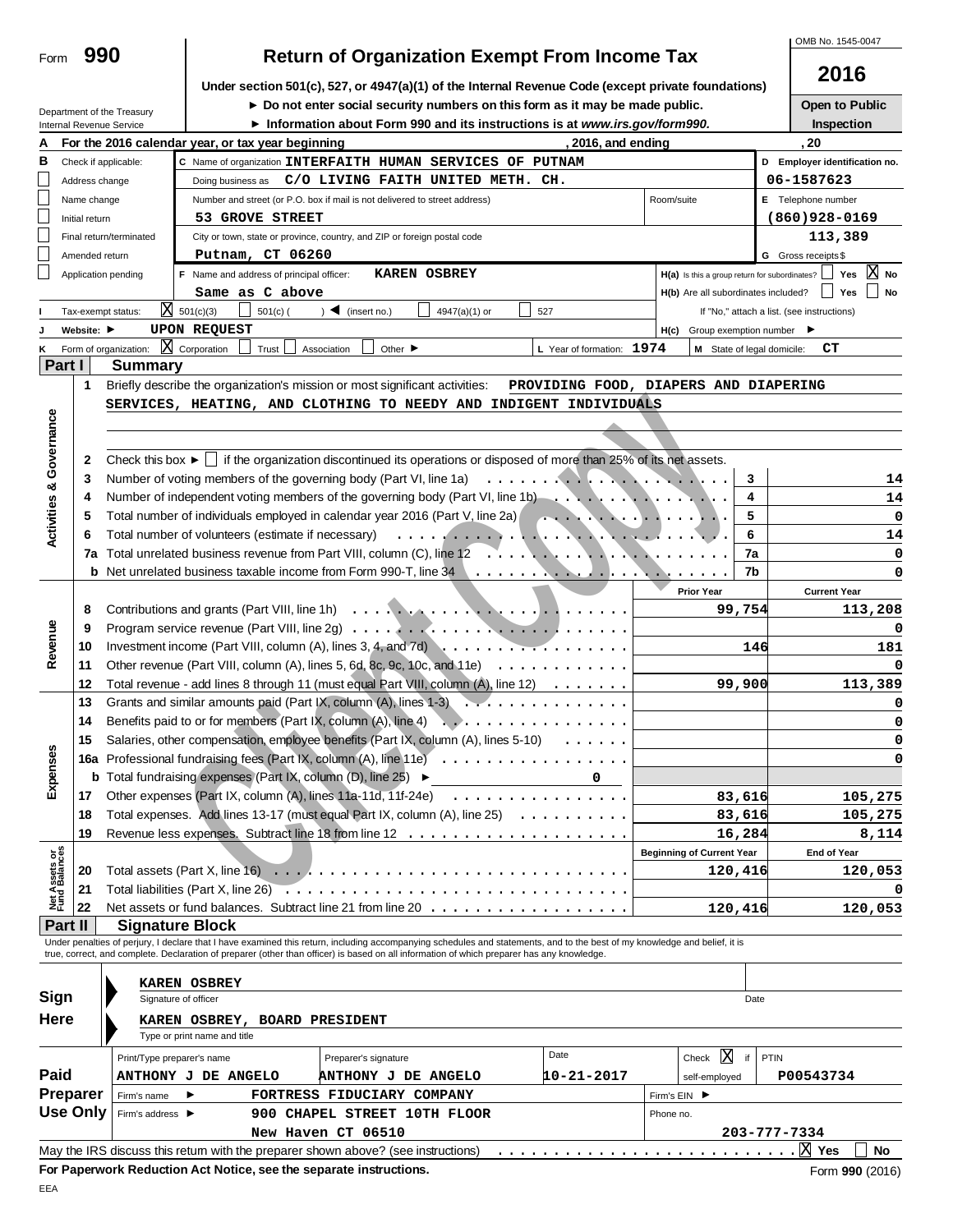|              | Form 990 (2016)<br>INTERFAITH HUMAN SERVICES OF PUTNAM                                                                         | 06-1587623    | Page 2          |
|--------------|--------------------------------------------------------------------------------------------------------------------------------|---------------|-----------------|
|              | Part III<br><b>Statement of Program Service Accomplishments</b>                                                                |               |                 |
|              |                                                                                                                                |               |                 |
| $\mathbf 1$  | Briefly describe the organization's mission:                                                                                   |               |                 |
|              | PROVIDING FOOD, DIAPERS AND DIAPERING SERVICES, HEATING, AND CLOTHING TO NEEDY AND INDIGENT                                    |               |                 |
|              | <b>INDIVIDUALS</b>                                                                                                             |               |                 |
|              |                                                                                                                                |               |                 |
|              |                                                                                                                                |               |                 |
| $\mathbf{2}$ | Did the organization undertake any significant program services during the year which were not listed on the                   |               |                 |
|              | If "Yes," describe these new services on Schedule O.                                                                           |               |                 |
| 3            | Did the organization cease conducting, or make significant changes in how it conducts, any program                             |               |                 |
|              |                                                                                                                                |               |                 |
|              | If "Yes," describe these changes on Schedule O.                                                                                |               |                 |
| 4            | Describe the organization's program service accomplishments for each of its three largest program services, as measured by     |               |                 |
|              | expenses. Section 501(c)(3) and 501(c)(4) organizations are required to report the amount of grants and allocations to others, |               |                 |
|              | the total expenses, and revenue, if any, for each program service reported.                                                    |               |                 |
|              |                                                                                                                                |               |                 |
| 4a           | ) (Expenses $$$ 105, 275 including grants of $$$<br>) (Revenue<br>(Code:                                                       | \$            |                 |
|              | PROVIDING FOOD AND HEATING AND CLOTHING TO NEEDY AND INDIGENT INDIVIDUALS IN THE REGION IN                                     |               |                 |
|              | ADDITION TO DIAPERING AND DIAPERS AND SUPPLIES.                                                                                |               |                 |
|              |                                                                                                                                |               |                 |
|              |                                                                                                                                |               |                 |
|              |                                                                                                                                |               |                 |
|              |                                                                                                                                |               |                 |
|              |                                                                                                                                |               |                 |
|              |                                                                                                                                |               |                 |
|              |                                                                                                                                |               |                 |
|              |                                                                                                                                |               |                 |
|              |                                                                                                                                |               |                 |
| 4b           | including grants of \$<br>(Code: ) (Expenses \$<br>) (Revenue                                                                  | $\frac{1}{2}$ |                 |
|              |                                                                                                                                |               |                 |
|              |                                                                                                                                |               |                 |
|              |                                                                                                                                |               |                 |
|              |                                                                                                                                |               |                 |
|              |                                                                                                                                |               |                 |
|              |                                                                                                                                |               |                 |
|              |                                                                                                                                |               |                 |
|              |                                                                                                                                |               |                 |
|              |                                                                                                                                |               |                 |
|              |                                                                                                                                |               |                 |
|              |                                                                                                                                |               |                 |
| 4c           | (Expenses \$<br>including grants of \$<br>) (Revenue<br>(Code:                                                                 | \$            |                 |
|              |                                                                                                                                |               |                 |
|              |                                                                                                                                |               |                 |
|              |                                                                                                                                |               |                 |
|              |                                                                                                                                |               |                 |
|              |                                                                                                                                |               |                 |
|              |                                                                                                                                |               |                 |
|              |                                                                                                                                |               |                 |
|              |                                                                                                                                |               |                 |
|              |                                                                                                                                |               |                 |
|              |                                                                                                                                |               |                 |
| 4d           | Other program services (Describe in Schedule O.)                                                                               |               |                 |
|              | (Expenses \$<br>including grants of \$<br>) (Revenue \$                                                                        |               |                 |
| 4e           | Total program service expenses ▶<br>105,275                                                                                    |               |                 |
| EEA          |                                                                                                                                |               | Form 990 (2016) |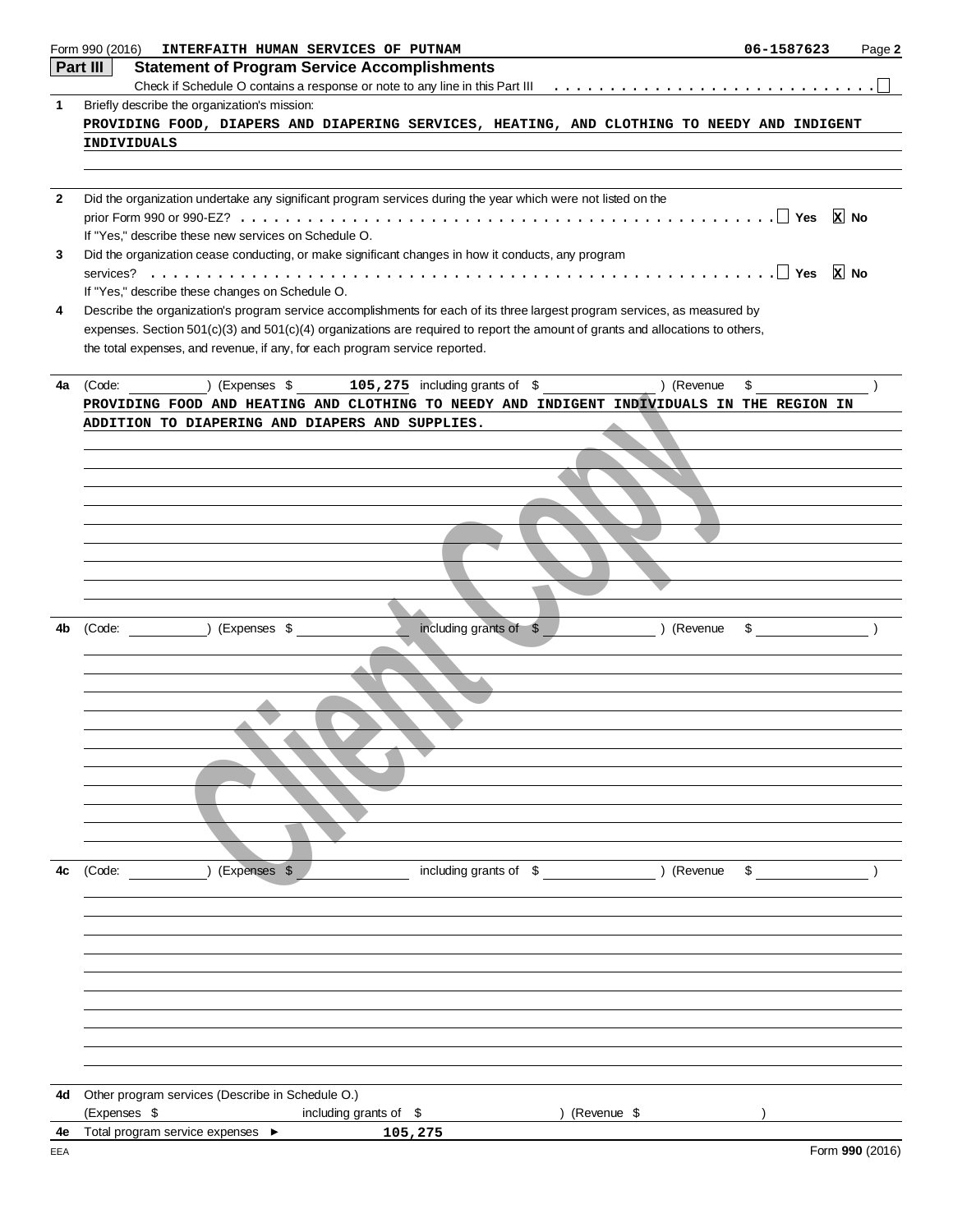|     | Form 990 (2016)<br>06-1587623<br>INTERFAITH HUMAN SERVICES OF PUTNAM                                                                                                                              |                |     | Page 3          |
|-----|---------------------------------------------------------------------------------------------------------------------------------------------------------------------------------------------------|----------------|-----|-----------------|
|     | Part IV<br><b>Checklist of Required Schedules</b>                                                                                                                                                 |                |     |                 |
|     |                                                                                                                                                                                                   |                | Yes | No              |
| 1   | Is the organization described in section $501(c)(3)$ or $4947(a)(1)$ (other than a private foundation)? If "Yes,"                                                                                 |                |     |                 |
|     |                                                                                                                                                                                                   | 1              | Χ   |                 |
| 2   | Is the organization required to complete Schedule B, Schedule of Contributors (see instructions)?<br>.                                                                                            | $\mathbf{2}$   | Χ   |                 |
| 3   | Did the organization engage in direct or indirect political campaign activities on behalf of or in opposition to                                                                                  |                |     |                 |
|     |                                                                                                                                                                                                   | 3              |     | X               |
| 4   | Section 501(c)(3) organizations. Did the organization engage in lobbying activities, or have a section 501(h)                                                                                     |                |     |                 |
|     |                                                                                                                                                                                                   | 4              |     | Χ               |
| 5   | Is the organization a section $501(c)(4)$ , $501(c)(5)$ , or $501(c)(6)$ organization that receives membership dues,                                                                              |                |     |                 |
|     | assessments, or similar amounts as defined in Revenue Procedure 98-19? If "Yes," complete Schedule C,                                                                                             |                |     |                 |
|     |                                                                                                                                                                                                   | 5              |     | Χ               |
| 6   | Did the organization maintain any donor advised funds or any similar funds or accounts for which donors                                                                                           |                |     |                 |
|     | have the right to provide advice on the distribution or investment of amounts in such funds or accounts? If                                                                                       |                |     |                 |
|     |                                                                                                                                                                                                   | 6              |     |                 |
|     |                                                                                                                                                                                                   |                |     | Χ               |
| 7   | Did the organization receive or hold a conservation easement, including easements to preserve open space,                                                                                         |                |     |                 |
|     |                                                                                                                                                                                                   | $\overline{7}$ |     | X               |
| 8   | Did the organization maintain collections of works of art, historical treasures, or other similar assets? If "Yes,"                                                                               |                |     |                 |
|     |                                                                                                                                                                                                   | 8              |     | Χ               |
| 9   | Did the organization report an amount in Part X, line 21, for escrow or custodial account liability, serve as a                                                                                   |                |     |                 |
|     | custodian for amounts not listed in Part X; or provide credit counseling, debt management, credit repair, or                                                                                      |                |     |                 |
|     | debt negotiation services? If "Yes," complete Schedule D, Part IV                                                                                                                                 | 9              |     | Χ               |
| 10  | Did the organization, directly or through a related organization, hold assets in temporarily restricted                                                                                           |                |     |                 |
|     | endowments, permanent endowments, or quasi-endowments? If "Yes," complete Schedule D, Part V<br>.                                                                                                 | 10             |     | X               |
| 11  | If the organization's answer to any of the following questions is "Yes," then complete Schedule D, Parts VI,                                                                                      |                |     |                 |
|     | VII, VIII, IX, or X as applicable.                                                                                                                                                                |                |     |                 |
| a   | Did the organization report an amount for land, buildings, and equipment in Part X, line 10? If "Yes,"                                                                                            |                |     |                 |
|     |                                                                                                                                                                                                   | 11a            | Χ   |                 |
|     | <b>b</b> Did the organization report an amount for investments - other securities in Part X, line 12 that is 5% or more                                                                           |                |     |                 |
|     |                                                                                                                                                                                                   | 11b            |     | Χ               |
|     | c Did the organization report an amount for investments - program related in Part X, line 13 that is 5% or more                                                                                   |                |     |                 |
|     |                                                                                                                                                                                                   | 11c            |     | X               |
|     | d Did the organization report an amount for other assets in Part X, line 15 that is 5% or more of its total assets                                                                                |                |     |                 |
|     |                                                                                                                                                                                                   | 11d            |     | X               |
|     | Did the organization report an amount for other liabilities in Part X, line 25? If "Yes," complete Schedule D, Part X                                                                             | 11e            |     | X               |
|     | Did the organization's separate or consolidated financial statements for the tax year include a footnote that addresses                                                                           |                |     |                 |
|     | the organization's liability for uncertain tax positions under FIN 48 (ASC 740)? If "Yes," complete Schedule D, Part X                                                                            | 11f            |     | Χ               |
| 12a | Did the organization obtain separate, independent audited financial statements for the tax year? If "Yes," complete                                                                               |                |     |                 |
|     | Schedule D, Parts XI and XII $\ldots$ , $\ldots$ , $\ldots$ , $\ldots$ , $\ldots$ , $\ldots$ , $\ldots$ , $\ldots$ , $\ldots$ , $\ldots$ , $\ldots$ , $\ldots$ , $\ldots$ , $\ldots$ , $\ldots$ , | 12a            |     | X               |
| b   | Was the organization included in consolidated, independent audited financial statements for the tax year? If                                                                                      |                |     |                 |
|     | "Yes," and if the organization answered "No" to line 12a, then completing Schedule D, Parts XI and XII is optional                                                                                | 12b            |     | Χ               |
|     |                                                                                                                                                                                                   | 13             |     | Χ               |
| 13  |                                                                                                                                                                                                   |                |     |                 |
| 14a | Did the organization maintain an office, employees, or agents outside of the United States?<br>.                                                                                                  | 14a            |     | Χ               |
| b   | Did the organization have aggregate revenues or expenses of more than \$10,000 from grantmaking,                                                                                                  |                |     |                 |
|     | fundraising, business, investment, and program service activities outside the United States, or aggregate                                                                                         |                |     |                 |
|     | foreign investments valued at \$100,000 or more? If "Yes," complete Schedule F, Parts I and IV                                                                                                    | 14b            |     | X               |
| 15  | Did the organization report on Part IX, column (A), line 3, more than \$5,000 of grants or other assistance to or                                                                                 |                |     |                 |
|     |                                                                                                                                                                                                   | 15             |     | X               |
| 16  | Did the organization report on Part IX, column (A), line 3, more than \$5,000 of aggregate grants or other                                                                                        |                |     |                 |
|     |                                                                                                                                                                                                   | 16             |     | Χ               |
| 17  | Did the organization report a total of more than \$15,000 of expenses for professional fundraising services on                                                                                    |                |     |                 |
|     |                                                                                                                                                                                                   | 17             |     | Χ               |
| 18  | Did the organization report more than \$15,000 total of fundraising event gross income and contributions on                                                                                       |                |     |                 |
|     |                                                                                                                                                                                                   | 18             |     | X               |
| 19  | Did the organization report more than \$15,000 of gross income from gaming activities on Part VIII, line 9a?                                                                                      |                |     |                 |
|     |                                                                                                                                                                                                   | 19             |     | Χ               |
| EEA |                                                                                                                                                                                                   |                |     | Form 990 (2016) |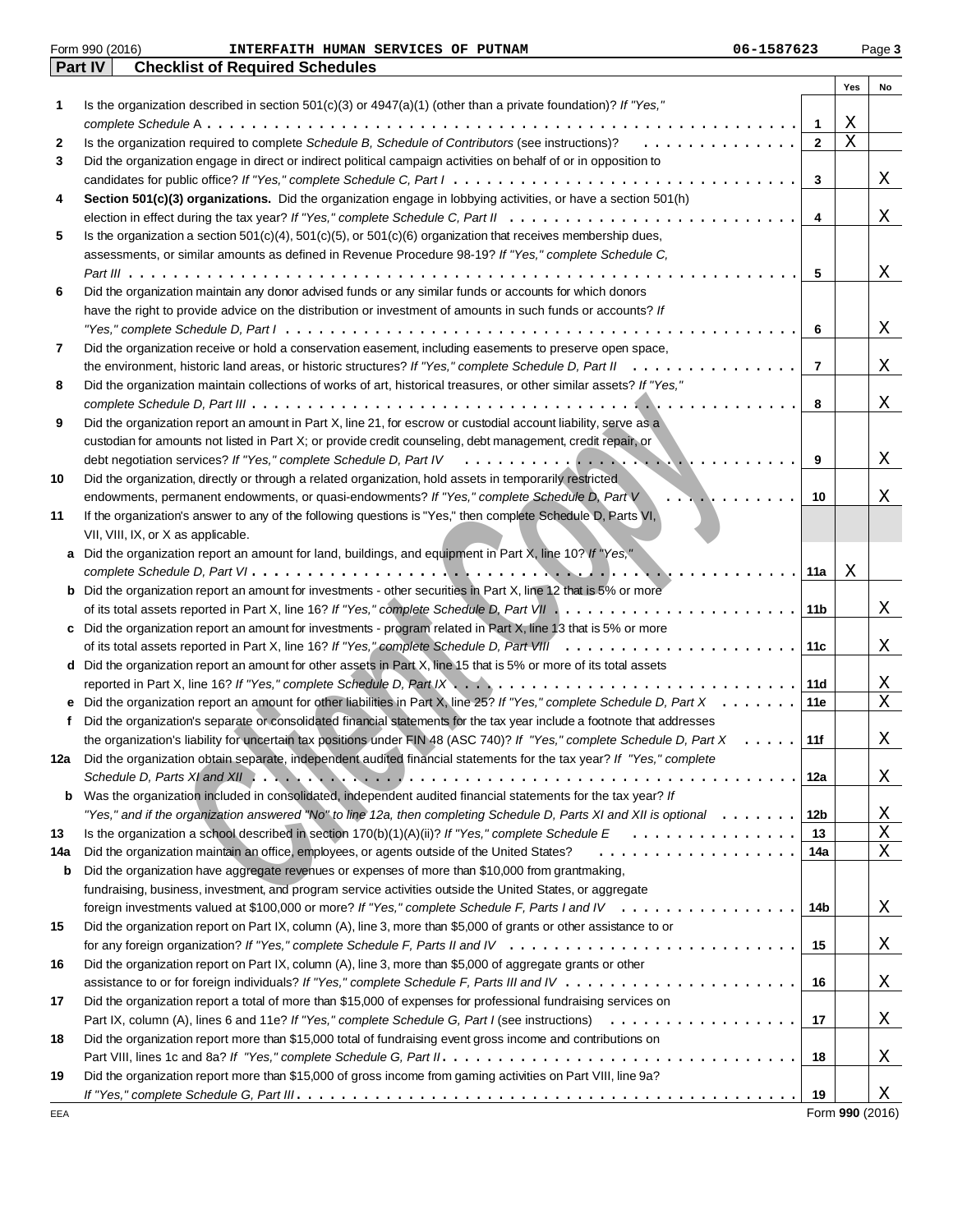|     | Form 990 (2016)<br>06-1587623<br>INTERFAITH HUMAN SERVICES OF PUTNAM                                                                                   |                 |     | Page 4 |
|-----|--------------------------------------------------------------------------------------------------------------------------------------------------------|-----------------|-----|--------|
|     | Part IV<br><b>Checklist of Required Schedules</b> (continued)                                                                                          |                 |     |        |
|     |                                                                                                                                                        |                 | Yes | No     |
| 20a | Did the organization operate one or more hospital facilities? If "Yes," complete Schedule H<br>.                                                       | 20a             |     | Χ      |
| b   | If "Yes" to line 20a, did the organization attach a copy of its audited financial statements to this retum?<br>$\mathbf{r}$                            | 20 <sub>b</sub> |     |        |
| 21  | Did the organization report more than \$5,000 of grants or other assistance to any domestic organization or                                            |                 |     |        |
|     |                                                                                                                                                        | 21              |     | Χ      |
| 22  | Did the organization report more than \$5,000 of grants or other assistance to or for domestic individuals on                                          |                 |     |        |
|     | Part IX, column (A), line 2? If "Yes," complete Schedule I, Parts I and III                                                                            | 22              |     | Χ      |
| 23  | Did the organization answer "Yes" to Part VII, Section A, line 3, 4, or 5 about compensation of the                                                    |                 |     |        |
|     | organization's current and former officers, directors, trustees, key employees, and highest compensated                                                |                 |     |        |
|     |                                                                                                                                                        | 23              |     | Χ      |
| 24a | Did the organization have a tax-exempt bond issue with an outstanding principal amount of more than                                                    |                 |     |        |
|     | \$100,000 as of the last day of the year, that was issued after December 31, 2002? If "Yes," answer lines 24b                                          |                 |     |        |
|     | through 24d and complete Schedule K. If "No," go to line 25a $\dots \dots \dots \dots \dots \dots \dots \dots \dots \dots \dots \dots \dots \dots$     | 24a             |     | Χ      |
| b   | Did the organization invest any proceeds of tax-exempt bonds beyond a temporary period exception?<br>.                                                 | 24b             |     |        |
|     | Did the organization maintain an escrow account other than a refunding escrow at any time during the year                                              |                 |     |        |
| c   |                                                                                                                                                        |                 |     |        |
|     | to defease any tax-exempt bonds?                                                                                                                       | 24c             |     |        |
| d   | Did the organization act as an "on behalf of" issuer for bonds outstanding at any time during the year?<br>.                                           | 24d             |     |        |
| 25a | Section 501(c)(3), 501(c)(4), and 501(c)(29) organizations. Did the organization engage in an excess benefit                                           |                 |     |        |
|     | transaction with a disqualified person during the year? If "Yes," complete Schedule L, Part I<br>.                                                     | 25a             |     | Χ      |
| b   | Is the organization aware that it engaged in an excess benefit transaction with a disqualified person in a prior                                       |                 |     |        |
|     | year, and that the transaction has not been reported on any of the organization's prior Forms 990 or 990-EZ?                                           |                 |     |        |
|     |                                                                                                                                                        | 25b             |     | Χ      |
| 26  | Did the organization report any amount on Part X, line 5, 6, or 22 for receivables from or payables to any                                             |                 |     |        |
|     | current or former officers, directors, trustees, key employees, highest compensated employees, or                                                      |                 |     |        |
|     |                                                                                                                                                        | 26              |     | Χ      |
| 27  | Did the organization provide a grant or other assistance to an officer, director, trustee, key employee,                                               |                 |     |        |
|     | substantial contributor or employee thereof, a grant selection committee member, or to a 35% controlled                                                |                 |     |        |
|     | entity or family member of any of these persons? If "Yes," complete Schedule L, Part III                                                               | 27              |     | Χ      |
| 28  | Was the organization a party to a business transaction with one of the following parties (see Schedule L,                                              |                 |     |        |
|     | Part IV instructions for applicable filing thresholds, conditions, and exceptions):                                                                    |                 |     |        |
| a   | A current or former officer, director, trustee, or key employee? If "Yes," complete Schedule L, Part IV                                                | 28a             | Χ   |        |
| b   | A family member of a current or former officer, director, trustee, or key employee? If "Yes," complete                                                 |                 |     |        |
|     |                                                                                                                                                        | 28b             |     | Χ      |
| c   | An entity of which a current or former officer, director, trustee, or key employee (or a family member thereof)                                        |                 |     |        |
|     | was an officer, director, trustee, or direct or indirect owner? If "Yes," complete Schedule L, Part IV<br>.                                            | 28c             | Х   |        |
| 29  | Did the organization receive more than \$25,000 in non-cash contributions? If "Yes," complete Schedule $M \ldots$ .                                    | 29              |     | Χ      |
| 30  | Did the organization receive contributions of art, historical treasures, or other similar assets, or qualified                                         |                 |     |        |
|     | conservation contributions? If "Yes," complete Schedule M $\ldots \ldots \ldots \ldots \ldots \ldots \ldots \ldots \ldots \ldots \ldots \ldots \ldots$ | 30              |     | X      |
| 31  | Did the organization liquidate, terminate, or dissolve and cease operations? If "Yes," complete Schedule N,                                            |                 |     |        |
|     |                                                                                                                                                        | 31              |     | Χ      |
| 32  | Did the organization sell, exchange, dispose of, or transfer more than 25% of its net assets? If "Yes,"                                                |                 |     |        |
|     |                                                                                                                                                        |                 |     |        |
|     |                                                                                                                                                        | 32              |     | Χ      |
| 33  | Did the organization own 100% of an entity disregarded as separate from the organization under Regulations                                             |                 |     |        |
|     | sections 301.7701-2 and 301.7701-3? If "Yes," complete Schedule R, Part $1, \ldots, \ldots, \ldots, \ldots, \ldots, \ldots, \ldots, \ldots, \ldots$    | 33              |     | Χ      |
| 34  | Was the organization related to any tax-exempt or taxable entity? If "Yes," complete Schedule R, Part II, III,                                         |                 |     |        |
|     |                                                                                                                                                        | 34              |     | Χ      |
| 35a | Did the organization have a controlled entity within the meaning of section $512(b)(13)? \ldots \ldots \ldots \ldots \ldots \ldots \ldots$             | 35a             |     | Χ      |
| b   | If "Yes" to line 35a, did the organization receive any payment from or engage in any transaction with a                                                |                 |     |        |
|     | controlled entity within the meaning of section $512(b)(13)$ ? If "Yes," complete Schedule R, Part V, line $2 \ldots \ldots \ldots \ldots$             | 35b             |     | X      |
| 36  | Section 501(c)(3) organizations. Did the organization make any transfers to an exempt non-charitable                                                   |                 |     |        |
|     |                                                                                                                                                        | 36              |     | Χ      |
| 37  | Did the organization conduct more than 5% of its activities through an entity that is not a related organization                                       |                 |     |        |
|     | and that is treated as a partnership for federal income tax purposes? If "Yes," complete Schedule R,                                                   |                 |     |        |
|     |                                                                                                                                                        | 37              |     | Χ      |
| 38  | Did the organization complete Schedule O and provide explanations in Schedule O for Part VI, lines 11b and                                             |                 |     |        |
|     | 19? Note. All Form 990 filers are required to complete Schedule O.                                                                                     | 38              | Χ   |        |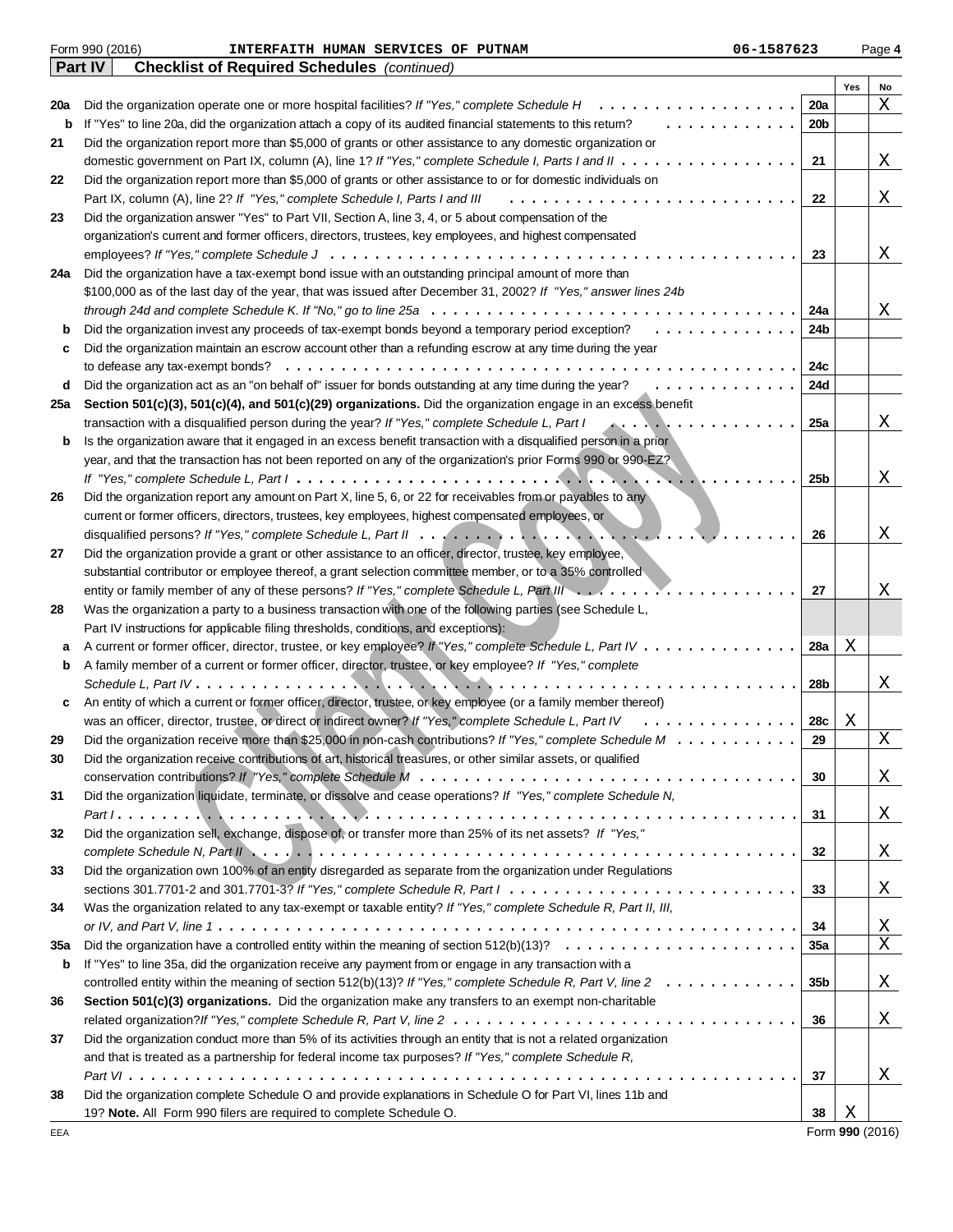|        | Form 990 (2016)<br>06-1587623<br>INTERFAITH HUMAN SERVICES OF PUTNAM                                                                                                                                             |     |     | Page 5 |
|--------|------------------------------------------------------------------------------------------------------------------------------------------------------------------------------------------------------------------|-----|-----|--------|
|        | <b>Statements Regarding Other IRS Filings and Tax Compliance</b><br><b>Part V</b>                                                                                                                                |     |     |        |
|        | Check if Schedule O contains a response or note to any line in this Part V                                                                                                                                       |     |     |        |
|        |                                                                                                                                                                                                                  |     | Yes | No     |
| 1a     | Enter the number reported in Box 3 of Form 1096. Enter -0- if not applicable $\dots \dots \dots \dots$<br>1a                                                                                                     |     |     |        |
| b      | Enter the number of Forms W-2G included in line 1a. Enter -0- if not applicable<br>1b<br>.                                                                                                                       |     |     |        |
| c      | Did the organization comply with backup withholding rules for reportable payments to vendors and                                                                                                                 |     |     |        |
|        | reportable gaming (gambling) winnings to prize winners?                                                                                                                                                          | 1c  |     |        |
| 2a     | Enter the number of employees reported on Form W-3, Transmittal of Wage and Tax                                                                                                                                  |     |     |        |
|        | Statements, filed for the calendar year ending with or within the year covered by this retum<br>2a                                                                                                               | 0   |     |        |
| b      | If at least one is reported on line 2a, did the organization file all required federal employment tax retums?<br>.                                                                                               | 2b  |     |        |
|        | Note. If the sum of lines 1a and 2a is greater than 250, you may be required to e-file (see instructions)<br>.                                                                                                   |     |     |        |
| За     | Did the organization have unrelated business gross income of \$1,000 or more during the year?<br>.                                                                                                               | 3a  |     | Χ      |
| b      | If "Yes," has it filed a Form 990-T for this year? If "No" to line 3b, provide an explanation in Schedule O $\ldots \ldots \ldots$                                                                               | 3b  |     |        |
| 4a     | At any time during the calendar year, did the organization have an interest in, or a signature or other authority                                                                                                |     |     |        |
|        | over, a financial account in a foreign country (such as a bank account, securities account, or other financial                                                                                                   |     |     |        |
|        | account)?                                                                                                                                                                                                        | 4a  |     | Χ      |
| b      | If "Yes," enter the name of the foreign country: ▶                                                                                                                                                               |     |     |        |
|        | See instructions for filing requirements for FinCEN Form 114, Report of Foreign Bank and Financial Accounts                                                                                                      |     |     |        |
|        | (FBAR).                                                                                                                                                                                                          |     |     |        |
| 5a     | Was the organization a party to a prohibited tax shelter transaction at any time during the tax year? $\ldots \ldots \ldots$                                                                                     | 5a  |     | Χ      |
| b      | Did any taxable party notify the organization that it was or is a party to a prohibited tax shelter transaction? $\ldots \ldots \ldots$                                                                          | 5b  |     | X      |
| c      | If "Yes" to line 5a or 5b, did the organization file Form 8886-T?                                                                                                                                                | 5с  |     |        |
| 6a     | Does the organization have annual gross receipts that are normally greater than \$100,000, and did the                                                                                                           |     |     |        |
|        | organization solicit any contributions that were not tax deductible as charitable contributions?<br>. <i>. .</i> .                                                                                               | 6a  |     | Χ      |
| b      | If "Yes," did the organization include with every solicitation an express statement that such contributions or                                                                                                   |     |     |        |
|        |                                                                                                                                                                                                                  | 6b  |     |        |
| 7      | Organizations that may receive deductible contributions under section 170(c).                                                                                                                                    |     |     |        |
| а      | Did the organization receive a payment in excess of \$75 made partly as a contribution and partly for goods                                                                                                      |     |     |        |
|        | and services provided to the payor?                                                                                                                                                                              | 7a  |     | Χ      |
| b      | If "Yes," did the organization notify the donor of the value of the goods or services provided?<br>.<br>Did the organization sell, exchange, or otherwise dispose of tangible personal property for which it was | 7b  |     |        |
| с      |                                                                                                                                                                                                                  |     |     |        |
|        | If "Yes," indicate the number of Forms 8282 filed during the year $\ldots \ldots \ldots \ldots \ldots \ldots$                                                                                                    | 7c  |     | Χ      |
| d      | Did the organization receive any funds, directly or indirectly, to pay premiums on a personal benefit contract?<br>.                                                                                             | 7e  |     | Χ      |
| е<br>f | Did the organization, during the year, pay premiums, directly or indirectly, on a personal benefit contract?<br>.                                                                                                | 7f  |     | Χ      |
|        | If the organization received a contribution of qualified intellectual property, did the organization file Form 8899 as required?                                                                                 | 7g  |     | X      |
| g      | If the organization received a contribution of cars, boats, airplanes, or other vehicles, did the organization file a Form 1098-C?                                                                               | 7h  |     | X      |
| 8      | Sponsoring organizations maintaining donor advised funds. Did a donor advised fund maintained by the                                                                                                             |     |     |        |
|        | sponsoring organization have excess business holdings at any time during the year?<br>.                                                                                                                          | 8   |     | Χ      |
| 9      | Sponsoring organizations maintaining donor advised funds.                                                                                                                                                        |     |     |        |
| а      | Did the sponsoring organization make any taxable distributions under section 4966?                                                                                                                               | 9a  |     | Χ      |
| b      | .<br>Did the sponsoring organization make a distribution to a donor, donor advisor, or related person?                                                                                                           | 9b  |     | X      |
| 10     | Section 501(c)(7) organizations. Enter:                                                                                                                                                                          |     |     |        |
| а      | 10a<br>Initiation fees and capital contributions included on Part VIII, line $12 \ldots \ldots \ldots \ldots \ldots$                                                                                             |     |     |        |
| b      | Gross receipts, included on Form 990, Part VIII, line 12, for public use of club facilities<br>10 <sub>b</sub>                                                                                                   |     |     |        |
| 11     | Section 501(c)(12) organizations. Enter:                                                                                                                                                                         |     |     |        |
| а      | Gross income from members or shareholders<br>11a                                                                                                                                                                 |     |     |        |
| b      | Gross income from other sources (Do not net amounts due or paid to other sources                                                                                                                                 |     |     |        |
|        | against amounts due or received from them.)<br>11b                                                                                                                                                               |     |     |        |
| 12a    | Section 4947(a)(1) non-exempt charitable trusts. Is the organization filing Form 990 in lieu of Form 1041?                                                                                                       | 12a |     |        |
| b      | If "Yes," enter the amount of tax-exempt interest received or accrued during the year $\dots \dots$<br>12 <sub>b</sub>                                                                                           |     |     |        |
| 13     | Section 501(c)(29) qualified nonprofit health insurance issuers.                                                                                                                                                 |     |     |        |
| а      | Is the organization licensed to issue qualified health plans in more than one state?                                                                                                                             | 13а |     |        |
|        | Note. See the instructions for additional information the organization must report on Schedule O.                                                                                                                |     |     |        |
| b      | Enter the amount of reserves the organization is required to maintain by the states in which                                                                                                                     |     |     |        |
|        | 13 <sub>b</sub><br>the organization is licensed to issue qualified health plans                                                                                                                                  |     |     |        |
| c      | 13с<br>Enter the amount of reserves on hand                                                                                                                                                                      |     |     |        |
| 14a    | Did the organization receive any payments for indoor tanning services during the tax year?<br>.                                                                                                                  | 14a |     | Χ      |
| b      | If "Yes," has it filed a Form 720 to report these payments? If "No," provide an explanation in Schedule $0$ ,                                                                                                    | 14b |     |        |
|        |                                                                                                                                                                                                                  |     |     |        |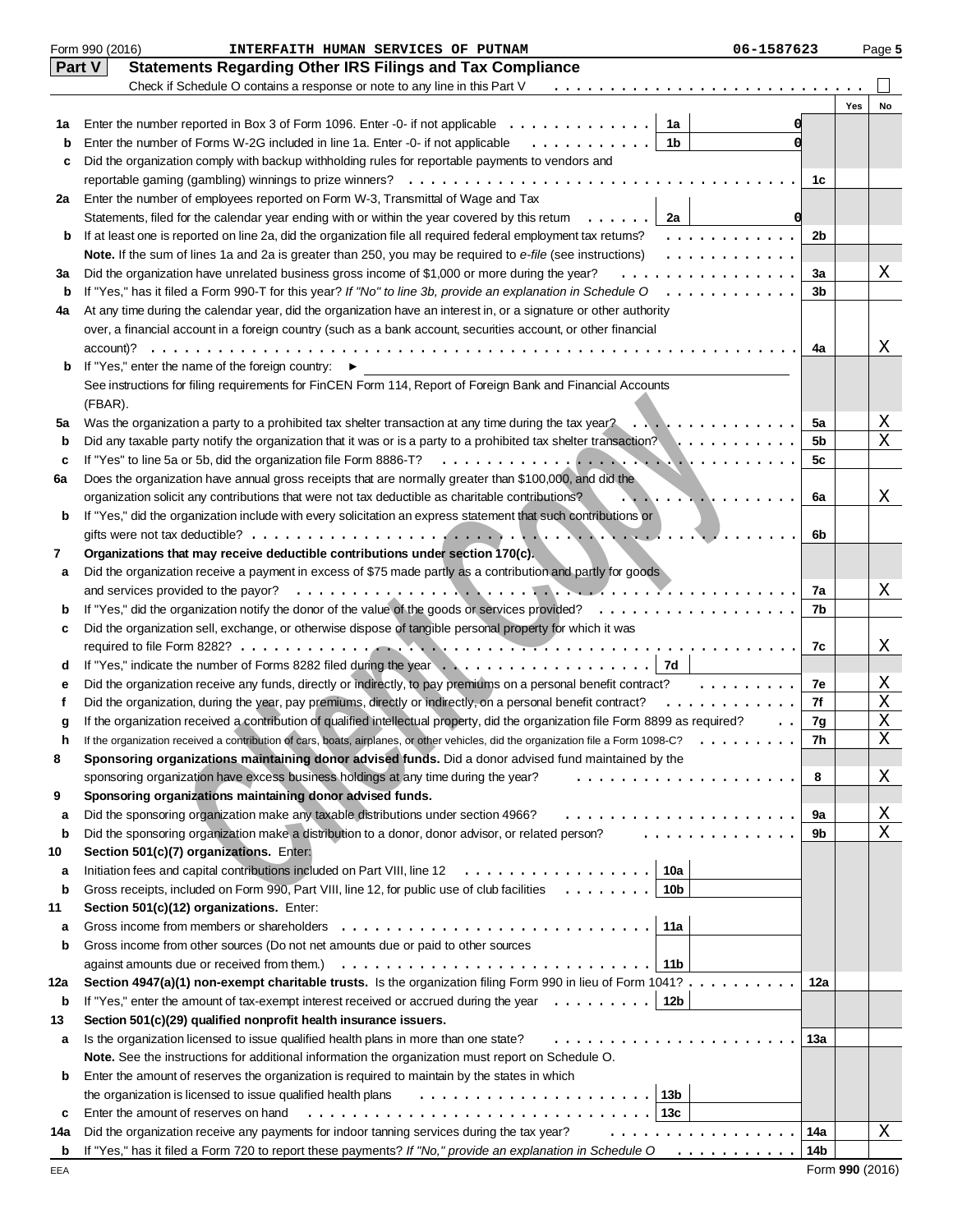|     | Form 990 (2016)<br>06-1587623<br>INTERFAITH HUMAN SERVICES OF PUTNAM                                                                           |     |        | Page 6 |
|-----|------------------------------------------------------------------------------------------------------------------------------------------------|-----|--------|--------|
|     | <b>Part VI</b><br>Governance, Management, and Disclosure For each "Yes" response to lines 2 through 7b below, and for a "No"                   |     |        |        |
|     | response to line 8a, 8b, or 10b below, describe the circumstances, processes, or changes in Schedule O. See instructions.                      |     |        |        |
|     | Check if Schedule O contains a response or note to any line in this Part VI                                                                    |     |        | X      |
|     | <b>Section A. Governing Body and Management</b>                                                                                                |     |        |        |
|     |                                                                                                                                                |     | Yes    | No     |
| 1а  | Enter the number of voting members of the governing body at the end of the tax year<br>1a<br>14                                                |     |        |        |
|     | If there are material differences in voting rights among members of the governing body, or                                                     |     |        |        |
|     | if the governing body delegated broad authority to an executive committee or similar                                                           |     |        |        |
|     | committee, explain in Schedule O.                                                                                                              |     |        |        |
| b   | Enter the number of voting members included in line 1a, above, who are independent<br>1b<br>14                                                 |     |        |        |
| 2   | Did any officer, director, trustee, or key employee have a family relationship or a business relationship with                                 |     |        |        |
|     | any other officer, director, trustee, or key employee?                                                                                         | 2   |        | Χ      |
| 3   | Did the organization delegate control over management duties customarily performed by or under the direct                                      |     |        |        |
|     | supervision of officers, directors, or trustees, or key employees to a management company or other person?                                     | 3   |        | Χ      |
| 4   | Did the organization make any significant changes to its governing documents since the prior Form 990 was filed?                               | 4   |        | Χ      |
| 5   | Did the organization become aware during the year of a significant diversion of the organization's assets?<br>.                                | 5   |        | Χ      |
| 6   | Did the organization have members or stockholders?                                                                                             | 6   |        | Χ      |
| 7a  | Did the organization have members, stockholders, or other persons who had the power to elect or appoint                                        |     |        |        |
|     | one or more members of the governing body?                                                                                                     | 7a  |        | X      |
| b   | Are any governance decisions of the organization reserved to (or subject to approval by) members,                                              |     |        |        |
|     | stockholders, or persons other than the governing body?                                                                                        | 7b  |        | Χ      |
| 8   | Did the organization contemporaneously document the meetings held or written actions undertaken during                                         |     |        |        |
|     | the year by the following:                                                                                                                     |     |        |        |
| а   | The governing body? $\ldots \ldots \ldots \ldots \ldots \ldots \ldots \ldots \ldots \ldots \ldots \ldots$<br><b>TAL LATAL LATAL LATAL</b>      | 8a  | Χ      |        |
| b   | Each committee with authority to act on behalf of the governing body?                                                                          | 8b  | Χ      |        |
| 9   | Is there any officer, director, trustee, or key employee listed in Part VII, Section A, who cannot be reached at                               |     |        |        |
|     |                                                                                                                                                | 9   |        | Χ      |
|     | Section B. Policies (This Section B requests information about policies not required by the Internal Revenue Code.)                            |     |        |        |
|     |                                                                                                                                                |     | Yes    | No     |
| 10a | Did the organization have local chapters, branches, or affiliates?                                                                             | 10a |        | Χ      |
| b   | If "Yes," did the organization have written policies and procedures governing the activities of such chapters,                                 |     |        |        |
|     | affiliates, and branches to ensure their operations are consistent with the organization's exempt purposes?                                    | 10b |        |        |
| 11a | Has the organization provided a complete copy of this Form 990 to all members of its governing body before filing the form?                    | 11a | Χ      |        |
| b   | Describe in Schedule O the process, if any, used by the organization to review this Form 990.                                                  |     |        |        |
| 12a | Did the organization have a written conflict of interest policy? If "No," go to line 13                                                        | 12a | Χ      |        |
| b   | Were officers, directors, or trustees, and key employees required to disclose annually interests that could give rise to conflicts?            | 12b | Χ      |        |
|     | Did the organization regularly and consistently monitor and enforce compliance with the policy? If "Yes,"                                      |     |        |        |
|     |                                                                                                                                                |     |        |        |
|     |                                                                                                                                                | 12c | Χ<br>Χ |        |
| 13  | Did the organization have a written whistleblower policy?                                                                                      | 13  |        |        |
| 14  | Did the organization have a written document retention and destruction policy?                                                                 | 14  |        | Χ      |
| 15  | Did the process for determining compensation of the following persons include a review and approval by                                         |     |        |        |
|     | independent persons, comparability data, and contemporaneous substantiation of the deliberation and decision?                                  |     |        |        |
| a   |                                                                                                                                                | 15a |        | Χ      |
| b   | Other officers or key employees of the organization                                                                                            | 15b |        | Χ      |
|     | If "Yes" to line 15a or 15b, describe the process in Schedule O (see instructions).                                                            |     |        |        |
| 16a | Did the organization invest in, contribute assets to, or participate in a joint venture or similar arrangement                                 |     |        |        |
|     |                                                                                                                                                | 16a |        | Χ      |
| b   | If "Yes," did the organization follow a written policy or procedure requiring the organization to evaluate its                                 |     |        |        |
|     | participation in joint venture arrangements under applicable federal tax law, and take steps to safeguard the                                  |     |        |        |
|     | organization's exempt status with respect to such arrangements? $\ldots \ldots \ldots \ldots \ldots \ldots \ldots \ldots \ldots \ldots \ldots$ | 16b |        |        |
|     | <b>Section C. Disclosure</b>                                                                                                                   |     |        |        |
| 17  | List the states with which a copy of this Form 990 is required to be filed<br>$\blacktriangleright$ Connecticut                                |     |        |        |
| 18  | Section 6104 requires an organization to make its Forms 1023 (or 1024 if applicable), 990, and 990-T (Section 501(c)(3)s only)                 |     |        |        |
|     | available for public inspection. Indicate how you made these available. Check all that apply.                                                  |     |        |        |
|     | $X$ Another's website<br>$X$ Upon request<br>Other (explain in Schedule O)<br>Own website                                                      |     |        |        |
| 19  | Describe in Schedule O whether (and if so, how) the organization made its governing documents, conflict of interest policy, and                |     |        |        |
|     | financial statements available to the public during the tax year.                                                                              |     |        |        |
| 20  | State the name, address, and telephone number of the person who possesses the organization's books and records:                                |     |        |        |
|     | DAVID DUNHAM (860)928-0169, 53 GROVE STREET, Putnam, CT 06260                                                                                  |     |        |        |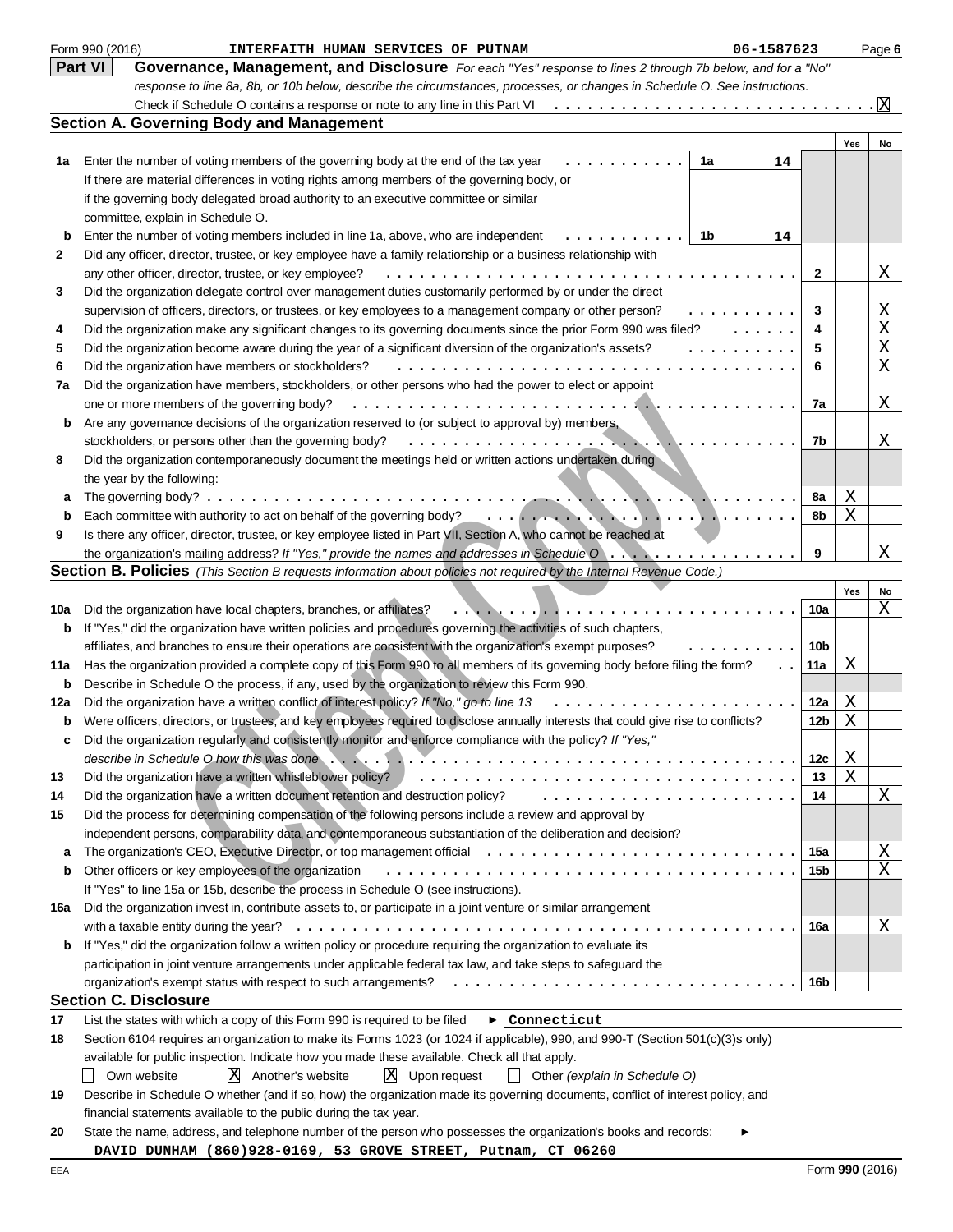| Form 990 (2016)          | INTERFAITH HUMAN SERVICES OF PUTNAM                                                                                               | 06-1587623 | Page 7 |
|--------------------------|-----------------------------------------------------------------------------------------------------------------------------------|------------|--------|
| <b>Part VII</b>          | Compensation of Officers, Directors, Trustees, Key Employees, Highest Compensated Employees, and                                  |            |        |
|                          | <b>Independent Contractors</b>                                                                                                    |            |        |
|                          |                                                                                                                                   |            |        |
| Section A.               | Officers, Directors, Trustees, Key Employees, and Highest Compensated Employees                                                   |            |        |
| organization's tax year. | 1a Complete this table for all persons required to be listed. Report compensation for the calendar year ending with or within the |            |        |

List all of the organization's **current** officers, directors, trustees (whether individuals or organizations), regardless of amount of compensation. Enter -0- in columns (D), (E), and (F) if no compensation was paid.

List all of the organization's **current** key employees, if any. See instructions for definition of "key employee."

List the organization's five **current** highest compensated employees (other than an officer, director, trustee, or key employee) who received reportable compensation (Box 5 of Form W-2 and/or Box 7 of Form 1099-MISC) of more than \$100,000 from the organization and any related organizations.

List all of the organization's **former** officers, key employees, and highest compensated employees who received more than \$100,000 of reportable compensation from the organization and any related organizations.

List all of the organization's **former directors or trustees** that received, in the capacity as a former director or trustee of the organization, more than \$10,000 of reportable compensation from the organization and any related organizations.

List persons in the following order: individual trustees or directors; institutional trustees; officers; key employees; highest compensated employees; and former such persons.

| X<br>Check this box if neither the organization nor any related organization compensated any current officer, director, or trustee. |                                                                                               |                                  |                      |         |                                                                                    |                                                                |                                                                  |                                                                                                |
|-------------------------------------------------------------------------------------------------------------------------------------|-----------------------------------------------------------------------------------------------|----------------------------------|----------------------|---------|------------------------------------------------------------------------------------|----------------------------------------------------------------|------------------------------------------------------------------|------------------------------------------------------------------------------------------------|
| (A)<br>Name and Title                                                                                                               | (B)<br>Average                                                                                |                                  |                      |         | (C)<br>Position<br>(do not check more than one<br>box, unless person is both an    | I(D)<br>Reportable                                             | (E)<br>Reportable                                                | (F)<br>Estimated                                                                               |
|                                                                                                                                     | hours per<br>week (list any<br>hours for<br>related<br>organizations<br>below dotted<br>line) | or director<br>ndividual trustee | nstitutional trustee | Officer | officer and a director/trustee)<br>Highest compensated<br>employee<br>Key employee | compensation<br>from<br>the<br>organization<br>(W-2/1099-MISC) | compensation from<br>related<br>organizations<br>(W-2/1099-MISC) | amount of<br>other<br>compensation<br>from the<br>organization<br>and related<br>organizations |
| (1) DAVID DUNHAM<br><b>TREASURER</b>                                                                                                | 10.00                                                                                         |                                  |                      | Χ       |                                                                                    | 0                                                              | 0                                                                | 0                                                                                              |
| (2) ANN KATHI PETERSON<br><b>SECRETARY</b>                                                                                          | 20.00                                                                                         |                                  |                      | Χ       |                                                                                    | 0                                                              | 0                                                                | 0                                                                                              |
| (3) HELEN FERLAND<br><b>MEMBER</b>                                                                                                  | 2.00                                                                                          |                                  |                      | Χ       |                                                                                    | 0                                                              | 0                                                                | 0                                                                                              |
| (4) HOLLY GILBERT<br><b>MEMBER</b>                                                                                                  | 2.00                                                                                          |                                  |                      | X       |                                                                                    | 0                                                              | 0                                                                | 0                                                                                              |
| (5) MARGE GUERIN<br><b>MEMBER</b>                                                                                                   | 1.00                                                                                          |                                  |                      | Χ       |                                                                                    | 0                                                              | 0                                                                | 0                                                                                              |
| (6) KAREN OSBREY<br>PRESIDENT AND MEMBER                                                                                            | 2.00                                                                                          |                                  |                      | X       |                                                                                    | 0                                                              | 0                                                                | 0                                                                                              |
| (7) SARAH HAMBY<br><b>MEMBER</b>                                                                                                    | 1.00                                                                                          |                                  |                      | X       |                                                                                    | 0                                                              | 0                                                                | 0                                                                                              |
| (8) PATRICIA HARRINGTON<br><b>MEMBER</b>                                                                                            | 1.00                                                                                          |                                  |                      | Χ       |                                                                                    | n                                                              | 0                                                                | 0                                                                                              |
| (9) DEB KING<br><b>MEMBER</b>                                                                                                       | 1.00                                                                                          |                                  |                      | Χ       |                                                                                    | 0                                                              | 0                                                                | 0                                                                                              |
| (10) RACHAEL MARTEL<br><b>MEMBER</b>                                                                                                | 1.00                                                                                          |                                  |                      | X       |                                                                                    | 0                                                              | 0                                                                | 0                                                                                              |
| (11)LYSA MOLNAR<br><b>MEMBER</b>                                                                                                    | 5.00                                                                                          |                                  |                      | Χ       |                                                                                    | n                                                              | 0                                                                | 0                                                                                              |
| (12)LORI WAJER<br><b>MEMBER</b>                                                                                                     | 2.00                                                                                          |                                  |                      | Χ       |                                                                                    | 0                                                              | 0                                                                | 0                                                                                              |
| (13) BERNICE MAZZARELLA<br><b>MEMBER</b>                                                                                            | 2.00                                                                                          |                                  |                      | Χ       |                                                                                    | 0                                                              | 0                                                                | 0                                                                                              |
| (14) SHAWN JOHNSTON<br><b>MEMBER</b>                                                                                                | 2.00                                                                                          |                                  |                      | Χ       |                                                                                    | n                                                              | 0                                                                | 0                                                                                              |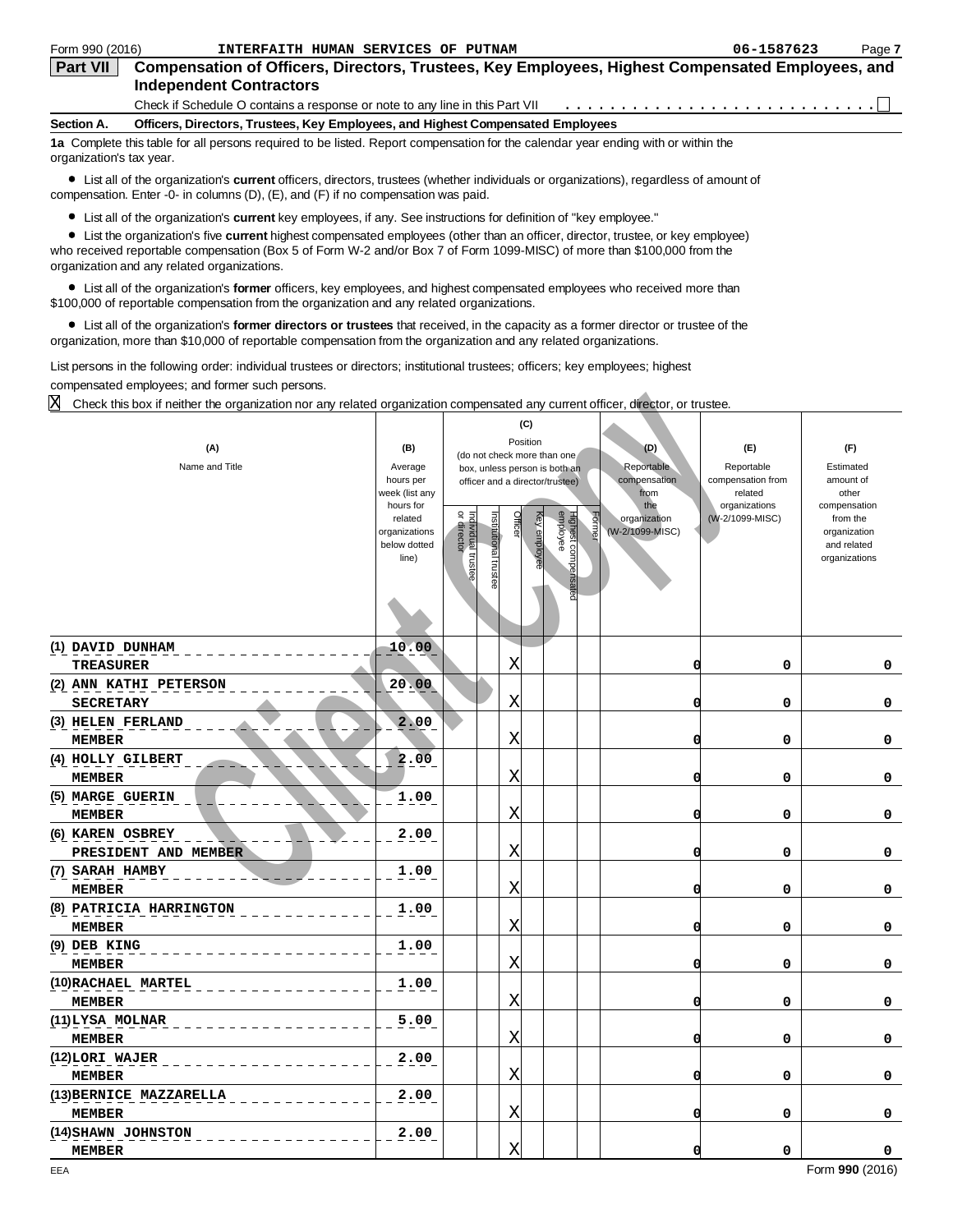|                 | Form 990 (2016)<br>INTERFAITH HUMAN SERVICES OF PUTNAM                                                                                                                                                                                                    |                                                                |                                   |                       |                 |              |                                                                                                 |        |                                           | 06-1587623                                        |          |                                                                          | Page 8 |
|-----------------|-----------------------------------------------------------------------------------------------------------------------------------------------------------------------------------------------------------------------------------------------------------|----------------------------------------------------------------|-----------------------------------|-----------------------|-----------------|--------------|-------------------------------------------------------------------------------------------------|--------|-------------------------------------------|---------------------------------------------------|----------|--------------------------------------------------------------------------|--------|
| <b>Part VII</b> | Section A. Officers, Directors, Trustees, Key Employees, and Highest Compensated Employees (continued)                                                                                                                                                    |                                                                |                                   |                       |                 |              |                                                                                                 |        |                                           |                                                   |          |                                                                          |        |
|                 | (A)<br>Name and title                                                                                                                                                                                                                                     | (B)<br>Average<br>hours per<br>week (list any                  |                                   |                       | (C)<br>Position |              | (do not check more than one<br>box, unless person is both an<br>officer and a director/trustee) |        | (D)<br>Reportable<br>compensation<br>from | (E)<br>Reportable<br>compensation from<br>related |          | (F)<br>Estimated<br>amount of<br>other                                   |        |
|                 |                                                                                                                                                                                                                                                           | hours for<br>related<br>organizations<br>below dotted<br>line) | Individual trustee<br>or director | Institutional trustee | Officer         | Key employee | Highest compensatec<br>employee                                                                 | Former | the<br>organization<br>(W-2/1099-MISC)    | organizations<br>(W-2/1099-MISC)                  |          | compensation<br>from the<br>organization<br>and related<br>organizations |        |
|                 |                                                                                                                                                                                                                                                           |                                                                |                                   |                       |                 |              |                                                                                                 |        |                                           |                                                   |          |                                                                          |        |
|                 | (16) _________________________________                                                                                                                                                                                                                    |                                                                |                                   |                       |                 |              |                                                                                                 |        |                                           |                                                   |          |                                                                          |        |
|                 |                                                                                                                                                                                                                                                           |                                                                |                                   |                       |                 |              |                                                                                                 |        |                                           |                                                   |          |                                                                          |        |
|                 | (18) _________________________________                                                                                                                                                                                                                    |                                                                |                                   |                       |                 |              |                                                                                                 |        |                                           |                                                   |          |                                                                          |        |
|                 |                                                                                                                                                                                                                                                           |                                                                |                                   |                       |                 |              |                                                                                                 |        |                                           |                                                   |          |                                                                          |        |
|                 |                                                                                                                                                                                                                                                           |                                                                |                                   |                       |                 |              |                                                                                                 |        |                                           |                                                   |          |                                                                          |        |
|                 | (21) ________________________________                                                                                                                                                                                                                     |                                                                |                                   |                       |                 |              |                                                                                                 |        |                                           |                                                   |          |                                                                          |        |
|                 |                                                                                                                                                                                                                                                           |                                                                |                                   |                       |                 |              |                                                                                                 |        |                                           |                                                   |          |                                                                          |        |
|                 | (23) _________________________________                                                                                                                                                                                                                    |                                                                |                                   |                       |                 |              |                                                                                                 |        |                                           |                                                   |          |                                                                          |        |
|                 |                                                                                                                                                                                                                                                           |                                                                |                                   |                       |                 |              |                                                                                                 |        |                                           |                                                   |          |                                                                          |        |
| (25)            |                                                                                                                                                                                                                                                           |                                                                |                                   |                       |                 |              |                                                                                                 |        |                                           |                                                   |          |                                                                          |        |
| 1b<br>C         | Sub-total<br>. <b>.</b><br>Total from continuation sheets to Part VII, Section A                                                                                                                                                                          |                                                                |                                   |                       |                 |              |                                                                                                 |        |                                           |                                                   |          |                                                                          |        |
|                 | d Total (add lines 1b and 1c)                                                                                                                                                                                                                             |                                                                |                                   |                       |                 |              |                                                                                                 |        | O                                         |                                                   | $\Omega$ |                                                                          | 0      |
| 2               | Total number of individuals (including but not limited to those listed above) who received more than \$100,000 of<br>reportable compensation from the organization ▶                                                                                      |                                                                |                                   |                       |                 |              |                                                                                                 |        |                                           |                                                   |          |                                                                          |        |
|                 |                                                                                                                                                                                                                                                           |                                                                |                                   |                       |                 |              |                                                                                                 |        |                                           |                                                   | 0        | Yes                                                                      | No     |
| 3               | Did the organization list any former officer, director, or trustee, key employee, or highest compensated                                                                                                                                                  |                                                                |                                   |                       |                 |              |                                                                                                 |        |                                           |                                                   |          |                                                                          |        |
|                 |                                                                                                                                                                                                                                                           |                                                                |                                   |                       |                 |              |                                                                                                 |        |                                           |                                                   | 3        |                                                                          | Χ      |
| 4               | For any individual listed on line 1a, is the sum of reportable compensation and other compensation from the                                                                                                                                               |                                                                |                                   |                       |                 |              |                                                                                                 |        |                                           |                                                   |          |                                                                          |        |
|                 | organization and related organizations greater than \$150,000? If "Yes," complete Schedule J for such                                                                                                                                                     |                                                                |                                   |                       |                 |              |                                                                                                 |        |                                           |                                                   |          |                                                                          |        |
| 5               | Did any person listed on line 1a receive or accrue compensation from any unrelated organization or individual                                                                                                                                             |                                                                |                                   |                       |                 |              |                                                                                                 |        |                                           |                                                   | 4        |                                                                          | Χ      |
|                 | for services rendered to the organization? If "Yes," complete Schedule J for such person                                                                                                                                                                  |                                                                |                                   |                       |                 |              |                                                                                                 |        |                                           |                                                   | 5        |                                                                          | Χ      |
|                 | <b>Section B. Independent Contractors</b>                                                                                                                                                                                                                 |                                                                |                                   |                       |                 |              |                                                                                                 |        |                                           |                                                   |          |                                                                          |        |
| 1               | Complete this table for your five highest compensated independent contractors that received more than \$100,000 of<br>compensation from the organization. Report compensation for the calendar year ending with or within the organization's tax<br>year. |                                                                |                                   |                       |                 |              |                                                                                                 |        |                                           |                                                   |          |                                                                          |        |
|                 | (A)                                                                                                                                                                                                                                                       |                                                                |                                   |                       |                 |              |                                                                                                 |        | (B)                                       |                                                   |          | (C)                                                                      |        |
|                 | Name and business address                                                                                                                                                                                                                                 |                                                                |                                   |                       |                 |              |                                                                                                 |        | Description of services                   |                                                   |          | Compensation                                                             |        |
|                 |                                                                                                                                                                                                                                                           |                                                                |                                   |                       |                 |              |                                                                                                 |        |                                           |                                                   |          |                                                                          |        |
|                 |                                                                                                                                                                                                                                                           |                                                                |                                   |                       |                 |              |                                                                                                 |        |                                           |                                                   |          |                                                                          |        |
|                 |                                                                                                                                                                                                                                                           |                                                                |                                   |                       |                 |              |                                                                                                 |        |                                           |                                                   |          |                                                                          |        |

**2** Total number of independent contractors (including but not limited to those listed above) who received more than \$100,000 of compensation from the organization  $\blacktriangleright$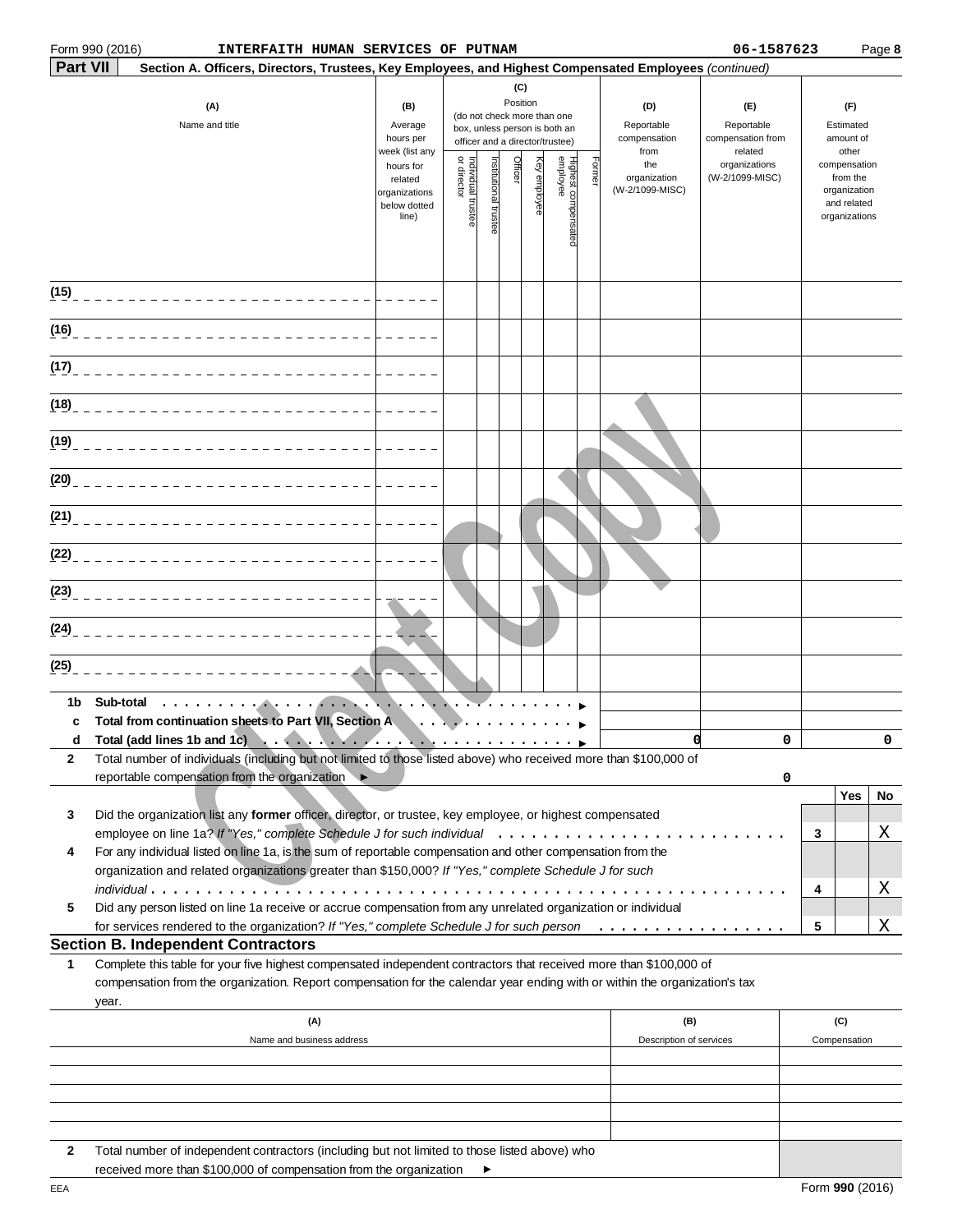| Form 990 (2016)                                           |     | INTERFAITH HUMAN SERVICES OF PUTNAM                                                                                    |                      |                      |                                                    | 06-1587623                              | Page 9                                                           |
|-----------------------------------------------------------|-----|------------------------------------------------------------------------------------------------------------------------|----------------------|----------------------|----------------------------------------------------|-----------------------------------------|------------------------------------------------------------------|
| <b>Part VIII</b>                                          |     | <b>Statement of Revenue</b>                                                                                            |                      |                      |                                                    |                                         |                                                                  |
|                                                           |     | Check if Schedule O contains a response or note to any line in this Part VIII                                          |                      |                      |                                                    |                                         | <u>.</u> 8                                                       |
|                                                           |     |                                                                                                                        |                      | (A)<br>Total revenue | (B)<br>Related or<br>exempt<br>function<br>revenue | (C)<br>Unrelated<br>business<br>revenue | (D)<br>Revenue<br>excluded from tax<br>under sections<br>512-514 |
|                                                           | 1a  | Federated campaigns                                                                                                    | 1a                   |                      |                                                    |                                         |                                                                  |
| Contributions, Gifts, Grants<br>and Other Similar Amounts | b   | Membership dues                                                                                                        | 1 <sub>b</sub>       |                      |                                                    |                                         |                                                                  |
|                                                           | c   | Fundraising events                                                                                                     | 1 <sub>c</sub>       |                      |                                                    |                                         |                                                                  |
|                                                           | d   | Related organizations                                                                                                  | 1 <sub>d</sub>       |                      |                                                    |                                         |                                                                  |
|                                                           | е   | Government grants (contributions)                                                                                      | 1e<br>5,500          |                      |                                                    |                                         |                                                                  |
|                                                           | f   | All other contributions, gifts, grants,                                                                                |                      |                      |                                                    |                                         |                                                                  |
|                                                           |     | and similar amounts not included above                                                                                 | 1f<br>107,708        |                      |                                                    |                                         |                                                                  |
|                                                           | a   | Noncash contributions included in lines 1a-1f: \$                                                                      |                      |                      |                                                    |                                         |                                                                  |
|                                                           | h   |                                                                                                                        |                      | 113,208              |                                                    |                                         |                                                                  |
|                                                           |     |                                                                                                                        | <b>Business Code</b> |                      |                                                    |                                         |                                                                  |
| Program Service Revenue                                   | 2a  | <u> 1980 - Johann Barbara, martin amerikan basar dan basa dan basa dan basa dalam basa dalam basa dalam basa dala</u>  |                      |                      |                                                    |                                         |                                                                  |
|                                                           | b   | <u> 1989 - Johann Stoff, deutscher Stoffen und der Stoffen und der Stoffen und der Stoffen und der Stoffen und der</u> |                      |                      |                                                    |                                         |                                                                  |
|                                                           | с   |                                                                                                                        |                      |                      |                                                    |                                         |                                                                  |
|                                                           | d   |                                                                                                                        |                      |                      |                                                    |                                         |                                                                  |
|                                                           | е   |                                                                                                                        |                      |                      |                                                    |                                         |                                                                  |
|                                                           |     | f All other program service revenue $\dots$                                                                            |                      |                      |                                                    |                                         |                                                                  |
|                                                           |     |                                                                                                                        |                      |                      |                                                    |                                         |                                                                  |
|                                                           | 3   | Investment income (including dividends, interest,                                                                      |                      |                      |                                                    |                                         |                                                                  |
|                                                           |     | and other similar amounts) $\ldots \ldots \ldots \ldots \ldots$                                                        |                      | 181                  | 181                                                |                                         |                                                                  |
|                                                           | 4   | Income from investment of tax-exempt bond proceeds ▶                                                                   |                      |                      |                                                    |                                         |                                                                  |
|                                                           | 5   |                                                                                                                        |                      |                      |                                                    |                                         |                                                                  |
|                                                           |     | (i) Real                                                                                                               | (ii) Personal        |                      |                                                    |                                         |                                                                  |
|                                                           |     | 6a Gross rents $\ldots$                                                                                                |                      |                      |                                                    |                                         |                                                                  |
|                                                           |     | <b>b</b> Less: rental expenses $\ldots$ $\Box$                                                                         |                      |                      |                                                    |                                         |                                                                  |
|                                                           |     | <b>c</b> Rental income or (loss) $\ldots$                                                                              |                      |                      |                                                    |                                         |                                                                  |
|                                                           |     |                                                                                                                        |                      |                      |                                                    |                                         |                                                                  |
|                                                           |     | (i) Securities<br>7a Gross amount from sales of<br>assets other than inventory                                         | (ii) Other           |                      |                                                    |                                         |                                                                  |
|                                                           |     | <b>b</b> Less: cost or other basis                                                                                     |                      |                      |                                                    |                                         |                                                                  |
|                                                           |     | and sales expenses                                                                                                     |                      |                      |                                                    |                                         |                                                                  |
|                                                           |     | c Gain or (loss) $\ldots$ , $\ldots$                                                                                   |                      |                      |                                                    |                                         |                                                                  |
|                                                           |     | 8a Gross income from fundraising                                                                                       |                      |                      |                                                    |                                         |                                                                  |
|                                                           |     | events (not including \$                                                                                               |                      |                      |                                                    |                                         |                                                                  |
|                                                           |     | of contributions reported on line 1c).                                                                                 |                      |                      |                                                    |                                         |                                                                  |
|                                                           |     | See Part IV, line 18 a                                                                                                 |                      |                      |                                                    |                                         |                                                                  |
| <b>Other Revenue</b>                                      |     | b Less: direct expenses b                                                                                              |                      |                      |                                                    |                                         |                                                                  |
|                                                           |     | c Net income or (loss) from fundraising events ▶                                                                       |                      |                      |                                                    |                                         |                                                                  |
|                                                           |     | 9a Gross income from gaming activities.                                                                                |                      |                      |                                                    |                                         |                                                                  |
|                                                           |     | See Part IV, line $19 \ldots \ldots \ldots \ldots$ a                                                                   |                      |                      |                                                    |                                         |                                                                  |
|                                                           |     | b Less: direct expenses b                                                                                              |                      |                      |                                                    |                                         |                                                                  |
|                                                           |     | c Net income or (loss) from gaming activities $\dots \dots \dots$                                                      |                      |                      |                                                    |                                         |                                                                  |
|                                                           |     | 10a Gross sales of inventory, less                                                                                     |                      |                      |                                                    |                                         |                                                                  |
|                                                           |     | returns and allowances $\dots$ , $\dots$ , $\dots$ , $a$                                                               |                      |                      |                                                    |                                         |                                                                  |
|                                                           |     | <b>b</b> Less: $\cosh$ of goods sold $\dots \dots \dots$ <b>b</b>                                                      |                      |                      |                                                    |                                         |                                                                  |
|                                                           |     | c Net income or (loss) from sales of inventory $\dots \dots \dots$                                                     |                      |                      |                                                    |                                         |                                                                  |
|                                                           |     | Miscellaneous Revenue                                                                                                  | <b>Business Code</b> |                      |                                                    |                                         |                                                                  |
|                                                           | 11a |                                                                                                                        |                      |                      |                                                    |                                         |                                                                  |
|                                                           | b   | <u> 1989 - Johann Barbara, martin amerikan basar dan basa dan basa dan basa dalam basa dalam basa dalam basa dala</u>  |                      |                      |                                                    |                                         |                                                                  |
|                                                           | с   |                                                                                                                        |                      |                      |                                                    |                                         |                                                                  |
|                                                           |     | d All other revenue                                                                                                    |                      |                      |                                                    |                                         |                                                                  |
|                                                           |     | e Total. Add lines 11a-11d ▶                                                                                           |                      |                      |                                                    |                                         |                                                                  |
|                                                           |     |                                                                                                                        |                      | 113,389              | 181                                                |                                         | d<br>0                                                           |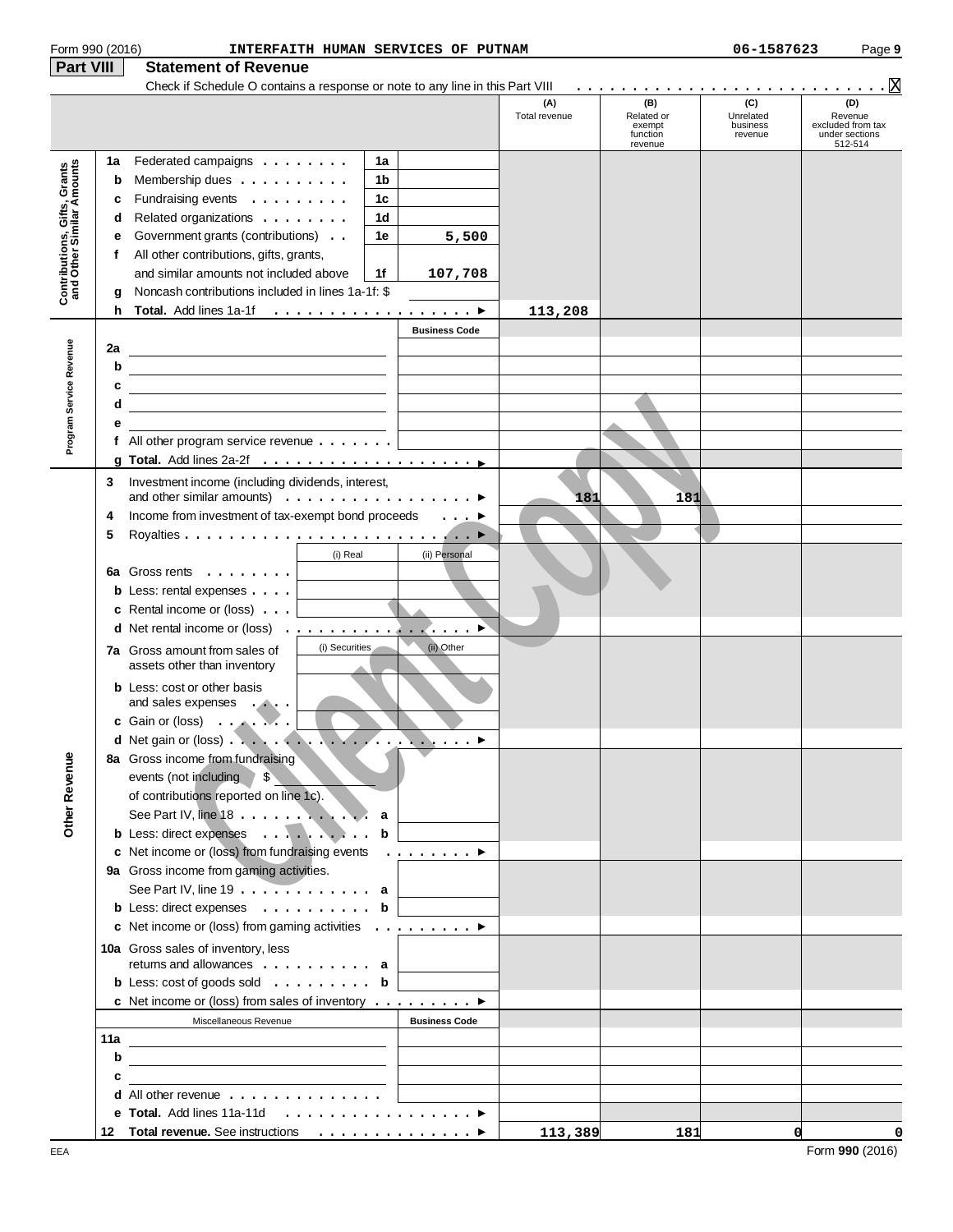#### **Part IX Statement of Functional Expenses** Form 990 (2016) Page **10 INTERFAITH HUMAN SERVICES OF PUTNAM 06-1587623**

|              | Section 501(c)(3) and 501(c)(4) organizations must complete all columns. All other organizations must complete column (A). |                 |                             |                                    |                         |  |  |  |
|--------------|----------------------------------------------------------------------------------------------------------------------------|-----------------|-----------------------------|------------------------------------|-------------------------|--|--|--|
|              | Check if Schedule O contains a response or note to any line in this Part IX                                                |                 |                             |                                    |                         |  |  |  |
|              | (B)<br>(C)<br>(D)<br>(A)<br>Do not include amounts reported on lines 6b, 7b,                                               |                 |                             |                                    |                         |  |  |  |
|              | 8b, 9b, and 10b of Part VIII.                                                                                              | Total expenses  | Program service<br>expenses | Management and<br>general expenses | Fundraising<br>expenses |  |  |  |
| 1            | Grants and other assistance to domestic organizations                                                                      |                 |                             |                                    |                         |  |  |  |
|              | and domestic governments. See Part IV, line 21                                                                             |                 |                             |                                    |                         |  |  |  |
| $\mathbf{2}$ | Grants and other assistance to domestic                                                                                    |                 |                             |                                    |                         |  |  |  |
|              | individuals. See Part IV, line 22                                                                                          |                 |                             |                                    |                         |  |  |  |
| 3            | Grants and other assistance to foreign                                                                                     |                 |                             |                                    |                         |  |  |  |
|              | organizations, foreign governments, and foreign                                                                            |                 |                             |                                    |                         |  |  |  |
|              | individuals. See Part IV, lines 15 and 16 $\dots \dots$                                                                    |                 |                             |                                    |                         |  |  |  |
| 4            | Benefits paid to or for members                                                                                            |                 |                             |                                    |                         |  |  |  |
| 5            | Compensation of current officers, directors,                                                                               |                 |                             |                                    |                         |  |  |  |
|              | trustees, and key employees $\dots \dots \dots \dots$                                                                      |                 |                             |                                    |                         |  |  |  |
| 6            | Compensation not included above, to disqualified                                                                           |                 |                             |                                    |                         |  |  |  |
|              | persons (as defined under section $4958(f)(1)$ ) and                                                                       |                 |                             |                                    |                         |  |  |  |
|              | persons described in section $4958(c)(3)(B) \ldots \ldots$                                                                 |                 |                             |                                    |                         |  |  |  |
| 7            | Other salaries and wages                                                                                                   |                 |                             |                                    |                         |  |  |  |
| 8            | Pension plan accruals and contributions (include                                                                           |                 |                             |                                    |                         |  |  |  |
|              | section 401(k) and 403(b) employer contributions)                                                                          |                 |                             |                                    |                         |  |  |  |
| 9            | Other employee benefits                                                                                                    |                 |                             |                                    |                         |  |  |  |
| 10           |                                                                                                                            |                 |                             |                                    |                         |  |  |  |
| 11           | Fees for services (non-employees):                                                                                         |                 |                             |                                    |                         |  |  |  |
| а            | Management $\ldots \ldots \ldots \ldots \ldots \ldots \ldots$                                                              |                 |                             |                                    |                         |  |  |  |
|              |                                                                                                                            |                 |                             |                                    |                         |  |  |  |
|              | Accounting $\ldots \ldots \ldots \ldots \ldots \ldots \ldots$                                                              |                 |                             |                                    |                         |  |  |  |
|              | Lobbying $\ldots \ldots \ldots \ldots \ldots \ldots \ldots$                                                                |                 |                             |                                    |                         |  |  |  |
| е            | Professional fundraising services. See Part IV, line 17 .                                                                  |                 |                             |                                    |                         |  |  |  |
| f            | Investment management fees $\dots \dots \dots \dots$                                                                       |                 |                             |                                    |                         |  |  |  |
| g            | Other. (If line 11g amount exceeds 10% of line 25, column                                                                  |                 |                             |                                    |                         |  |  |  |
|              | (A) amount, list line 11g expenses on Schedule O.)                                                                         |                 |                             |                                    |                         |  |  |  |
| 12           | Advertising and promotion                                                                                                  |                 |                             |                                    |                         |  |  |  |
| 13           |                                                                                                                            |                 |                             |                                    |                         |  |  |  |
| 14           |                                                                                                                            |                 |                             |                                    |                         |  |  |  |
| 15           |                                                                                                                            |                 |                             |                                    |                         |  |  |  |
| 16           |                                                                                                                            | 10,200          | 10,200                      |                                    |                         |  |  |  |
| 17           |                                                                                                                            |                 |                             |                                    |                         |  |  |  |
| 18           | Payments of travel or entertainment expenses                                                                               |                 |                             |                                    |                         |  |  |  |
|              | for any federal, state, or local public officials                                                                          |                 |                             |                                    |                         |  |  |  |
| 19           | Conferences, conventions, and meetings                                                                                     |                 |                             |                                    |                         |  |  |  |
| 20           |                                                                                                                            |                 |                             |                                    |                         |  |  |  |
| 21           | Payments to affiliates                                                                                                     |                 |                             |                                    |                         |  |  |  |
| 22           | Depreciation, depletion, and amortization $\ldots \ldots$                                                                  |                 |                             |                                    |                         |  |  |  |
| 23           | $Insurance \ldots \ldots \ldots \ldots \ldots \ldots$                                                                      | 2,012           | 2,012                       |                                    |                         |  |  |  |
| 24           | Other expenses. Itemize expenses not covered<br>above (List miscellaneous expenses in line 24e. If                         |                 |                             |                                    |                         |  |  |  |
|              | line 24e amount exceeds 10% of line 25, column                                                                             |                 |                             |                                    |                         |  |  |  |
|              | (A) amount, list line 24e expenses on Schedule O.)                                                                         |                 |                             |                                    |                         |  |  |  |
|              |                                                                                                                            |                 |                             |                                    |                         |  |  |  |
| а            | <b>FOOD PURCHASES</b><br>OFFICE SUPPLIES                                                                                   | 43,035<br>1,027 | 43,035<br>1,027             |                                    |                         |  |  |  |
| c            | FUEL FUND                                                                                                                  | 3,293           | 3,293                       |                                    |                         |  |  |  |
| d            | <b>CAMPAIGN EXP</b>                                                                                                        | 1,811           | 1,811                       |                                    |                         |  |  |  |
| е            | All other expenses                                                                                                         | 43,897          | 43,897                      |                                    |                         |  |  |  |
| 25           | Total functional expenses. Add lines 1 through 24e                                                                         | 105,275         | 105,275                     | 0                                  | $\mathbf 0$             |  |  |  |
| 26           | Joint costs. Complete this line only if the                                                                                |                 |                             |                                    |                         |  |  |  |
|              | organization reported in column (B) joint costs                                                                            |                 |                             |                                    |                         |  |  |  |
|              | from a combined educational campaign and                                                                                   |                 |                             |                                    |                         |  |  |  |
|              | fundraising solicitation. Check here $\blacktriangleright \Box$ if<br>following SOP 98-2 (ASC 958-720) $\cdots$            |                 |                             |                                    |                         |  |  |  |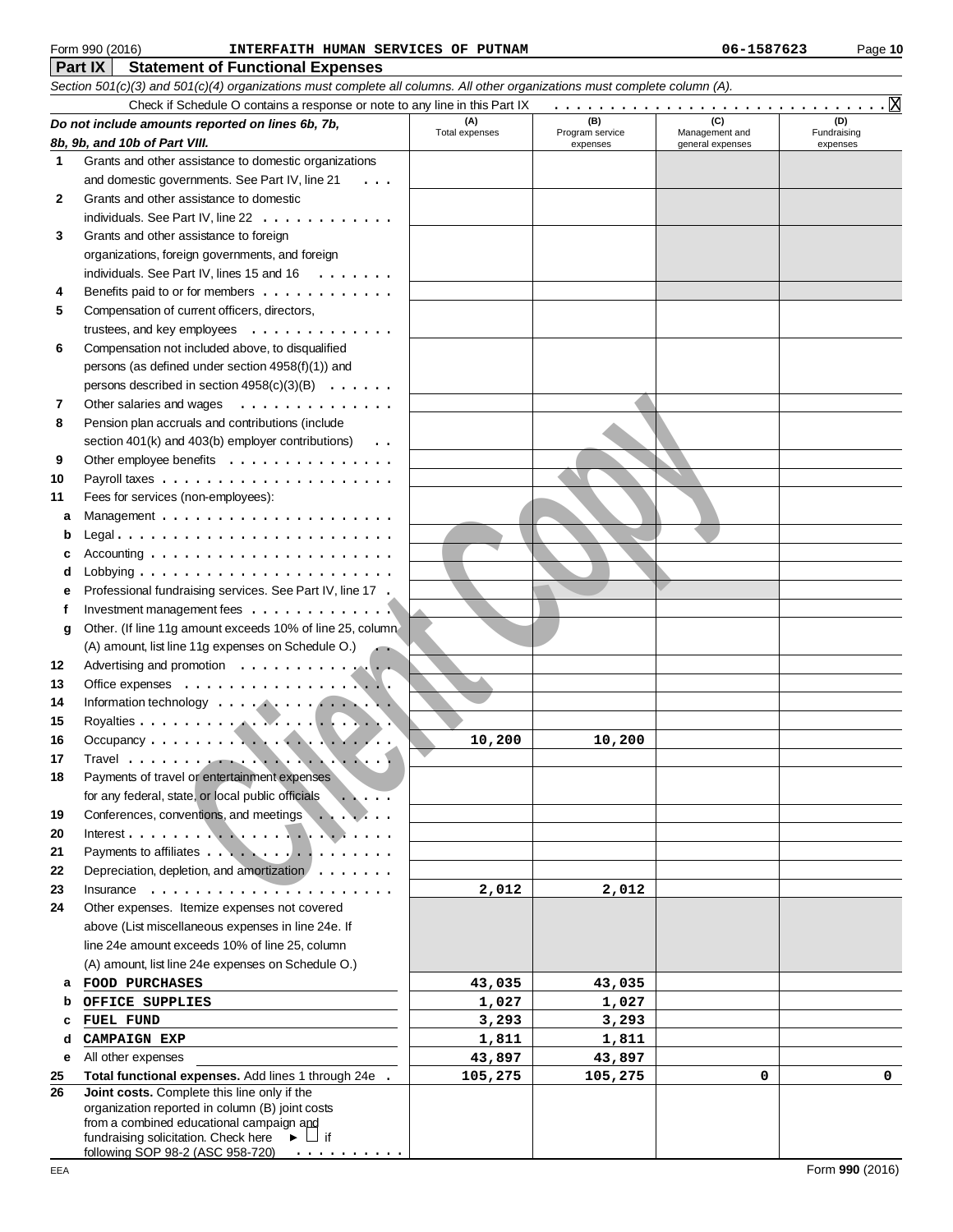| Check if Schedule O contains a response or note to any line in this Part X |
|----------------------------------------------------------------------------|
|                                                                            |
|                                                                            |
|                                                                            |

|                             |              |                                                                                                  | Beginning of year |                 | End of year     |
|-----------------------------|--------------|--------------------------------------------------------------------------------------------------|-------------------|-----------------|-----------------|
|                             | 1            | Cash - non-interest-bearing                                                                      | 78,345            | 1               | 77,914          |
|                             | $\mathbf{2}$ | Savings and temporary cash investments $\dots \dots \dots \dots \dots \dots \dots \dots$         | 27,871            | $\mathbf{2}$    | 27,939          |
|                             | 3            |                                                                                                  |                   | $\mathbf{3}$    |                 |
|                             | 4            | Accounts receivable, net $\ldots \ldots \ldots \ldots \ldots \ldots \ldots \ldots \ldots \ldots$ |                   | 4               |                 |
|                             | 5            | Loans and other receivables from current and former officers, directors,                         |                   |                 |                 |
|                             |              | trustees, key employees, and highest compensated employees.                                      |                   |                 |                 |
|                             |              |                                                                                                  |                   | 5               |                 |
|                             | 6            | Loans and other receivables from other disqualified persons (as defined under section            |                   |                 |                 |
|                             |              | 4958(f)(1)), persons described in section 4958(c)(3)(B), and contributing employers and          |                   |                 |                 |
|                             |              | sponsoring organizations of section 501(c)(9) voluntary employees' beneficiary                   |                   |                 |                 |
|                             |              | organizations (see instructions). Complete Part II of Schedule L                                 |                   | 6               |                 |
|                             | 7            |                                                                                                  |                   | $\overline{7}$  |                 |
| Assets                      | 8            |                                                                                                  |                   | 8               |                 |
|                             | 9            |                                                                                                  |                   | 9               |                 |
|                             | 10a          | Land, buildings, and equipment: cost or                                                          |                   |                 |                 |
|                             |              | other basis. Complete Part VI of Schedule D $\ldots$   10a  <br>12,149                           |                   |                 |                 |
|                             | b            | Less: accumulated depreciation $\ldots \ldots \ldots \ldots$   10b  <br>1,274                    | 10,875            | 10 <sub>c</sub> | 10,875          |
|                             | 11           |                                                                                                  |                   | 11              |                 |
|                             | 12           |                                                                                                  |                   | 12              |                 |
|                             | 13           |                                                                                                  |                   | 13              |                 |
|                             | 14           |                                                                                                  |                   | 14              |                 |
|                             | 15           |                                                                                                  | 3,325             | 15              | 3,325           |
|                             | 16           | Total assets. Add lines 1 through 15 (must equal line 34)                                        | 120,416           | 16              | 120,053         |
|                             | 17           |                                                                                                  |                   | 17              |                 |
|                             | 18           |                                                                                                  |                   | 18              |                 |
|                             | 19           |                                                                                                  |                   | 19              |                 |
|                             | 20           |                                                                                                  |                   | 20              |                 |
|                             | 21           | Escrow or custodial account liability. Complete Part IV of Schedule D<br>$\cdots$                |                   | 21              |                 |
|                             | 22           | Loans and other payables to current and former officers, directors,                              |                   |                 |                 |
| Liabilities                 |              | trustees, key employees, highest compensated employees, and                                      |                   |                 |                 |
|                             |              | disqualified persons. Complete Part II of Schedule L<br>.                                        |                   | 22              |                 |
|                             | 23           | Secured mortgages and notes payable to unrelated third parties                                   |                   | 23              |                 |
|                             | 24           | Unsecured notes and loans payable to unrelated third parties                                     |                   | 24              |                 |
|                             | 25           | Other liabilities (including federal income tax, payables to related third                       |                   |                 |                 |
|                             |              | parties, and other liabilities not included on lines 17-24). Complete Part X                     |                   |                 |                 |
|                             |              |                                                                                                  |                   | 25              |                 |
|                             | 26           |                                                                                                  | 0                 | 26              |                 |
|                             |              | Organizations that follow SFAS 117 (ASC 958), check here ► and                                   |                   |                 |                 |
|                             |              | complete lines 27 through 29, and lines 33 and 34.                                               |                   |                 |                 |
|                             | 27           |                                                                                                  |                   | 27              |                 |
|                             | 28           |                                                                                                  |                   | 28              |                 |
|                             | 29           |                                                                                                  |                   | 29              |                 |
|                             |              | Organizations that do not follow SFAS 117 (ASC 958), check here $\longrightarrow \Box$ and       |                   |                 |                 |
|                             |              | complete lines 30 through 34.                                                                    |                   |                 |                 |
|                             | 30           |                                                                                                  |                   | 30              |                 |
|                             | 31           | Paid-in or capital surplus, or land, building, or equipment fund                                 |                   | 31              |                 |
| Net Assets or Fund Balances | 32           | Retained earnings, endowment, accumulated income, or other funds                                 | 120,416           | 32              | 120,053         |
|                             | 33           |                                                                                                  | 120,416           | 33              | 120,053         |
|                             | 34           |                                                                                                  | 120,416           | 34              | 120,053         |
| EEA                         |              |                                                                                                  |                   |                 | Form 990 (2016) |

**(A) (B)**

.............................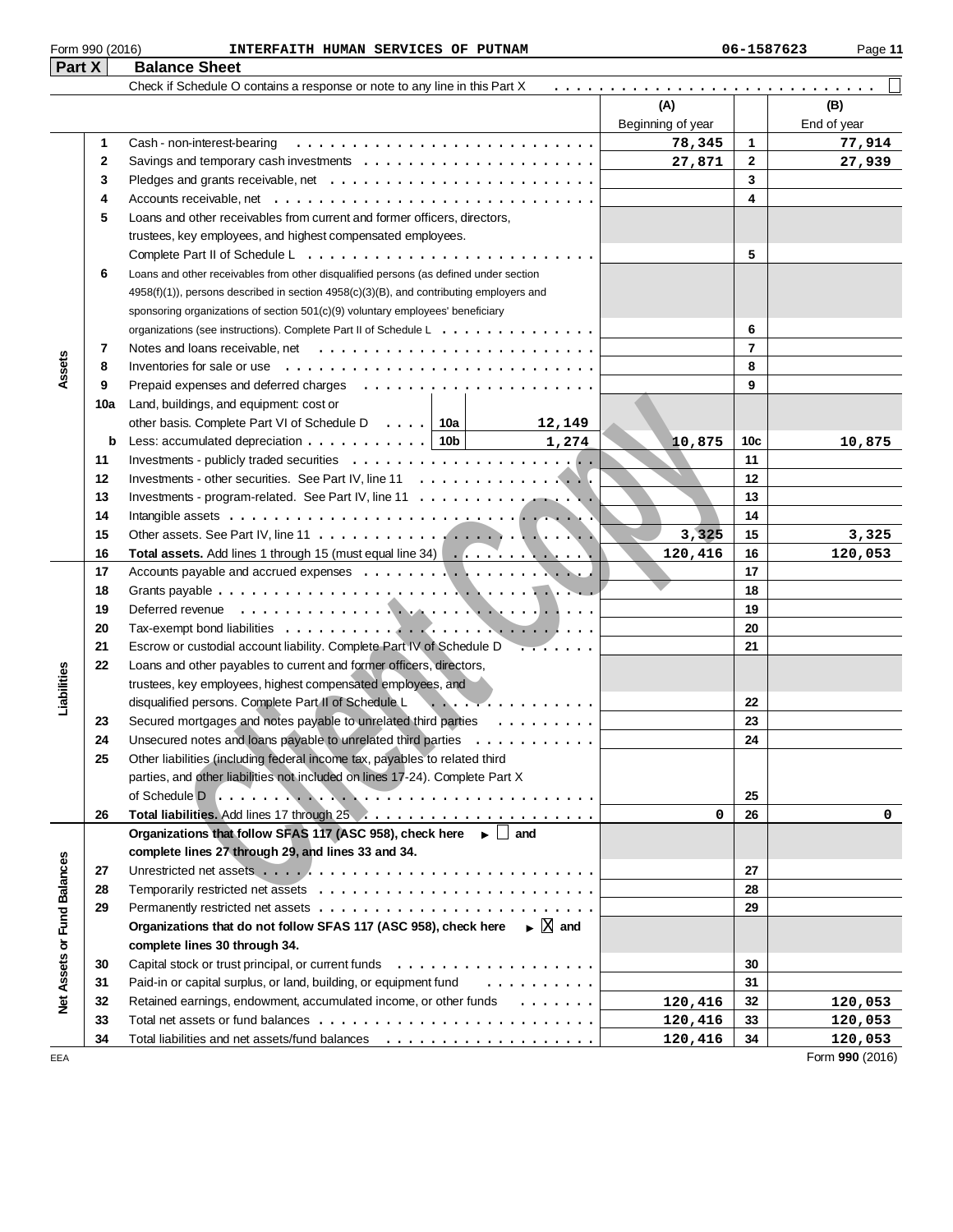|     | Form 990 (2016)<br>INTERFAITH HUMAN SERVICES OF PUTNAM                                                                                      | 06-1587623     |    |                 | Page 12  |
|-----|---------------------------------------------------------------------------------------------------------------------------------------------|----------------|----|-----------------|----------|
|     | Part XI<br><b>Reconciliation of Net Assets</b>                                                                                              |                |    |                 |          |
|     |                                                                                                                                             |                |    |                 |          |
| 1   | Total revenue (must equal Part VIII, column $(A)$ , line 12) $\ldots \ldots \ldots \ldots \ldots \ldots \ldots \ldots \ldots \ldots \ldots$ | $\mathbf{1}$   |    | 113,389         |          |
| 2   | Total expenses (must equal Part IX, column (A), line 25) $\ldots \ldots \ldots \ldots \ldots \ldots \ldots \ldots \ldots \ldots \ldots$     | $\mathbf{2}$   |    | 105,275         |          |
| 3   | Revenue less expenses. Subtract line 2 from line 1                                                                                          | 3              |    |                 | 8,114    |
| 4   | Net assets or fund balances at beginning of year (must equal Part X, line 33, column $(A)$ ) $\ldots \ldots \ldots \ldots$                  | 4              |    | 120,416         |          |
| 5   | Net unrealized gains (losses) on investments                                                                                                | 5              |    |                 |          |
| 6   | Donated services and use of facilities                                                                                                      | 6              |    |                 |          |
| 7   | Investment expenses                                                                                                                         | $\overline{7}$ |    |                 |          |
| 8   |                                                                                                                                             | 8              |    |                 |          |
| 9   | Other changes in net assets or fund balances (explain in Schedule O)                                                                        | 9              |    |                 | (8, 477) |
| 10  | Net assets or fund balances at end of year. Combine lines 3 through 9 (must equal Part X, line                                              |                |    |                 |          |
|     |                                                                                                                                             | 10             |    | 120,053         |          |
|     | Part XII<br><b>Financial Statements and Reporting</b>                                                                                       |                |    |                 |          |
|     | Check if Schedule O contains a response or note to any line in this Part XII                                                                |                |    |                 |          |
|     |                                                                                                                                             |                |    | Yes             | No       |
| 1   | X Cash<br>Other<br>Accounting method used to prepare the Form 990:<br>Accrual                                                               |                |    |                 |          |
|     | If the organization changed its method of accounting from a prior year or checked "Other," explain in                                       |                |    |                 |          |
|     | Schedule O.                                                                                                                                 |                |    |                 |          |
|     | 2a Were the organization's financial statements compiled or reviewed by an independent accountant?                                          |                | 2a | X               |          |
|     | If "Yes," check a box below to indicate whether the financial statements for the year were compiled or                                      |                |    |                 |          |
|     | reviewed on a separate basis, consolidated basis, or both:                                                                                  |                |    |                 |          |
|     | ΙX<br>Separate basis<br>$\Box$ Consolidated basis<br><b>Both consolidated and separate basis</b>                                            |                |    |                 |          |
| b   | Were the organization's financial statements audited by an independent accountant?                                                          |                | 2b |                 | Χ        |
|     | If "Yes," check a box below to indicate whether the financial statements for the year were audited on a                                     |                |    |                 |          |
|     | separate basis, consolidated basis, or both:                                                                                                |                |    |                 |          |
|     | Consolidated basis<br>Separate basis<br>Both consolidated and separate basis                                                                |                |    |                 |          |
|     | If "Yes" to line 2a or 2b, does the organization have a committee that assumes responsibility for oversight                                 |                |    |                 |          |
|     | of the audit, review, or compilation of its financial statements and selection of an independent accountant?                                |                | 2c | х               |          |
|     | If the organization changed either its oversight process or selection process during the tax year, explain in                               |                |    |                 |          |
|     | Schedule O.                                                                                                                                 |                |    |                 |          |
|     | 3a As a result of a federal award, was the organization required to undergo an audit or audits as set forth in                              |                |    |                 |          |
|     |                                                                                                                                             |                | За |                 | X        |
| b   | If "Yes," did the organization undergo the required audit or audits? If the organization did not undergo the                                |                |    |                 |          |
|     | required audit or audits, explain why in Schedule O and describe any steps taken to undergo such audits                                     | .              | 3b |                 |          |
| EEA |                                                                                                                                             |                |    | Form 990 (2016) |          |
|     |                                                                                                                                             |                |    |                 |          |
|     |                                                                                                                                             |                |    |                 |          |
|     |                                                                                                                                             |                |    |                 |          |
|     |                                                                                                                                             |                |    |                 |          |
|     |                                                                                                                                             |                |    |                 |          |
|     |                                                                                                                                             |                |    |                 |          |
|     |                                                                                                                                             |                |    |                 |          |
|     |                                                                                                                                             |                |    |                 |          |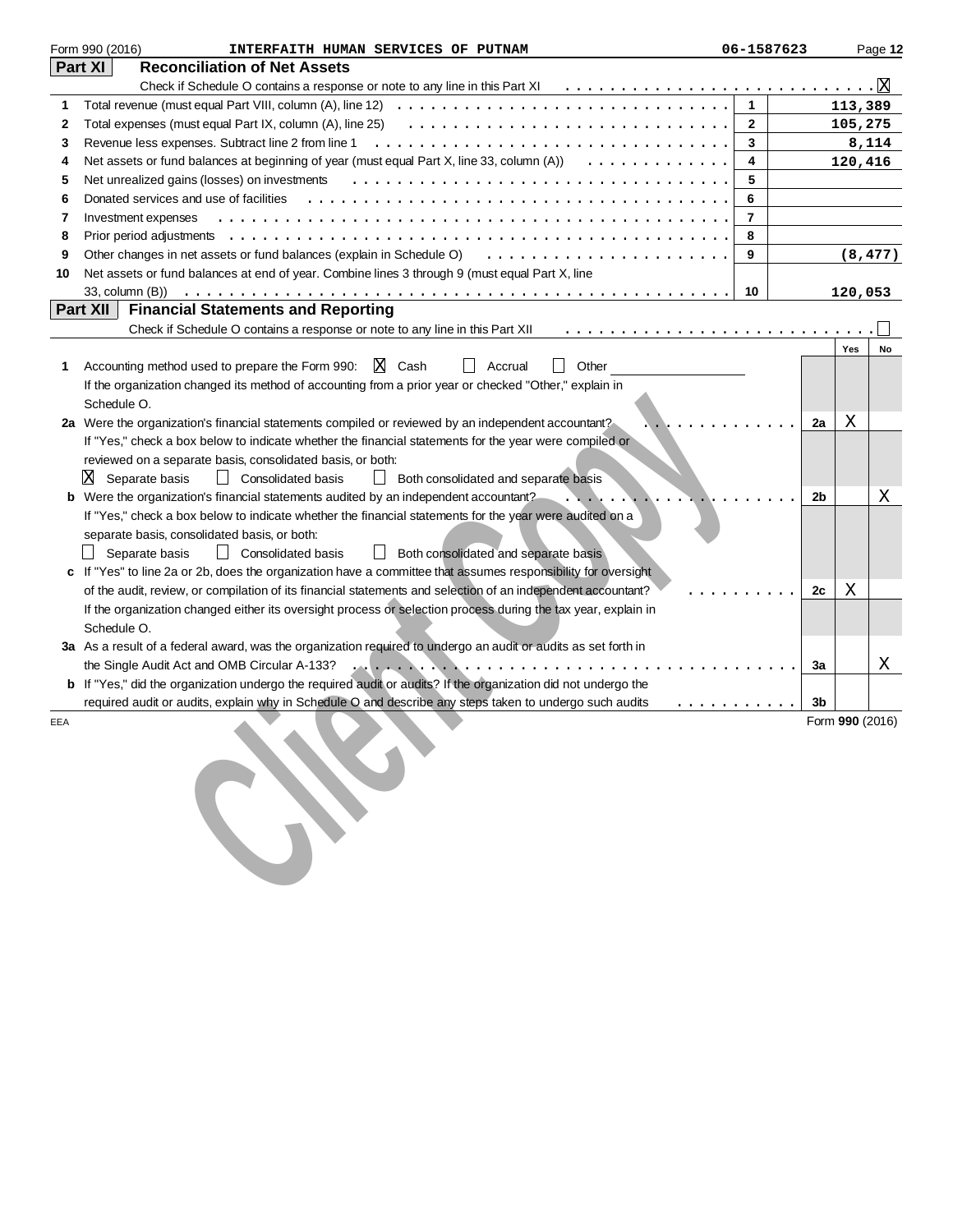| <b>Public Charity Status and Public Support</b>        |                                                                                                                                                                                                                                                    |                                                                          |                                                                              |  |                                                                                                                                  |     |    | OMB No. 1545-0047                     |                       |
|--------------------------------------------------------|----------------------------------------------------------------------------------------------------------------------------------------------------------------------------------------------------------------------------------------------------|--------------------------------------------------------------------------|------------------------------------------------------------------------------|--|----------------------------------------------------------------------------------------------------------------------------------|-----|----|---------------------------------------|-----------------------|
| <b>SCHEDULE A</b>                                      |                                                                                                                                                                                                                                                    |                                                                          |                                                                              |  | Complete if the organization is a section 501(c)(3) organization or a section $4947(a)(1)$ nonexempt charitable trust.           |     |    |                                       | 2016                  |
| (Form 990 or 990-EZ)                                   |                                                                                                                                                                                                                                                    |                                                                          |                                                                              |  | Attach to Form 990 or Form 990-EZ.                                                                                               |     |    |                                       | <b>Open to Public</b> |
| Department of the Treasury<br>Internal Revenue Service |                                                                                                                                                                                                                                                    |                                                                          |                                                                              |  | ▶ Information about Schedule A (Form 990 or 990-EZ) and its instructions is at www.irs.gov/form990.                              |     |    |                                       | Inspection            |
|                                                        |                                                                                                                                                                                                                                                    | Name of the organization                                                 |                                                                              |  |                                                                                                                                  |     |    | <b>Employer identification number</b> |                       |
|                                                        |                                                                                                                                                                                                                                                    |                                                                          | <b>INTERFAITH HUMAN SERVICES OF PUTNAM</b>                                   |  |                                                                                                                                  |     |    | 06-1587623                            |                       |
|                                                        | Part I                                                                                                                                                                                                                                             |                                                                          |                                                                              |  | Reason for Public Charity Status (All organizations must complete this part.) See instructions.                                  |     |    |                                       |                       |
|                                                        |                                                                                                                                                                                                                                                    |                                                                          |                                                                              |  | The organization is not a private foundation because it is: (For lines 1 through 12, check only one box.)                        |     |    |                                       |                       |
| 1                                                      |                                                                                                                                                                                                                                                    |                                                                          |                                                                              |  | A church, convention of churches, or association of churches described in <b>section 170(b)(1)(A)(i).</b>                        |     |    |                                       |                       |
| $\mathbf{2}$                                           |                                                                                                                                                                                                                                                    |                                                                          |                                                                              |  | A school described in section 170(b)(1)(A)(ii). (Attach Schedule E (Form 990 or 990-EZ).)                                        |     |    |                                       |                       |
| 3                                                      | $\vert \ \ \vert$                                                                                                                                                                                                                                  |                                                                          |                                                                              |  | A hospital or a cooperative hospital service organization described in section 170(b)(1)(A)(iii).                                |     |    |                                       |                       |
| 4                                                      |                                                                                                                                                                                                                                                    |                                                                          |                                                                              |  | A medical research organization operated in conjunction with a hospital described in section 170(b)(1)(A)(iii). Enter the        |     |    |                                       |                       |
|                                                        |                                                                                                                                                                                                                                                    |                                                                          | hospital's name, city, and state:                                            |  |                                                                                                                                  |     |    |                                       |                       |
| 5                                                      | $\vert \ \ \vert$                                                                                                                                                                                                                                  |                                                                          |                                                                              |  | An organization operated for the benefit of a college or university owned or operated by a governmental unit described in        |     |    |                                       |                       |
|                                                        |                                                                                                                                                                                                                                                    |                                                                          | section 170(b)(1)(A)(iv). (Complete Part II.)                                |  |                                                                                                                                  |     |    |                                       |                       |
| 6                                                      | $\blacksquare$                                                                                                                                                                                                                                     |                                                                          |                                                                              |  | A federal, state, or local government or governmental unit described in section 170(b)(1)(A)(v).                                 |     |    |                                       |                       |
| 7                                                      | X                                                                                                                                                                                                                                                  |                                                                          |                                                                              |  | An organization that normally receives a substantial part of its support from a governmental unit or from the general public     |     |    |                                       |                       |
|                                                        |                                                                                                                                                                                                                                                    |                                                                          | described in section 170(b)(1)(A)(vi). (Complete Part II.)                   |  |                                                                                                                                  |     |    |                                       |                       |
| 8                                                      |                                                                                                                                                                                                                                                    |                                                                          | A community trust described in section 170(b)(1)(A)(vi). (Complete Part II.) |  |                                                                                                                                  |     |    |                                       |                       |
| 9                                                      | $\Box$                                                                                                                                                                                                                                             |                                                                          |                                                                              |  | An agricultural research organization described in section 170(b)(1)(A)(ix) operated in conjunction with a land-grant college    |     |    |                                       |                       |
|                                                        |                                                                                                                                                                                                                                                    |                                                                          |                                                                              |  | or university or a non-land-grant college of agriculture (see instructions). Enter the name, city, and state of the college or   |     |    |                                       |                       |
|                                                        |                                                                                                                                                                                                                                                    | university:                                                              |                                                                              |  |                                                                                                                                  |     |    |                                       |                       |
| 10                                                     |                                                                                                                                                                                                                                                    |                                                                          |                                                                              |  | An organization that normally receives: (1) more than 33 1/3% of its support from contributions, membership fees, and gross      |     |    |                                       |                       |
|                                                        |                                                                                                                                                                                                                                                    |                                                                          |                                                                              |  | receipts from activities related to its exempt functions - subject to certain exceptions, and (2) no more than 33 1/3% of its    |     |    |                                       |                       |
|                                                        |                                                                                                                                                                                                                                                    |                                                                          |                                                                              |  | support from gross investment income and unrelated business taxable income (less section 511 tax) from businesses                |     |    |                                       |                       |
|                                                        |                                                                                                                                                                                                                                                    |                                                                          |                                                                              |  | acquired by the organization after June 30, 1975. See section 509(a)(2). (Complete Part III.)                                    |     |    |                                       |                       |
| 11                                                     |                                                                                                                                                                                                                                                    |                                                                          |                                                                              |  | An organization organized and operated exclusively to test for public safety. See section 509(a)(4).                             |     |    |                                       |                       |
| 12                                                     | $\Box$                                                                                                                                                                                                                                             |                                                                          |                                                                              |  | An organization organized and operated exclusively for the benefit of, to perform the functions of, or to carry out the purposes |     |    |                                       |                       |
|                                                        |                                                                                                                                                                                                                                                    |                                                                          |                                                                              |  | of one or more publicly supported organizations described in section 509(a)(1) or section 509(a)(2). See section 509(a)(3).      |     |    |                                       |                       |
|                                                        |                                                                                                                                                                                                                                                    |                                                                          |                                                                              |  | Check the box in lines 12a through 12d that describes the type of supporting organization and complete lines 12e, 12f, and 12g.  |     |    |                                       |                       |
|                                                        | a                                                                                                                                                                                                                                                  |                                                                          |                                                                              |  | Type I. A supporting organization operated, supervised, or controlled by its supported organization(s), typically by giving      |     |    |                                       |                       |
|                                                        |                                                                                                                                                                                                                                                    |                                                                          |                                                                              |  | the supported organization(s) the power to regularly appoint or elect a majority of the directors or trustees of the             |     |    |                                       |                       |
|                                                        |                                                                                                                                                                                                                                                    |                                                                          |                                                                              |  | supporting organization. You must complete Part IV, Sections A and B.                                                            |     |    |                                       |                       |
|                                                        | b                                                                                                                                                                                                                                                  | $\blacksquare$                                                           |                                                                              |  | Type II. A supporting organization supervised or controlled in connection with its supported organization(s), by having          |     |    |                                       |                       |
|                                                        |                                                                                                                                                                                                                                                    |                                                                          |                                                                              |  | control or management of the supporting organization vested in the same persons that control or manage the supported             |     |    |                                       |                       |
|                                                        |                                                                                                                                                                                                                                                    |                                                                          | organization(s). You must complete Part IV, Sections A and C.                |  |                                                                                                                                  |     |    |                                       |                       |
|                                                        | c                                                                                                                                                                                                                                                  |                                                                          |                                                                              |  | Type III functionally integrated. A supporting organization operated in connection with, and functionally integrated with,       |     |    |                                       |                       |
|                                                        |                                                                                                                                                                                                                                                    |                                                                          |                                                                              |  | its supported organization(s) (see instructions). You must complete Part IV, Sections A, D, and E.                               |     |    |                                       |                       |
|                                                        | d                                                                                                                                                                                                                                                  |                                                                          |                                                                              |  | Type III non-functionally integrated. A supporting organization operated in connection with its supported organization(s)        |     |    |                                       |                       |
|                                                        |                                                                                                                                                                                                                                                    |                                                                          |                                                                              |  | that is not functionally integrated. The organization generally must satisfy a distribution requirement and an attentiveness     |     |    |                                       |                       |
|                                                        |                                                                                                                                                                                                                                                    |                                                                          |                                                                              |  | requirement (see instructions). You must complete Part IV, Sections A and D, and Part V.                                         |     |    |                                       |                       |
|                                                        | е                                                                                                                                                                                                                                                  |                                                                          |                                                                              |  | Check this box if the organization received a written determination from the IRS that it is a Type I, Type II, Type III          |     |    |                                       |                       |
|                                                        | functionally integrated, or Type III non-functionally integrated supporting organization.                                                                                                                                                          |                                                                          |                                                                              |  |                                                                                                                                  |     |    |                                       |                       |
|                                                        | f                                                                                                                                                                                                                                                  |                                                                          |                                                                              |  |                                                                                                                                  |     |    |                                       |                       |
|                                                        | Provide the following information about the supported organization(s).<br>g                                                                                                                                                                        |                                                                          |                                                                              |  |                                                                                                                                  |     |    |                                       |                       |
|                                                        | (i) Name of supported organization<br>(ii) EIN<br>(iv) Is the organization<br>(v) Amount of monetary<br>(vi) Amount of<br>(iii) Type of organization<br>(described on lines 1-10<br>listed in your governing<br>support (see<br>other support (see |                                                                          |                                                                              |  |                                                                                                                                  |     |    |                                       |                       |
|                                                        |                                                                                                                                                                                                                                                    | above (see instructions))<br>document?<br>instructions)<br>instructions) |                                                                              |  |                                                                                                                                  |     |    |                                       |                       |
|                                                        |                                                                                                                                                                                                                                                    |                                                                          |                                                                              |  |                                                                                                                                  |     |    |                                       |                       |
|                                                        |                                                                                                                                                                                                                                                    |                                                                          |                                                                              |  |                                                                                                                                  | Yes | No |                                       |                       |
| (A)                                                    |                                                                                                                                                                                                                                                    |                                                                          |                                                                              |  |                                                                                                                                  |     |    |                                       |                       |
|                                                        |                                                                                                                                                                                                                                                    |                                                                          |                                                                              |  |                                                                                                                                  |     |    |                                       |                       |
| (B)                                                    |                                                                                                                                                                                                                                                    |                                                                          |                                                                              |  |                                                                                                                                  |     |    |                                       |                       |

**(C)**

**(D)**

**(E)**

**Total**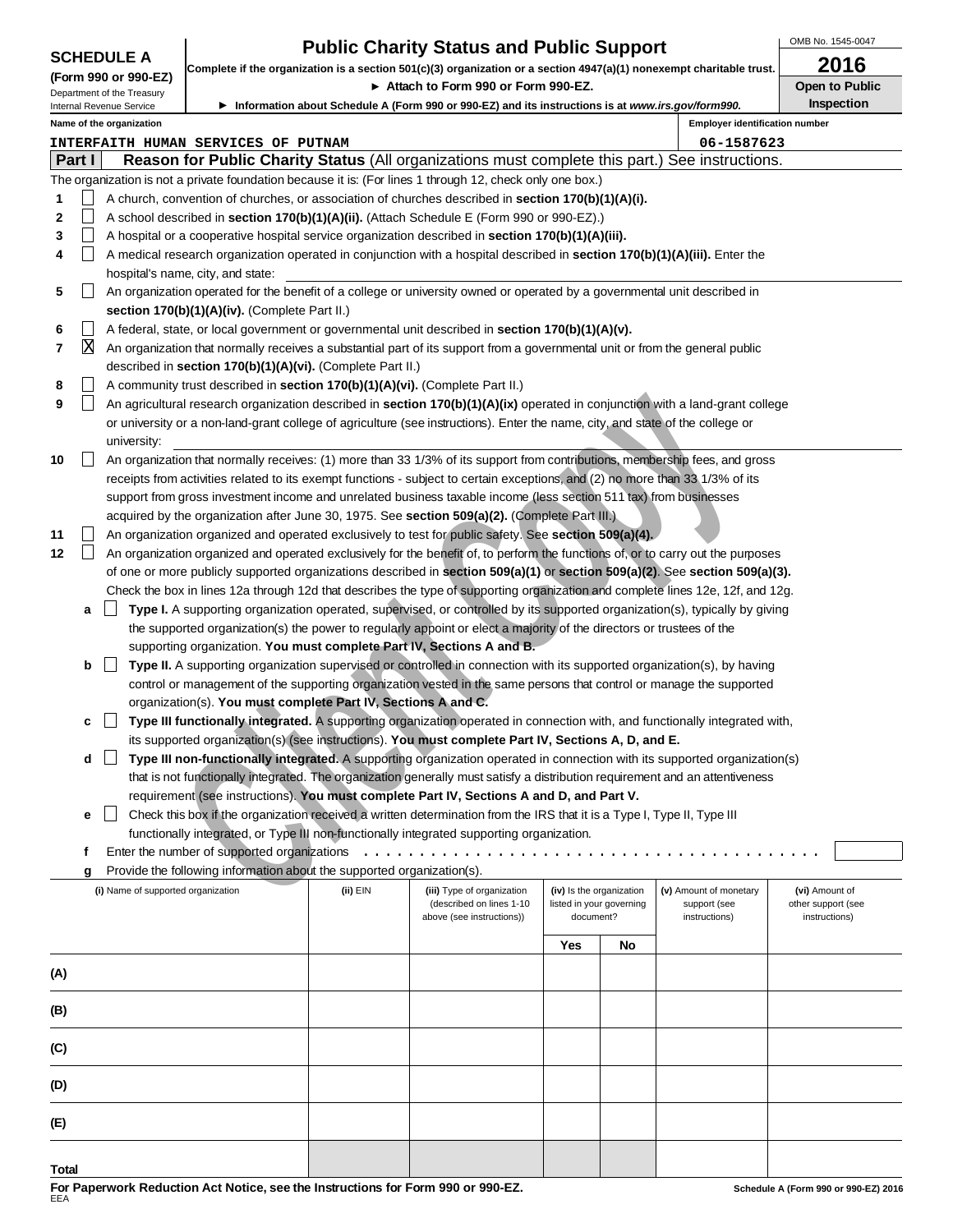|              | Schedule A (Form 990 or 990-EZ) 2016                                                                                                                                                                                           | INTERFAITH HUMAN SERVICES OF PUTNAM |          |            |            | 06-1587623 | Page 2                               |
|--------------|--------------------------------------------------------------------------------------------------------------------------------------------------------------------------------------------------------------------------------|-------------------------------------|----------|------------|------------|------------|--------------------------------------|
|              | Support Schedule for Organizations Described in Sections 170(b)(1)(A)(iv) and 170(b)(1)(A)(vi)<br>Part II                                                                                                                      |                                     |          |            |            |            |                                      |
|              | (Complete only if you checked the box on line 5, 7, or 8 of Part I or if the organization failed to qualify under                                                                                                              |                                     |          |            |            |            |                                      |
|              | Part III. If the organization fails to qualify under the tests listed below, please complete Part III.)                                                                                                                        |                                     |          |            |            |            |                                      |
|              | <b>Section A. Public Support</b>                                                                                                                                                                                               |                                     |          |            |            |            |                                      |
|              | Calendar year (or fiscal year beginning in) ▶                                                                                                                                                                                  | (a) 2012                            | (b) 2013 | $(c)$ 2014 | $(d)$ 2015 | (e) 2016   | (f) Total                            |
| 1            | Gifts, grants, contributions, and                                                                                                                                                                                              |                                     |          |            |            |            |                                      |
|              | membership fees received. (Do not                                                                                                                                                                                              |                                     |          |            |            |            |                                      |
|              | include any "unusual grants.")                                                                                                                                                                                                 | 88,080                              | 104,133  | 110,038    | 95,454     | 107,708    | 505,413                              |
|              |                                                                                                                                                                                                                                |                                     |          |            |            |            |                                      |
| $\mathbf{2}$ | Tax revenues levied for the<br>organization's benefit and either paid<br>to or expended on its behalf<br>$\cdots$                                                                                                              |                                     |          |            |            |            |                                      |
| 3            | The value of services or facilities<br>furnished by a governmental unit to the                                                                                                                                                 |                                     |          |            |            |            |                                      |
|              | organization without charge<br>.                                                                                                                                                                                               |                                     |          |            |            |            |                                      |
| 4            | Total. Add lines 1 through 3                                                                                                                                                                                                   | 88,080                              | 104,133  | 110,038    | 95,454     | 107,708    | 505,413                              |
| 5            | The portion of total contributions by                                                                                                                                                                                          |                                     |          |            |            |            |                                      |
|              | each person (other than a                                                                                                                                                                                                      |                                     |          |            |            |            |                                      |
|              | governmental unit or publicly                                                                                                                                                                                                  |                                     |          |            |            |            |                                      |
|              | supported organization) included on                                                                                                                                                                                            |                                     |          |            |            |            |                                      |
|              | line 1 that exceeds 2% of the amount                                                                                                                                                                                           |                                     |          |            |            |            |                                      |
|              | shown on line 11, column (f)<br>.                                                                                                                                                                                              |                                     |          |            |            |            | 100,177                              |
| 6            | Public support. Subtract line 5 from line 4                                                                                                                                                                                    |                                     |          |            |            |            | 405,236                              |
|              | <b>Section B. Total Support</b>                                                                                                                                                                                                |                                     |          |            |            |            |                                      |
|              | Calendar year (or fiscal year beginning in) ▶                                                                                                                                                                                  | (a) 2012                            | (b) 2013 | $(c)$ 2014 | $(d)$ 2015 | (e) 2016   | (f) Total                            |
| 7            | Amounts from line 4                                                                                                                                                                                                            | 88,080                              | 104,133  | 110,038    | 95,454     | 107,708    | 505,413                              |
| 8            | Gross income from interest, dividends,                                                                                                                                                                                         |                                     |          |            |            |            |                                      |
|              | payments received on securities loans,<br>rents, royalties and income from similar                                                                                                                                             |                                     |          |            |            |            |                                      |
|              | SOUICES                                                                                                                                                                                                                        | 243                                 | 184      | 163        | 146        | 181        | 917                                  |
| 9            | Net income from unrelated business<br>activities, whether or not the business<br>is regularly carried on $\dots \dots \dots$                                                                                                   |                                     |          |            |            |            |                                      |
| 10           | Other income. Do not include gain or<br>loss from the sale of capital assets<br>(Explain in Part VI.)                                                                                                                          |                                     |          |            |            |            |                                      |
| 11           | Total support. Add lines 7 through 10                                                                                                                                                                                          |                                     |          |            |            |            | 506,330                              |
| 12           | Gross receipts from related activities, etc. (see instructions)                                                                                                                                                                |                                     |          |            |            | 12         |                                      |
| 13           | First five years. If the Form 990 is for the organization's first, second, third, fourth, or fifth tax year as a section 501(c)(3)                                                                                             |                                     |          |            |            |            |                                      |
|              | <b>Section C. Computation of Public Support Percentage</b>                                                                                                                                                                     |                                     |          |            |            |            | ►                                    |
| 14           | Public support percentage for 2016 (line 6, column (f) divided by line 11, column (f) $\ldots \ldots \ldots \ldots$                                                                                                            |                                     |          |            |            | 14         | 80.03<br>%                           |
| 15           |                                                                                                                                                                                                                                |                                     |          |            |            | - 15       | 99.78<br>℅                           |
| 16a          | 33 1/3% support test - 2016. If the organization did not check the box on line 13, and line 14 is 33 1/3% or more, check this                                                                                                  |                                     |          |            |            |            |                                      |
|              | box and stop here. The organization qualifies as a publicly supported organization                                                                                                                                             |                                     |          |            |            |            | ΙX                                   |
|              | 33 1/3% support test - 2015. If the organization did not check a box on line 13 or 16a, and line 15 is 33 1/3% or more, check                                                                                                  |                                     |          |            |            |            |                                      |
| b            |                                                                                                                                                                                                                                |                                     |          |            |            |            |                                      |
|              | this box and stop here. The organization qualifies as a publicly supported organization                                                                                                                                        |                                     |          |            |            |            |                                      |
|              | 17a 10%-facts-and-circumstances test - 2016. If the organization did not check a box on line 13, 16a, or 16b, and line 14 is                                                                                                   |                                     |          |            |            |            |                                      |
|              | 10% or more, and if the organization meets the "facts-and-circumstances" test, check this box and stop here. Explain in                                                                                                        |                                     |          |            |            |            |                                      |
|              | Part VI how the organization meets the "facts-and-circumstances" test. The organization qualifies as a publicly supported                                                                                                      |                                     |          |            |            |            |                                      |
|              |                                                                                                                                                                                                                                |                                     |          |            |            |            |                                      |
| b            | 10%-facts-and-circumstances test - 2015. If the organization did not check a box on line 13, 16a, 16b, or 17a, and line                                                                                                        |                                     |          |            |            |            |                                      |
|              | 15 is 10% or more, and if the organization meets the "facts-and-circumstances" test, check this box and stop here.                                                                                                             |                                     |          |            |            |            |                                      |
|              | Explain in Part VI how the organization meets the "facts-and-circumstances" test. The organization qualifies as a publicly                                                                                                     |                                     |          |            |            |            |                                      |
|              | supported organization education of the content of the content of the content of the content of the content of the content of the content of the content of the content of the content of the content of the content of the co |                                     |          |            |            |            |                                      |
| 18           | Private foundation. If the organization did not check a box on line 13, 16a, 16b, 17a, or 17b, check this box and see                                                                                                          |                                     |          |            |            |            |                                      |
|              | instructions                                                                                                                                                                                                                   |                                     |          |            |            |            |                                      |
| EEA          |                                                                                                                                                                                                                                |                                     |          |            |            |            | Schedule A (Form 990 or 990-EZ) 2016 |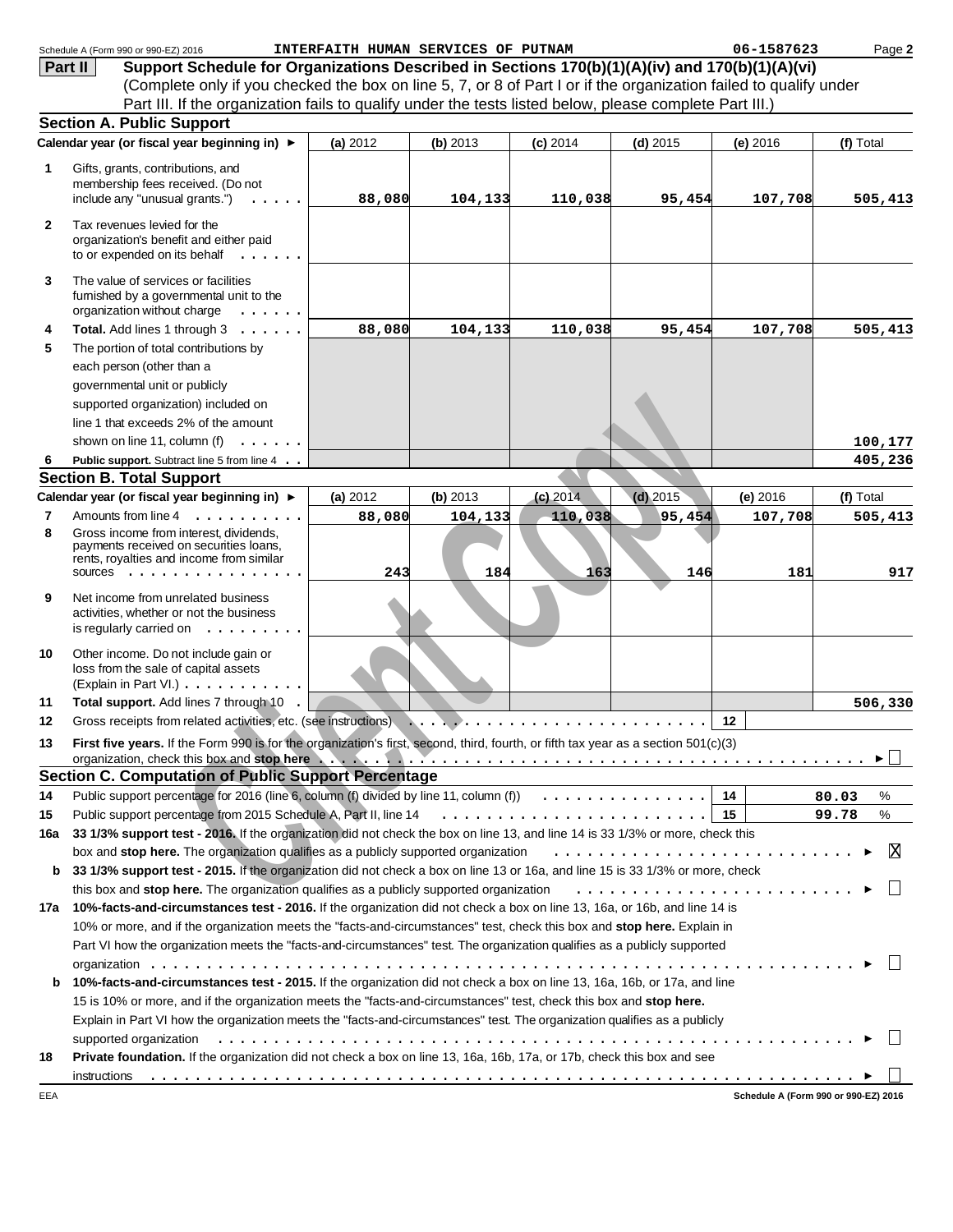|    | Schedule A (Form 990 or 990-EZ) 2016                                                                                                                                                                                                                                                                                                                               |          | INTERFAITH HUMAN SERVICES OF PUTNAM |            |            | 06-1587623                     | Page 3       |  |
|----|--------------------------------------------------------------------------------------------------------------------------------------------------------------------------------------------------------------------------------------------------------------------------------------------------------------------------------------------------------------------|----------|-------------------------------------|------------|------------|--------------------------------|--------------|--|
|    | Support Schedule for Organizations Described in Section 509(a)(2)<br>Part III                                                                                                                                                                                                                                                                                      |          |                                     |            |            |                                |              |  |
|    | (Complete only if you checked the box on line 10 of Part I or if the organization failed to qualify under Part II.                                                                                                                                                                                                                                                 |          |                                     |            |            |                                |              |  |
|    | If the organization fails to qualify under the tests listed below, please complete Part II.)                                                                                                                                                                                                                                                                       |          |                                     |            |            |                                |              |  |
|    | <b>Section A. Public Support</b>                                                                                                                                                                                                                                                                                                                                   |          |                                     |            |            |                                |              |  |
|    | Calendar year (or fiscal year beginning in) ▶                                                                                                                                                                                                                                                                                                                      | (a) 2012 | (b) 2013                            | $(c)$ 2014 | $(d)$ 2015 | (e) 2016                       | (f) Total    |  |
| 1. | Gifts, grants, contributions, and membership fees<br>received. (Do not include any "unusual grants.")                                                                                                                                                                                                                                                              |          |                                     |            |            |                                |              |  |
| 2  | Gross receipts from admissions, merchandise<br>sold or services performed, or facilities<br>furnished in any activity that is related to the<br>organization's tax-exempt purpose                                                                                                                                                                                  |          |                                     |            |            |                                |              |  |
| З  | Gross receipts from activities that are not an<br>unrelated trade or business under section 513.                                                                                                                                                                                                                                                                   |          |                                     |            |            |                                |              |  |
| 4  | Tax revenues levied for the<br>organization's benefit and either paid<br>to or expended on its behalf<br>.                                                                                                                                                                                                                                                         |          |                                     |            |            |                                |              |  |
| 5  | The value of services or facilities<br>furnished by a governmental unit to the<br>organization without charge $\dots \dots \dots$                                                                                                                                                                                                                                  |          |                                     |            |            |                                |              |  |
| 6  | .<br>Total. Add lines 1 through 5                                                                                                                                                                                                                                                                                                                                  |          |                                     |            |            |                                |              |  |
| 7a | Amounts included on lines 1, 2, and 3<br>received from disqualified persons                                                                                                                                                                                                                                                                                        |          |                                     |            |            |                                |              |  |
|    | <b>b</b> Amounts included on lines 2 and 3<br>received from other than disqualified<br>persons that exceed the greater of \$5,000<br>or 1% of the amount on line 13 for the year                                                                                                                                                                                   |          |                                     |            |            |                                |              |  |
|    | Add lines 7a and 7b $\cdot \cdot \cdot \cdot \cdot \cdot \cdot \cdot \cdot \cdot$                                                                                                                                                                                                                                                                                  |          |                                     |            |            |                                |              |  |
| 8  | Public support. (Subtract line 7c from                                                                                                                                                                                                                                                                                                                             |          |                                     |            |            |                                |              |  |
|    |                                                                                                                                                                                                                                                                                                                                                                    |          |                                     |            |            |                                |              |  |
|    | <b>Section B. Total Support</b>                                                                                                                                                                                                                                                                                                                                    |          |                                     |            |            |                                |              |  |
|    | Calendar year (or fiscal year beginning in) ▶                                                                                                                                                                                                                                                                                                                      | (a) 2012 | (b) 2013                            | $(c)$ 2014 | $(d)$ 2015 | $(e)$ 2016                     | (f) Total    |  |
|    | Amounts from line 6                                                                                                                                                                                                                                                                                                                                                |          |                                     |            |            |                                |              |  |
|    | <b>10a</b> Gross income from interest, dividends,<br>payments received on securities loans, rents,<br>royalties and income from similar sources                                                                                                                                                                                                                    |          |                                     |            |            |                                |              |  |
|    | <b>b</b> Unrelated business taxable income (less<br>section 511 taxes) from businesses<br>acquired after June 30, 1975 $\ldots$ , $\ldots$                                                                                                                                                                                                                         |          |                                     |            |            |                                |              |  |
|    | $\text{c}$ Add lines 10a and 10b $\ldots$ $\ldots$ $\ldots$                                                                                                                                                                                                                                                                                                        |          |                                     |            |            |                                |              |  |
| 11 | Net income from unrelated business<br>activities not included in line 10b, whether<br>or not the business is regularly carried on.                                                                                                                                                                                                                                 |          |                                     |            |            |                                |              |  |
| 12 | Other income. Do not include gain or<br>loss from the sale of capital assets<br>(Explain in Part VI.)                                                                                                                                                                                                                                                              |          |                                     |            |            |                                |              |  |
|    | 13 Total support. (Add lines 9, 10c, 11,<br>and $12.$ ) $\ldots$ $\ldots$ $\ldots$ $\ldots$ $\ldots$ $\ldots$ $\ldots$                                                                                                                                                                                                                                             |          |                                     |            |            |                                |              |  |
| 14 | First five years. If the Form 990 is for the organization's first, second, third, fourth, or fifth tax year as a section 501(c)(3)<br>organization, check this box and stop here entirely and state of the state of the state of the state of the state of the state of the state of the state of the state of the state of the state of the state of the state of |          |                                     |            |            |                                |              |  |
|    | <b>Section C. Computation of Public Support Percentage</b>                                                                                                                                                                                                                                                                                                         |          |                                     |            |            |                                |              |  |
| 15 | Public support percentage for 2016 (line 8, column (f) divided by line 13, column (f))                                                                                                                                                                                                                                                                             |          |                                     |            | .          | 15                             | $\%$         |  |
| 16 | Public support percentage from 2015 Schedule A, Part III, line 15                                                                                                                                                                                                                                                                                                  |          |                                     |            |            | 16                             | $\%$         |  |
|    | Section D. Computation of Investment Income Percentage                                                                                                                                                                                                                                                                                                             |          |                                     |            |            |                                |              |  |
| 17 | Investment income percentage for 2016 (line 10c, column (f) divided by line 13, column (f) $\ldots \ldots \ldots \ldots$                                                                                                                                                                                                                                           |          |                                     |            |            | 17                             | %            |  |
| 18 |                                                                                                                                                                                                                                                                                                                                                                    |          |                                     |            |            | 18                             | $\%$         |  |
|    | 19a 33 1/3% support tests - 2016. If the organization did not check the box on line 14, and line 15 is more than 33 1/3%, and line                                                                                                                                                                                                                                 |          |                                     |            |            |                                | $\mathbf{L}$ |  |
|    | b 33 1/3% support tests - 2015. If the organization did not check a box on line 14 or line 19a, and line 16 is more than 33 1/3%, and<br>line 18 is not more than 33 1/3%, check this box and stop here. The organization qualifies as a publicly supported organization                                                                                           |          |                                     |            |            |                                |              |  |
| 20 | Private foundation. If the organization did not check a box on line 14, 19a, or 19b, check this box and see instructions                                                                                                                                                                                                                                           |          |                                     |            |            | $\ldots$ $\blacktriangleright$ |              |  |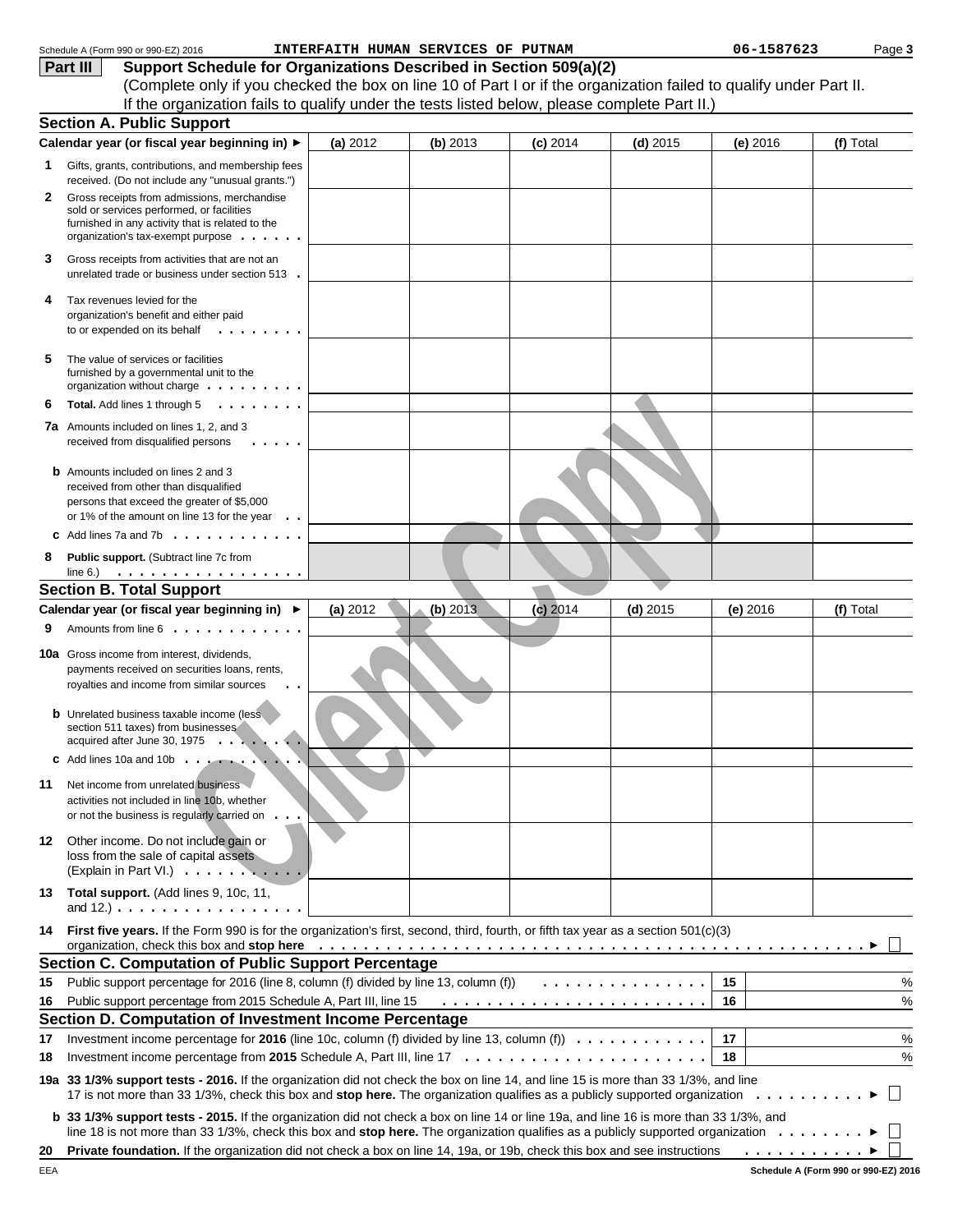| <b>Supporting Organizations</b><br>Part IV<br>(Complete only if you checked a box in line 12 of Part I. If you checked 12a of Part I, complete Sections A<br>and B. If you checked 12b of Part I, complete Sections A and C. If you checked 12c of Part I, complete<br>Sections A, D, and E. If you checked 12d of Part I, complete Sections A and D, and complete Part V.)<br><b>Section A. All Supporting Organizations</b><br><b>Yes</b><br>No<br>Are all of the organization's supported organizations listed by name in the organization's governing<br>1<br>documents? If "No," describe in Part VI how the supported organizations are designated. If designated by<br>class or purpose, describe the designation. If historic and continuing relationship, explain.<br>1<br>Did the organization have any supported organization that does not have an IRS determination of status<br>2<br>under section 509(a)(1) or (2)? If "Yes," explain in Part VI how the organization determined that the supported<br>organization was described in section 509(a)(1) or (2).<br>$\mathbf{2}$<br>3a Did the organization have a supported organization described in section 501(c)(4), (5), or (6)? If "Yes," answer<br>$(b)$ and $(c)$ below.<br>3a<br>Did the organization confirm that each supported organization qualified under section $501(c)(4)$ , (5), or (6) and<br>b<br>satisfied the public support tests under section $509(a)(2)?$ If "Yes," describe in Part VI when and how the<br>organization made the determination.<br>3 <sub>b</sub><br>Did the organization ensure that all support to such organizations was used exclusively for section $170(c)(2)(B)$<br>c<br>purposes? If "Yes," explain in Part VI what controls the organization put in place to ensure such use.<br>3c<br>4a Was any supported organization not organized in the United States ("foreign supported organization")? If<br>"Yes," and if you checked 12a or 12b in Part I, answer (b) and (c) below.<br>4a<br>Did the organization have ultimate control and discretion in deciding whether to make grants to the foreign<br>b<br>supported organization? If "Yes," describe in Part VI how the organization had such control and discretion<br>despite being controlled or supervised by or in connection with its supported organizations.<br>4b<br>Did the organization support any foreign supported organization that does not have an IRS determination<br>c<br>under sections 501(c)(3) and 509(a)(1) or (2)? If "Yes," explain in Part VI what controls the organization used<br>to ensure that all support to the foreign supported organization was used exclusively for section 170(c)(2)(B)<br>4c<br>purposes.<br>Did the organization add, substitute, or remove any supported organizations during the tax year? If "Yes,"<br>5a<br>answer (b) and (c) below (if applicable). Also, provide detail in Part VI, including (i) the names and EIN<br>numbers of the supported organizations added, substituted, or removed; (ii) the reasons for each such action;<br>(iii) the authority under the organization's organizing document authorizing such action; and (iv) how the action<br>was accomplished (such as by amendment to the organizing document).<br>5a<br>b Type I or Type II only. Was any added or substituted supported organization part of a class already<br>designated in the organization's organizing document?<br>5b<br>c Substitutions only. Was the substitution the result of an event beyond the organization's control?<br>5 <sub>c</sub><br>Did the organization provide support (whether in the form of grants or the provision of services or facilities) to<br>anyone other than (i) its supported organizations, (ii) individuals that are part of the charitable class benefited<br>by one or more of its supported organizations, or (iii) other supporting organizations that also support or<br>benefit one or more of the filing organization's supported organizations? If "Yes," provide detail in Part VI.<br>6<br>Did the organization provide a grant, loan, compensation, or other similar payment to a substantial contributor<br>7<br>(defined in section 4958(c)(3)(C)), a family member of a substantial contributor, or a 35% controlled entity with<br>regard to a substantial contributor? If "Yes," complete Part I of Schedule L (Form 990 or 990-EZ).<br>7<br>Did the organization make a loan to a disqualified person (as defined in section 4958) not described in line 7?<br>8<br>If "Yes," complete Part I of Schedule L (Form 990 or 990-EZ).<br>8<br>Was the organization controlled directly or indirectly at any time during the tax year by one or more<br>9а<br>disqualified persons as defined in section 4946 (other than foundation managers and organizations described<br>in section 509(a)(1) or (2))? If "Yes," provide detail in Part VI.<br>9a<br>Did one or more disqualified persons (as defined in line 9a) hold a controlling interest in any entity in which<br>b<br>the supporting organization had an interest? If "Yes," provide detail in Part VI.<br>9b<br>Did a disqualified person (as defined in line 9a) have an ownership interest in, or derive any personal benefit<br>c<br>from, assets in which the supporting organization also had an interest? If "Yes," provide detail in Part VI.<br>9c<br>10a Was the organization subject to the excess business holdings rules of section 4943 because of section<br>4943(f) (regarding certain Type II supporting organizations, and all Type III non-functionally integrated<br>supporting organizations)? If "Yes," answer 10b below.<br>10a<br>Did the organization have any excess business holdings in the tax year? (Use Schedule C, Form 4720, to<br>b<br>10 <sub>b</sub><br>determine whether the organization had excess business holdings.)<br>Schedule A (Form 990 or 990-EZ) 2016<br>EEA | 06-1587623<br>Schedule A (Form 990 or 990-EZ) 2016<br>INTERFAITH HUMAN SERVICES OF PUTNAM |  | Page 4 |
|-----------------------------------------------------------------------------------------------------------------------------------------------------------------------------------------------------------------------------------------------------------------------------------------------------------------------------------------------------------------------------------------------------------------------------------------------------------------------------------------------------------------------------------------------------------------------------------------------------------------------------------------------------------------------------------------------------------------------------------------------------------------------------------------------------------------------------------------------------------------------------------------------------------------------------------------------------------------------------------------------------------------------------------------------------------------------------------------------------------------------------------------------------------------------------------------------------------------------------------------------------------------------------------------------------------------------------------------------------------------------------------------------------------------------------------------------------------------------------------------------------------------------------------------------------------------------------------------------------------------------------------------------------------------------------------------------------------------------------------------------------------------------------------------------------------------------------------------------------------------------------------------------------------------------------------------------------------------------------------------------------------------------------------------------------------------------------------------------------------------------------------------------------------------------------------------------------------------------------------------------------------------------------------------------------------------------------------------------------------------------------------------------------------------------------------------------------------------------------------------------------------------------------------------------------------------------------------------------------------------------------------------------------------------------------------------------------------------------------------------------------------------------------------------------------------------------------------------------------------------------------------------------------------------------------------------------------------------------------------------------------------------------------------------------------------------------------------------------------------------------------------------------------------------------------------------------------------------------------------------------------------------------------------------------------------------------------------------------------------------------------------------------------------------------------------------------------------------------------------------------------------------------------------------------------------------------------------------------------------------------------------------------------------------------------------------------------------------------------------------------------------------------------------------------------------------------------------------------------------------------------------------------------------------------------------------------------------------------------------------------------------------------------------------------------------------------------------------------------------------------------------------------------------------------------------------------------------------------------------------------------------------------------------------------------------------------------------------------------------------------------------------------------------------------------------------------------------------------------------------------------------------------------------------------------------------------------------------------------------------------------------------------------------------------------------------------------------------------------------------------------------------------------------------------------------------------------------------------------------------------------------------------------------------------------------------------------------------------------------------------------------------------------------------------------------------------------------------------------------------------------------------------------------------------------------------------------------------------------------------------------------------------------------------------------------------------------------------------------------------------------------------------------------------------------------------------------------------------------------------------------------------------------------------------------------------------------------------------------------------------------------------------------------------------------------------------------------------------------------------------------------------------------------------------------------------------------------------------------------------------------------------------------------------------------------------------------|-------------------------------------------------------------------------------------------|--|--------|
|                                                                                                                                                                                                                                                                                                                                                                                                                                                                                                                                                                                                                                                                                                                                                                                                                                                                                                                                                                                                                                                                                                                                                                                                                                                                                                                                                                                                                                                                                                                                                                                                                                                                                                                                                                                                                                                                                                                                                                                                                                                                                                                                                                                                                                                                                                                                                                                                                                                                                                                                                                                                                                                                                                                                                                                                                                                                                                                                                                                                                                                                                                                                                                                                                                                                                                                                                                                                                                                                                                                                                                                                                                                                                                                                                                                                                                                                                                                                                                                                                                                                                                                                                                                                                                                                                                                                                                                                                                                                                                                                                                                                                                                                                                                                                                                                                                                                                                                                                                                                                                                                                                                                                                                                                                                                                                                                                                                                                                                                                                                                                                                                                                                                                                                                                                                                                                                                                                                                                     |                                                                                           |  |        |
|                                                                                                                                                                                                                                                                                                                                                                                                                                                                                                                                                                                                                                                                                                                                                                                                                                                                                                                                                                                                                                                                                                                                                                                                                                                                                                                                                                                                                                                                                                                                                                                                                                                                                                                                                                                                                                                                                                                                                                                                                                                                                                                                                                                                                                                                                                                                                                                                                                                                                                                                                                                                                                                                                                                                                                                                                                                                                                                                                                                                                                                                                                                                                                                                                                                                                                                                                                                                                                                                                                                                                                                                                                                                                                                                                                                                                                                                                                                                                                                                                                                                                                                                                                                                                                                                                                                                                                                                                                                                                                                                                                                                                                                                                                                                                                                                                                                                                                                                                                                                                                                                                                                                                                                                                                                                                                                                                                                                                                                                                                                                                                                                                                                                                                                                                                                                                                                                                                                                                     |                                                                                           |  |        |
|                                                                                                                                                                                                                                                                                                                                                                                                                                                                                                                                                                                                                                                                                                                                                                                                                                                                                                                                                                                                                                                                                                                                                                                                                                                                                                                                                                                                                                                                                                                                                                                                                                                                                                                                                                                                                                                                                                                                                                                                                                                                                                                                                                                                                                                                                                                                                                                                                                                                                                                                                                                                                                                                                                                                                                                                                                                                                                                                                                                                                                                                                                                                                                                                                                                                                                                                                                                                                                                                                                                                                                                                                                                                                                                                                                                                                                                                                                                                                                                                                                                                                                                                                                                                                                                                                                                                                                                                                                                                                                                                                                                                                                                                                                                                                                                                                                                                                                                                                                                                                                                                                                                                                                                                                                                                                                                                                                                                                                                                                                                                                                                                                                                                                                                                                                                                                                                                                                                                                     |                                                                                           |  |        |
|                                                                                                                                                                                                                                                                                                                                                                                                                                                                                                                                                                                                                                                                                                                                                                                                                                                                                                                                                                                                                                                                                                                                                                                                                                                                                                                                                                                                                                                                                                                                                                                                                                                                                                                                                                                                                                                                                                                                                                                                                                                                                                                                                                                                                                                                                                                                                                                                                                                                                                                                                                                                                                                                                                                                                                                                                                                                                                                                                                                                                                                                                                                                                                                                                                                                                                                                                                                                                                                                                                                                                                                                                                                                                                                                                                                                                                                                                                                                                                                                                                                                                                                                                                                                                                                                                                                                                                                                                                                                                                                                                                                                                                                                                                                                                                                                                                                                                                                                                                                                                                                                                                                                                                                                                                                                                                                                                                                                                                                                                                                                                                                                                                                                                                                                                                                                                                                                                                                                                     |                                                                                           |  |        |
|                                                                                                                                                                                                                                                                                                                                                                                                                                                                                                                                                                                                                                                                                                                                                                                                                                                                                                                                                                                                                                                                                                                                                                                                                                                                                                                                                                                                                                                                                                                                                                                                                                                                                                                                                                                                                                                                                                                                                                                                                                                                                                                                                                                                                                                                                                                                                                                                                                                                                                                                                                                                                                                                                                                                                                                                                                                                                                                                                                                                                                                                                                                                                                                                                                                                                                                                                                                                                                                                                                                                                                                                                                                                                                                                                                                                                                                                                                                                                                                                                                                                                                                                                                                                                                                                                                                                                                                                                                                                                                                                                                                                                                                                                                                                                                                                                                                                                                                                                                                                                                                                                                                                                                                                                                                                                                                                                                                                                                                                                                                                                                                                                                                                                                                                                                                                                                                                                                                                                     |                                                                                           |  |        |
|                                                                                                                                                                                                                                                                                                                                                                                                                                                                                                                                                                                                                                                                                                                                                                                                                                                                                                                                                                                                                                                                                                                                                                                                                                                                                                                                                                                                                                                                                                                                                                                                                                                                                                                                                                                                                                                                                                                                                                                                                                                                                                                                                                                                                                                                                                                                                                                                                                                                                                                                                                                                                                                                                                                                                                                                                                                                                                                                                                                                                                                                                                                                                                                                                                                                                                                                                                                                                                                                                                                                                                                                                                                                                                                                                                                                                                                                                                                                                                                                                                                                                                                                                                                                                                                                                                                                                                                                                                                                                                                                                                                                                                                                                                                                                                                                                                                                                                                                                                                                                                                                                                                                                                                                                                                                                                                                                                                                                                                                                                                                                                                                                                                                                                                                                                                                                                                                                                                                                     |                                                                                           |  |        |
|                                                                                                                                                                                                                                                                                                                                                                                                                                                                                                                                                                                                                                                                                                                                                                                                                                                                                                                                                                                                                                                                                                                                                                                                                                                                                                                                                                                                                                                                                                                                                                                                                                                                                                                                                                                                                                                                                                                                                                                                                                                                                                                                                                                                                                                                                                                                                                                                                                                                                                                                                                                                                                                                                                                                                                                                                                                                                                                                                                                                                                                                                                                                                                                                                                                                                                                                                                                                                                                                                                                                                                                                                                                                                                                                                                                                                                                                                                                                                                                                                                                                                                                                                                                                                                                                                                                                                                                                                                                                                                                                                                                                                                                                                                                                                                                                                                                                                                                                                                                                                                                                                                                                                                                                                                                                                                                                                                                                                                                                                                                                                                                                                                                                                                                                                                                                                                                                                                                                                     |                                                                                           |  |        |
|                                                                                                                                                                                                                                                                                                                                                                                                                                                                                                                                                                                                                                                                                                                                                                                                                                                                                                                                                                                                                                                                                                                                                                                                                                                                                                                                                                                                                                                                                                                                                                                                                                                                                                                                                                                                                                                                                                                                                                                                                                                                                                                                                                                                                                                                                                                                                                                                                                                                                                                                                                                                                                                                                                                                                                                                                                                                                                                                                                                                                                                                                                                                                                                                                                                                                                                                                                                                                                                                                                                                                                                                                                                                                                                                                                                                                                                                                                                                                                                                                                                                                                                                                                                                                                                                                                                                                                                                                                                                                                                                                                                                                                                                                                                                                                                                                                                                                                                                                                                                                                                                                                                                                                                                                                                                                                                                                                                                                                                                                                                                                                                                                                                                                                                                                                                                                                                                                                                                                     |                                                                                           |  |        |
|                                                                                                                                                                                                                                                                                                                                                                                                                                                                                                                                                                                                                                                                                                                                                                                                                                                                                                                                                                                                                                                                                                                                                                                                                                                                                                                                                                                                                                                                                                                                                                                                                                                                                                                                                                                                                                                                                                                                                                                                                                                                                                                                                                                                                                                                                                                                                                                                                                                                                                                                                                                                                                                                                                                                                                                                                                                                                                                                                                                                                                                                                                                                                                                                                                                                                                                                                                                                                                                                                                                                                                                                                                                                                                                                                                                                                                                                                                                                                                                                                                                                                                                                                                                                                                                                                                                                                                                                                                                                                                                                                                                                                                                                                                                                                                                                                                                                                                                                                                                                                                                                                                                                                                                                                                                                                                                                                                                                                                                                                                                                                                                                                                                                                                                                                                                                                                                                                                                                                     |                                                                                           |  |        |
|                                                                                                                                                                                                                                                                                                                                                                                                                                                                                                                                                                                                                                                                                                                                                                                                                                                                                                                                                                                                                                                                                                                                                                                                                                                                                                                                                                                                                                                                                                                                                                                                                                                                                                                                                                                                                                                                                                                                                                                                                                                                                                                                                                                                                                                                                                                                                                                                                                                                                                                                                                                                                                                                                                                                                                                                                                                                                                                                                                                                                                                                                                                                                                                                                                                                                                                                                                                                                                                                                                                                                                                                                                                                                                                                                                                                                                                                                                                                                                                                                                                                                                                                                                                                                                                                                                                                                                                                                                                                                                                                                                                                                                                                                                                                                                                                                                                                                                                                                                                                                                                                                                                                                                                                                                                                                                                                                                                                                                                                                                                                                                                                                                                                                                                                                                                                                                                                                                                                                     |                                                                                           |  |        |
|                                                                                                                                                                                                                                                                                                                                                                                                                                                                                                                                                                                                                                                                                                                                                                                                                                                                                                                                                                                                                                                                                                                                                                                                                                                                                                                                                                                                                                                                                                                                                                                                                                                                                                                                                                                                                                                                                                                                                                                                                                                                                                                                                                                                                                                                                                                                                                                                                                                                                                                                                                                                                                                                                                                                                                                                                                                                                                                                                                                                                                                                                                                                                                                                                                                                                                                                                                                                                                                                                                                                                                                                                                                                                                                                                                                                                                                                                                                                                                                                                                                                                                                                                                                                                                                                                                                                                                                                                                                                                                                                                                                                                                                                                                                                                                                                                                                                                                                                                                                                                                                                                                                                                                                                                                                                                                                                                                                                                                                                                                                                                                                                                                                                                                                                                                                                                                                                                                                                                     |                                                                                           |  |        |
|                                                                                                                                                                                                                                                                                                                                                                                                                                                                                                                                                                                                                                                                                                                                                                                                                                                                                                                                                                                                                                                                                                                                                                                                                                                                                                                                                                                                                                                                                                                                                                                                                                                                                                                                                                                                                                                                                                                                                                                                                                                                                                                                                                                                                                                                                                                                                                                                                                                                                                                                                                                                                                                                                                                                                                                                                                                                                                                                                                                                                                                                                                                                                                                                                                                                                                                                                                                                                                                                                                                                                                                                                                                                                                                                                                                                                                                                                                                                                                                                                                                                                                                                                                                                                                                                                                                                                                                                                                                                                                                                                                                                                                                                                                                                                                                                                                                                                                                                                                                                                                                                                                                                                                                                                                                                                                                                                                                                                                                                                                                                                                                                                                                                                                                                                                                                                                                                                                                                                     |                                                                                           |  |        |
|                                                                                                                                                                                                                                                                                                                                                                                                                                                                                                                                                                                                                                                                                                                                                                                                                                                                                                                                                                                                                                                                                                                                                                                                                                                                                                                                                                                                                                                                                                                                                                                                                                                                                                                                                                                                                                                                                                                                                                                                                                                                                                                                                                                                                                                                                                                                                                                                                                                                                                                                                                                                                                                                                                                                                                                                                                                                                                                                                                                                                                                                                                                                                                                                                                                                                                                                                                                                                                                                                                                                                                                                                                                                                                                                                                                                                                                                                                                                                                                                                                                                                                                                                                                                                                                                                                                                                                                                                                                                                                                                                                                                                                                                                                                                                                                                                                                                                                                                                                                                                                                                                                                                                                                                                                                                                                                                                                                                                                                                                                                                                                                                                                                                                                                                                                                                                                                                                                                                                     |                                                                                           |  |        |
|                                                                                                                                                                                                                                                                                                                                                                                                                                                                                                                                                                                                                                                                                                                                                                                                                                                                                                                                                                                                                                                                                                                                                                                                                                                                                                                                                                                                                                                                                                                                                                                                                                                                                                                                                                                                                                                                                                                                                                                                                                                                                                                                                                                                                                                                                                                                                                                                                                                                                                                                                                                                                                                                                                                                                                                                                                                                                                                                                                                                                                                                                                                                                                                                                                                                                                                                                                                                                                                                                                                                                                                                                                                                                                                                                                                                                                                                                                                                                                                                                                                                                                                                                                                                                                                                                                                                                                                                                                                                                                                                                                                                                                                                                                                                                                                                                                                                                                                                                                                                                                                                                                                                                                                                                                                                                                                                                                                                                                                                                                                                                                                                                                                                                                                                                                                                                                                                                                                                                     |                                                                                           |  |        |
|                                                                                                                                                                                                                                                                                                                                                                                                                                                                                                                                                                                                                                                                                                                                                                                                                                                                                                                                                                                                                                                                                                                                                                                                                                                                                                                                                                                                                                                                                                                                                                                                                                                                                                                                                                                                                                                                                                                                                                                                                                                                                                                                                                                                                                                                                                                                                                                                                                                                                                                                                                                                                                                                                                                                                                                                                                                                                                                                                                                                                                                                                                                                                                                                                                                                                                                                                                                                                                                                                                                                                                                                                                                                                                                                                                                                                                                                                                                                                                                                                                                                                                                                                                                                                                                                                                                                                                                                                                                                                                                                                                                                                                                                                                                                                                                                                                                                                                                                                                                                                                                                                                                                                                                                                                                                                                                                                                                                                                                                                                                                                                                                                                                                                                                                                                                                                                                                                                                                                     |                                                                                           |  |        |
|                                                                                                                                                                                                                                                                                                                                                                                                                                                                                                                                                                                                                                                                                                                                                                                                                                                                                                                                                                                                                                                                                                                                                                                                                                                                                                                                                                                                                                                                                                                                                                                                                                                                                                                                                                                                                                                                                                                                                                                                                                                                                                                                                                                                                                                                                                                                                                                                                                                                                                                                                                                                                                                                                                                                                                                                                                                                                                                                                                                                                                                                                                                                                                                                                                                                                                                                                                                                                                                                                                                                                                                                                                                                                                                                                                                                                                                                                                                                                                                                                                                                                                                                                                                                                                                                                                                                                                                                                                                                                                                                                                                                                                                                                                                                                                                                                                                                                                                                                                                                                                                                                                                                                                                                                                                                                                                                                                                                                                                                                                                                                                                                                                                                                                                                                                                                                                                                                                                                                     |                                                                                           |  |        |
|                                                                                                                                                                                                                                                                                                                                                                                                                                                                                                                                                                                                                                                                                                                                                                                                                                                                                                                                                                                                                                                                                                                                                                                                                                                                                                                                                                                                                                                                                                                                                                                                                                                                                                                                                                                                                                                                                                                                                                                                                                                                                                                                                                                                                                                                                                                                                                                                                                                                                                                                                                                                                                                                                                                                                                                                                                                                                                                                                                                                                                                                                                                                                                                                                                                                                                                                                                                                                                                                                                                                                                                                                                                                                                                                                                                                                                                                                                                                                                                                                                                                                                                                                                                                                                                                                                                                                                                                                                                                                                                                                                                                                                                                                                                                                                                                                                                                                                                                                                                                                                                                                                                                                                                                                                                                                                                                                                                                                                                                                                                                                                                                                                                                                                                                                                                                                                                                                                                                                     |                                                                                           |  |        |
|                                                                                                                                                                                                                                                                                                                                                                                                                                                                                                                                                                                                                                                                                                                                                                                                                                                                                                                                                                                                                                                                                                                                                                                                                                                                                                                                                                                                                                                                                                                                                                                                                                                                                                                                                                                                                                                                                                                                                                                                                                                                                                                                                                                                                                                                                                                                                                                                                                                                                                                                                                                                                                                                                                                                                                                                                                                                                                                                                                                                                                                                                                                                                                                                                                                                                                                                                                                                                                                                                                                                                                                                                                                                                                                                                                                                                                                                                                                                                                                                                                                                                                                                                                                                                                                                                                                                                                                                                                                                                                                                                                                                                                                                                                                                                                                                                                                                                                                                                                                                                                                                                                                                                                                                                                                                                                                                                                                                                                                                                                                                                                                                                                                                                                                                                                                                                                                                                                                                                     |                                                                                           |  |        |
|                                                                                                                                                                                                                                                                                                                                                                                                                                                                                                                                                                                                                                                                                                                                                                                                                                                                                                                                                                                                                                                                                                                                                                                                                                                                                                                                                                                                                                                                                                                                                                                                                                                                                                                                                                                                                                                                                                                                                                                                                                                                                                                                                                                                                                                                                                                                                                                                                                                                                                                                                                                                                                                                                                                                                                                                                                                                                                                                                                                                                                                                                                                                                                                                                                                                                                                                                                                                                                                                                                                                                                                                                                                                                                                                                                                                                                                                                                                                                                                                                                                                                                                                                                                                                                                                                                                                                                                                                                                                                                                                                                                                                                                                                                                                                                                                                                                                                                                                                                                                                                                                                                                                                                                                                                                                                                                                                                                                                                                                                                                                                                                                                                                                                                                                                                                                                                                                                                                                                     |                                                                                           |  |        |
|                                                                                                                                                                                                                                                                                                                                                                                                                                                                                                                                                                                                                                                                                                                                                                                                                                                                                                                                                                                                                                                                                                                                                                                                                                                                                                                                                                                                                                                                                                                                                                                                                                                                                                                                                                                                                                                                                                                                                                                                                                                                                                                                                                                                                                                                                                                                                                                                                                                                                                                                                                                                                                                                                                                                                                                                                                                                                                                                                                                                                                                                                                                                                                                                                                                                                                                                                                                                                                                                                                                                                                                                                                                                                                                                                                                                                                                                                                                                                                                                                                                                                                                                                                                                                                                                                                                                                                                                                                                                                                                                                                                                                                                                                                                                                                                                                                                                                                                                                                                                                                                                                                                                                                                                                                                                                                                                                                                                                                                                                                                                                                                                                                                                                                                                                                                                                                                                                                                                                     |                                                                                           |  |        |
|                                                                                                                                                                                                                                                                                                                                                                                                                                                                                                                                                                                                                                                                                                                                                                                                                                                                                                                                                                                                                                                                                                                                                                                                                                                                                                                                                                                                                                                                                                                                                                                                                                                                                                                                                                                                                                                                                                                                                                                                                                                                                                                                                                                                                                                                                                                                                                                                                                                                                                                                                                                                                                                                                                                                                                                                                                                                                                                                                                                                                                                                                                                                                                                                                                                                                                                                                                                                                                                                                                                                                                                                                                                                                                                                                                                                                                                                                                                                                                                                                                                                                                                                                                                                                                                                                                                                                                                                                                                                                                                                                                                                                                                                                                                                                                                                                                                                                                                                                                                                                                                                                                                                                                                                                                                                                                                                                                                                                                                                                                                                                                                                                                                                                                                                                                                                                                                                                                                                                     |                                                                                           |  |        |
|                                                                                                                                                                                                                                                                                                                                                                                                                                                                                                                                                                                                                                                                                                                                                                                                                                                                                                                                                                                                                                                                                                                                                                                                                                                                                                                                                                                                                                                                                                                                                                                                                                                                                                                                                                                                                                                                                                                                                                                                                                                                                                                                                                                                                                                                                                                                                                                                                                                                                                                                                                                                                                                                                                                                                                                                                                                                                                                                                                                                                                                                                                                                                                                                                                                                                                                                                                                                                                                                                                                                                                                                                                                                                                                                                                                                                                                                                                                                                                                                                                                                                                                                                                                                                                                                                                                                                                                                                                                                                                                                                                                                                                                                                                                                                                                                                                                                                                                                                                                                                                                                                                                                                                                                                                                                                                                                                                                                                                                                                                                                                                                                                                                                                                                                                                                                                                                                                                                                                     |                                                                                           |  |        |
|                                                                                                                                                                                                                                                                                                                                                                                                                                                                                                                                                                                                                                                                                                                                                                                                                                                                                                                                                                                                                                                                                                                                                                                                                                                                                                                                                                                                                                                                                                                                                                                                                                                                                                                                                                                                                                                                                                                                                                                                                                                                                                                                                                                                                                                                                                                                                                                                                                                                                                                                                                                                                                                                                                                                                                                                                                                                                                                                                                                                                                                                                                                                                                                                                                                                                                                                                                                                                                                                                                                                                                                                                                                                                                                                                                                                                                                                                                                                                                                                                                                                                                                                                                                                                                                                                                                                                                                                                                                                                                                                                                                                                                                                                                                                                                                                                                                                                                                                                                                                                                                                                                                                                                                                                                                                                                                                                                                                                                                                                                                                                                                                                                                                                                                                                                                                                                                                                                                                                     |                                                                                           |  |        |
|                                                                                                                                                                                                                                                                                                                                                                                                                                                                                                                                                                                                                                                                                                                                                                                                                                                                                                                                                                                                                                                                                                                                                                                                                                                                                                                                                                                                                                                                                                                                                                                                                                                                                                                                                                                                                                                                                                                                                                                                                                                                                                                                                                                                                                                                                                                                                                                                                                                                                                                                                                                                                                                                                                                                                                                                                                                                                                                                                                                                                                                                                                                                                                                                                                                                                                                                                                                                                                                                                                                                                                                                                                                                                                                                                                                                                                                                                                                                                                                                                                                                                                                                                                                                                                                                                                                                                                                                                                                                                                                                                                                                                                                                                                                                                                                                                                                                                                                                                                                                                                                                                                                                                                                                                                                                                                                                                                                                                                                                                                                                                                                                                                                                                                                                                                                                                                                                                                                                                     |                                                                                           |  |        |
|                                                                                                                                                                                                                                                                                                                                                                                                                                                                                                                                                                                                                                                                                                                                                                                                                                                                                                                                                                                                                                                                                                                                                                                                                                                                                                                                                                                                                                                                                                                                                                                                                                                                                                                                                                                                                                                                                                                                                                                                                                                                                                                                                                                                                                                                                                                                                                                                                                                                                                                                                                                                                                                                                                                                                                                                                                                                                                                                                                                                                                                                                                                                                                                                                                                                                                                                                                                                                                                                                                                                                                                                                                                                                                                                                                                                                                                                                                                                                                                                                                                                                                                                                                                                                                                                                                                                                                                                                                                                                                                                                                                                                                                                                                                                                                                                                                                                                                                                                                                                                                                                                                                                                                                                                                                                                                                                                                                                                                                                                                                                                                                                                                                                                                                                                                                                                                                                                                                                                     |                                                                                           |  |        |
|                                                                                                                                                                                                                                                                                                                                                                                                                                                                                                                                                                                                                                                                                                                                                                                                                                                                                                                                                                                                                                                                                                                                                                                                                                                                                                                                                                                                                                                                                                                                                                                                                                                                                                                                                                                                                                                                                                                                                                                                                                                                                                                                                                                                                                                                                                                                                                                                                                                                                                                                                                                                                                                                                                                                                                                                                                                                                                                                                                                                                                                                                                                                                                                                                                                                                                                                                                                                                                                                                                                                                                                                                                                                                                                                                                                                                                                                                                                                                                                                                                                                                                                                                                                                                                                                                                                                                                                                                                                                                                                                                                                                                                                                                                                                                                                                                                                                                                                                                                                                                                                                                                                                                                                                                                                                                                                                                                                                                                                                                                                                                                                                                                                                                                                                                                                                                                                                                                                                                     |                                                                                           |  |        |
|                                                                                                                                                                                                                                                                                                                                                                                                                                                                                                                                                                                                                                                                                                                                                                                                                                                                                                                                                                                                                                                                                                                                                                                                                                                                                                                                                                                                                                                                                                                                                                                                                                                                                                                                                                                                                                                                                                                                                                                                                                                                                                                                                                                                                                                                                                                                                                                                                                                                                                                                                                                                                                                                                                                                                                                                                                                                                                                                                                                                                                                                                                                                                                                                                                                                                                                                                                                                                                                                                                                                                                                                                                                                                                                                                                                                                                                                                                                                                                                                                                                                                                                                                                                                                                                                                                                                                                                                                                                                                                                                                                                                                                                                                                                                                                                                                                                                                                                                                                                                                                                                                                                                                                                                                                                                                                                                                                                                                                                                                                                                                                                                                                                                                                                                                                                                                                                                                                                                                     |                                                                                           |  |        |
|                                                                                                                                                                                                                                                                                                                                                                                                                                                                                                                                                                                                                                                                                                                                                                                                                                                                                                                                                                                                                                                                                                                                                                                                                                                                                                                                                                                                                                                                                                                                                                                                                                                                                                                                                                                                                                                                                                                                                                                                                                                                                                                                                                                                                                                                                                                                                                                                                                                                                                                                                                                                                                                                                                                                                                                                                                                                                                                                                                                                                                                                                                                                                                                                                                                                                                                                                                                                                                                                                                                                                                                                                                                                                                                                                                                                                                                                                                                                                                                                                                                                                                                                                                                                                                                                                                                                                                                                                                                                                                                                                                                                                                                                                                                                                                                                                                                                                                                                                                                                                                                                                                                                                                                                                                                                                                                                                                                                                                                                                                                                                                                                                                                                                                                                                                                                                                                                                                                                                     |                                                                                           |  |        |
|                                                                                                                                                                                                                                                                                                                                                                                                                                                                                                                                                                                                                                                                                                                                                                                                                                                                                                                                                                                                                                                                                                                                                                                                                                                                                                                                                                                                                                                                                                                                                                                                                                                                                                                                                                                                                                                                                                                                                                                                                                                                                                                                                                                                                                                                                                                                                                                                                                                                                                                                                                                                                                                                                                                                                                                                                                                                                                                                                                                                                                                                                                                                                                                                                                                                                                                                                                                                                                                                                                                                                                                                                                                                                                                                                                                                                                                                                                                                                                                                                                                                                                                                                                                                                                                                                                                                                                                                                                                                                                                                                                                                                                                                                                                                                                                                                                                                                                                                                                                                                                                                                                                                                                                                                                                                                                                                                                                                                                                                                                                                                                                                                                                                                                                                                                                                                                                                                                                                                     |                                                                                           |  |        |
|                                                                                                                                                                                                                                                                                                                                                                                                                                                                                                                                                                                                                                                                                                                                                                                                                                                                                                                                                                                                                                                                                                                                                                                                                                                                                                                                                                                                                                                                                                                                                                                                                                                                                                                                                                                                                                                                                                                                                                                                                                                                                                                                                                                                                                                                                                                                                                                                                                                                                                                                                                                                                                                                                                                                                                                                                                                                                                                                                                                                                                                                                                                                                                                                                                                                                                                                                                                                                                                                                                                                                                                                                                                                                                                                                                                                                                                                                                                                                                                                                                                                                                                                                                                                                                                                                                                                                                                                                                                                                                                                                                                                                                                                                                                                                                                                                                                                                                                                                                                                                                                                                                                                                                                                                                                                                                                                                                                                                                                                                                                                                                                                                                                                                                                                                                                                                                                                                                                                                     |                                                                                           |  |        |
|                                                                                                                                                                                                                                                                                                                                                                                                                                                                                                                                                                                                                                                                                                                                                                                                                                                                                                                                                                                                                                                                                                                                                                                                                                                                                                                                                                                                                                                                                                                                                                                                                                                                                                                                                                                                                                                                                                                                                                                                                                                                                                                                                                                                                                                                                                                                                                                                                                                                                                                                                                                                                                                                                                                                                                                                                                                                                                                                                                                                                                                                                                                                                                                                                                                                                                                                                                                                                                                                                                                                                                                                                                                                                                                                                                                                                                                                                                                                                                                                                                                                                                                                                                                                                                                                                                                                                                                                                                                                                                                                                                                                                                                                                                                                                                                                                                                                                                                                                                                                                                                                                                                                                                                                                                                                                                                                                                                                                                                                                                                                                                                                                                                                                                                                                                                                                                                                                                                                                     |                                                                                           |  |        |
|                                                                                                                                                                                                                                                                                                                                                                                                                                                                                                                                                                                                                                                                                                                                                                                                                                                                                                                                                                                                                                                                                                                                                                                                                                                                                                                                                                                                                                                                                                                                                                                                                                                                                                                                                                                                                                                                                                                                                                                                                                                                                                                                                                                                                                                                                                                                                                                                                                                                                                                                                                                                                                                                                                                                                                                                                                                                                                                                                                                                                                                                                                                                                                                                                                                                                                                                                                                                                                                                                                                                                                                                                                                                                                                                                                                                                                                                                                                                                                                                                                                                                                                                                                                                                                                                                                                                                                                                                                                                                                                                                                                                                                                                                                                                                                                                                                                                                                                                                                                                                                                                                                                                                                                                                                                                                                                                                                                                                                                                                                                                                                                                                                                                                                                                                                                                                                                                                                                                                     |                                                                                           |  |        |
|                                                                                                                                                                                                                                                                                                                                                                                                                                                                                                                                                                                                                                                                                                                                                                                                                                                                                                                                                                                                                                                                                                                                                                                                                                                                                                                                                                                                                                                                                                                                                                                                                                                                                                                                                                                                                                                                                                                                                                                                                                                                                                                                                                                                                                                                                                                                                                                                                                                                                                                                                                                                                                                                                                                                                                                                                                                                                                                                                                                                                                                                                                                                                                                                                                                                                                                                                                                                                                                                                                                                                                                                                                                                                                                                                                                                                                                                                                                                                                                                                                                                                                                                                                                                                                                                                                                                                                                                                                                                                                                                                                                                                                                                                                                                                                                                                                                                                                                                                                                                                                                                                                                                                                                                                                                                                                                                                                                                                                                                                                                                                                                                                                                                                                                                                                                                                                                                                                                                                     |                                                                                           |  |        |
|                                                                                                                                                                                                                                                                                                                                                                                                                                                                                                                                                                                                                                                                                                                                                                                                                                                                                                                                                                                                                                                                                                                                                                                                                                                                                                                                                                                                                                                                                                                                                                                                                                                                                                                                                                                                                                                                                                                                                                                                                                                                                                                                                                                                                                                                                                                                                                                                                                                                                                                                                                                                                                                                                                                                                                                                                                                                                                                                                                                                                                                                                                                                                                                                                                                                                                                                                                                                                                                                                                                                                                                                                                                                                                                                                                                                                                                                                                                                                                                                                                                                                                                                                                                                                                                                                                                                                                                                                                                                                                                                                                                                                                                                                                                                                                                                                                                                                                                                                                                                                                                                                                                                                                                                                                                                                                                                                                                                                                                                                                                                                                                                                                                                                                                                                                                                                                                                                                                                                     |                                                                                           |  |        |
|                                                                                                                                                                                                                                                                                                                                                                                                                                                                                                                                                                                                                                                                                                                                                                                                                                                                                                                                                                                                                                                                                                                                                                                                                                                                                                                                                                                                                                                                                                                                                                                                                                                                                                                                                                                                                                                                                                                                                                                                                                                                                                                                                                                                                                                                                                                                                                                                                                                                                                                                                                                                                                                                                                                                                                                                                                                                                                                                                                                                                                                                                                                                                                                                                                                                                                                                                                                                                                                                                                                                                                                                                                                                                                                                                                                                                                                                                                                                                                                                                                                                                                                                                                                                                                                                                                                                                                                                                                                                                                                                                                                                                                                                                                                                                                                                                                                                                                                                                                                                                                                                                                                                                                                                                                                                                                                                                                                                                                                                                                                                                                                                                                                                                                                                                                                                                                                                                                                                                     |                                                                                           |  |        |
|                                                                                                                                                                                                                                                                                                                                                                                                                                                                                                                                                                                                                                                                                                                                                                                                                                                                                                                                                                                                                                                                                                                                                                                                                                                                                                                                                                                                                                                                                                                                                                                                                                                                                                                                                                                                                                                                                                                                                                                                                                                                                                                                                                                                                                                                                                                                                                                                                                                                                                                                                                                                                                                                                                                                                                                                                                                                                                                                                                                                                                                                                                                                                                                                                                                                                                                                                                                                                                                                                                                                                                                                                                                                                                                                                                                                                                                                                                                                                                                                                                                                                                                                                                                                                                                                                                                                                                                                                                                                                                                                                                                                                                                                                                                                                                                                                                                                                                                                                                                                                                                                                                                                                                                                                                                                                                                                                                                                                                                                                                                                                                                                                                                                                                                                                                                                                                                                                                                                                     |                                                                                           |  |        |
|                                                                                                                                                                                                                                                                                                                                                                                                                                                                                                                                                                                                                                                                                                                                                                                                                                                                                                                                                                                                                                                                                                                                                                                                                                                                                                                                                                                                                                                                                                                                                                                                                                                                                                                                                                                                                                                                                                                                                                                                                                                                                                                                                                                                                                                                                                                                                                                                                                                                                                                                                                                                                                                                                                                                                                                                                                                                                                                                                                                                                                                                                                                                                                                                                                                                                                                                                                                                                                                                                                                                                                                                                                                                                                                                                                                                                                                                                                                                                                                                                                                                                                                                                                                                                                                                                                                                                                                                                                                                                                                                                                                                                                                                                                                                                                                                                                                                                                                                                                                                                                                                                                                                                                                                                                                                                                                                                                                                                                                                                                                                                                                                                                                                                                                                                                                                                                                                                                                                                     |                                                                                           |  |        |
|                                                                                                                                                                                                                                                                                                                                                                                                                                                                                                                                                                                                                                                                                                                                                                                                                                                                                                                                                                                                                                                                                                                                                                                                                                                                                                                                                                                                                                                                                                                                                                                                                                                                                                                                                                                                                                                                                                                                                                                                                                                                                                                                                                                                                                                                                                                                                                                                                                                                                                                                                                                                                                                                                                                                                                                                                                                                                                                                                                                                                                                                                                                                                                                                                                                                                                                                                                                                                                                                                                                                                                                                                                                                                                                                                                                                                                                                                                                                                                                                                                                                                                                                                                                                                                                                                                                                                                                                                                                                                                                                                                                                                                                                                                                                                                                                                                                                                                                                                                                                                                                                                                                                                                                                                                                                                                                                                                                                                                                                                                                                                                                                                                                                                                                                                                                                                                                                                                                                                     |                                                                                           |  |        |
|                                                                                                                                                                                                                                                                                                                                                                                                                                                                                                                                                                                                                                                                                                                                                                                                                                                                                                                                                                                                                                                                                                                                                                                                                                                                                                                                                                                                                                                                                                                                                                                                                                                                                                                                                                                                                                                                                                                                                                                                                                                                                                                                                                                                                                                                                                                                                                                                                                                                                                                                                                                                                                                                                                                                                                                                                                                                                                                                                                                                                                                                                                                                                                                                                                                                                                                                                                                                                                                                                                                                                                                                                                                                                                                                                                                                                                                                                                                                                                                                                                                                                                                                                                                                                                                                                                                                                                                                                                                                                                                                                                                                                                                                                                                                                                                                                                                                                                                                                                                                                                                                                                                                                                                                                                                                                                                                                                                                                                                                                                                                                                                                                                                                                                                                                                                                                                                                                                                                                     |                                                                                           |  |        |
|                                                                                                                                                                                                                                                                                                                                                                                                                                                                                                                                                                                                                                                                                                                                                                                                                                                                                                                                                                                                                                                                                                                                                                                                                                                                                                                                                                                                                                                                                                                                                                                                                                                                                                                                                                                                                                                                                                                                                                                                                                                                                                                                                                                                                                                                                                                                                                                                                                                                                                                                                                                                                                                                                                                                                                                                                                                                                                                                                                                                                                                                                                                                                                                                                                                                                                                                                                                                                                                                                                                                                                                                                                                                                                                                                                                                                                                                                                                                                                                                                                                                                                                                                                                                                                                                                                                                                                                                                                                                                                                                                                                                                                                                                                                                                                                                                                                                                                                                                                                                                                                                                                                                                                                                                                                                                                                                                                                                                                                                                                                                                                                                                                                                                                                                                                                                                                                                                                                                                     |                                                                                           |  |        |
|                                                                                                                                                                                                                                                                                                                                                                                                                                                                                                                                                                                                                                                                                                                                                                                                                                                                                                                                                                                                                                                                                                                                                                                                                                                                                                                                                                                                                                                                                                                                                                                                                                                                                                                                                                                                                                                                                                                                                                                                                                                                                                                                                                                                                                                                                                                                                                                                                                                                                                                                                                                                                                                                                                                                                                                                                                                                                                                                                                                                                                                                                                                                                                                                                                                                                                                                                                                                                                                                                                                                                                                                                                                                                                                                                                                                                                                                                                                                                                                                                                                                                                                                                                                                                                                                                                                                                                                                                                                                                                                                                                                                                                                                                                                                                                                                                                                                                                                                                                                                                                                                                                                                                                                                                                                                                                                                                                                                                                                                                                                                                                                                                                                                                                                                                                                                                                                                                                                                                     |                                                                                           |  |        |
|                                                                                                                                                                                                                                                                                                                                                                                                                                                                                                                                                                                                                                                                                                                                                                                                                                                                                                                                                                                                                                                                                                                                                                                                                                                                                                                                                                                                                                                                                                                                                                                                                                                                                                                                                                                                                                                                                                                                                                                                                                                                                                                                                                                                                                                                                                                                                                                                                                                                                                                                                                                                                                                                                                                                                                                                                                                                                                                                                                                                                                                                                                                                                                                                                                                                                                                                                                                                                                                                                                                                                                                                                                                                                                                                                                                                                                                                                                                                                                                                                                                                                                                                                                                                                                                                                                                                                                                                                                                                                                                                                                                                                                                                                                                                                                                                                                                                                                                                                                                                                                                                                                                                                                                                                                                                                                                                                                                                                                                                                                                                                                                                                                                                                                                                                                                                                                                                                                                                                     |                                                                                           |  |        |
|                                                                                                                                                                                                                                                                                                                                                                                                                                                                                                                                                                                                                                                                                                                                                                                                                                                                                                                                                                                                                                                                                                                                                                                                                                                                                                                                                                                                                                                                                                                                                                                                                                                                                                                                                                                                                                                                                                                                                                                                                                                                                                                                                                                                                                                                                                                                                                                                                                                                                                                                                                                                                                                                                                                                                                                                                                                                                                                                                                                                                                                                                                                                                                                                                                                                                                                                                                                                                                                                                                                                                                                                                                                                                                                                                                                                                                                                                                                                                                                                                                                                                                                                                                                                                                                                                                                                                                                                                                                                                                                                                                                                                                                                                                                                                                                                                                                                                                                                                                                                                                                                                                                                                                                                                                                                                                                                                                                                                                                                                                                                                                                                                                                                                                                                                                                                                                                                                                                                                     |                                                                                           |  |        |
|                                                                                                                                                                                                                                                                                                                                                                                                                                                                                                                                                                                                                                                                                                                                                                                                                                                                                                                                                                                                                                                                                                                                                                                                                                                                                                                                                                                                                                                                                                                                                                                                                                                                                                                                                                                                                                                                                                                                                                                                                                                                                                                                                                                                                                                                                                                                                                                                                                                                                                                                                                                                                                                                                                                                                                                                                                                                                                                                                                                                                                                                                                                                                                                                                                                                                                                                                                                                                                                                                                                                                                                                                                                                                                                                                                                                                                                                                                                                                                                                                                                                                                                                                                                                                                                                                                                                                                                                                                                                                                                                                                                                                                                                                                                                                                                                                                                                                                                                                                                                                                                                                                                                                                                                                                                                                                                                                                                                                                                                                                                                                                                                                                                                                                                                                                                                                                                                                                                                                     |                                                                                           |  |        |
|                                                                                                                                                                                                                                                                                                                                                                                                                                                                                                                                                                                                                                                                                                                                                                                                                                                                                                                                                                                                                                                                                                                                                                                                                                                                                                                                                                                                                                                                                                                                                                                                                                                                                                                                                                                                                                                                                                                                                                                                                                                                                                                                                                                                                                                                                                                                                                                                                                                                                                                                                                                                                                                                                                                                                                                                                                                                                                                                                                                                                                                                                                                                                                                                                                                                                                                                                                                                                                                                                                                                                                                                                                                                                                                                                                                                                                                                                                                                                                                                                                                                                                                                                                                                                                                                                                                                                                                                                                                                                                                                                                                                                                                                                                                                                                                                                                                                                                                                                                                                                                                                                                                                                                                                                                                                                                                                                                                                                                                                                                                                                                                                                                                                                                                                                                                                                                                                                                                                                     |                                                                                           |  |        |
|                                                                                                                                                                                                                                                                                                                                                                                                                                                                                                                                                                                                                                                                                                                                                                                                                                                                                                                                                                                                                                                                                                                                                                                                                                                                                                                                                                                                                                                                                                                                                                                                                                                                                                                                                                                                                                                                                                                                                                                                                                                                                                                                                                                                                                                                                                                                                                                                                                                                                                                                                                                                                                                                                                                                                                                                                                                                                                                                                                                                                                                                                                                                                                                                                                                                                                                                                                                                                                                                                                                                                                                                                                                                                                                                                                                                                                                                                                                                                                                                                                                                                                                                                                                                                                                                                                                                                                                                                                                                                                                                                                                                                                                                                                                                                                                                                                                                                                                                                                                                                                                                                                                                                                                                                                                                                                                                                                                                                                                                                                                                                                                                                                                                                                                                                                                                                                                                                                                                                     |                                                                                           |  |        |
|                                                                                                                                                                                                                                                                                                                                                                                                                                                                                                                                                                                                                                                                                                                                                                                                                                                                                                                                                                                                                                                                                                                                                                                                                                                                                                                                                                                                                                                                                                                                                                                                                                                                                                                                                                                                                                                                                                                                                                                                                                                                                                                                                                                                                                                                                                                                                                                                                                                                                                                                                                                                                                                                                                                                                                                                                                                                                                                                                                                                                                                                                                                                                                                                                                                                                                                                                                                                                                                                                                                                                                                                                                                                                                                                                                                                                                                                                                                                                                                                                                                                                                                                                                                                                                                                                                                                                                                                                                                                                                                                                                                                                                                                                                                                                                                                                                                                                                                                                                                                                                                                                                                                                                                                                                                                                                                                                                                                                                                                                                                                                                                                                                                                                                                                                                                                                                                                                                                                                     |                                                                                           |  |        |
|                                                                                                                                                                                                                                                                                                                                                                                                                                                                                                                                                                                                                                                                                                                                                                                                                                                                                                                                                                                                                                                                                                                                                                                                                                                                                                                                                                                                                                                                                                                                                                                                                                                                                                                                                                                                                                                                                                                                                                                                                                                                                                                                                                                                                                                                                                                                                                                                                                                                                                                                                                                                                                                                                                                                                                                                                                                                                                                                                                                                                                                                                                                                                                                                                                                                                                                                                                                                                                                                                                                                                                                                                                                                                                                                                                                                                                                                                                                                                                                                                                                                                                                                                                                                                                                                                                                                                                                                                                                                                                                                                                                                                                                                                                                                                                                                                                                                                                                                                                                                                                                                                                                                                                                                                                                                                                                                                                                                                                                                                                                                                                                                                                                                                                                                                                                                                                                                                                                                                     |                                                                                           |  |        |
|                                                                                                                                                                                                                                                                                                                                                                                                                                                                                                                                                                                                                                                                                                                                                                                                                                                                                                                                                                                                                                                                                                                                                                                                                                                                                                                                                                                                                                                                                                                                                                                                                                                                                                                                                                                                                                                                                                                                                                                                                                                                                                                                                                                                                                                                                                                                                                                                                                                                                                                                                                                                                                                                                                                                                                                                                                                                                                                                                                                                                                                                                                                                                                                                                                                                                                                                                                                                                                                                                                                                                                                                                                                                                                                                                                                                                                                                                                                                                                                                                                                                                                                                                                                                                                                                                                                                                                                                                                                                                                                                                                                                                                                                                                                                                                                                                                                                                                                                                                                                                                                                                                                                                                                                                                                                                                                                                                                                                                                                                                                                                                                                                                                                                                                                                                                                                                                                                                                                                     |                                                                                           |  |        |
|                                                                                                                                                                                                                                                                                                                                                                                                                                                                                                                                                                                                                                                                                                                                                                                                                                                                                                                                                                                                                                                                                                                                                                                                                                                                                                                                                                                                                                                                                                                                                                                                                                                                                                                                                                                                                                                                                                                                                                                                                                                                                                                                                                                                                                                                                                                                                                                                                                                                                                                                                                                                                                                                                                                                                                                                                                                                                                                                                                                                                                                                                                                                                                                                                                                                                                                                                                                                                                                                                                                                                                                                                                                                                                                                                                                                                                                                                                                                                                                                                                                                                                                                                                                                                                                                                                                                                                                                                                                                                                                                                                                                                                                                                                                                                                                                                                                                                                                                                                                                                                                                                                                                                                                                                                                                                                                                                                                                                                                                                                                                                                                                                                                                                                                                                                                                                                                                                                                                                     |                                                                                           |  |        |
|                                                                                                                                                                                                                                                                                                                                                                                                                                                                                                                                                                                                                                                                                                                                                                                                                                                                                                                                                                                                                                                                                                                                                                                                                                                                                                                                                                                                                                                                                                                                                                                                                                                                                                                                                                                                                                                                                                                                                                                                                                                                                                                                                                                                                                                                                                                                                                                                                                                                                                                                                                                                                                                                                                                                                                                                                                                                                                                                                                                                                                                                                                                                                                                                                                                                                                                                                                                                                                                                                                                                                                                                                                                                                                                                                                                                                                                                                                                                                                                                                                                                                                                                                                                                                                                                                                                                                                                                                                                                                                                                                                                                                                                                                                                                                                                                                                                                                                                                                                                                                                                                                                                                                                                                                                                                                                                                                                                                                                                                                                                                                                                                                                                                                                                                                                                                                                                                                                                                                     |                                                                                           |  |        |
|                                                                                                                                                                                                                                                                                                                                                                                                                                                                                                                                                                                                                                                                                                                                                                                                                                                                                                                                                                                                                                                                                                                                                                                                                                                                                                                                                                                                                                                                                                                                                                                                                                                                                                                                                                                                                                                                                                                                                                                                                                                                                                                                                                                                                                                                                                                                                                                                                                                                                                                                                                                                                                                                                                                                                                                                                                                                                                                                                                                                                                                                                                                                                                                                                                                                                                                                                                                                                                                                                                                                                                                                                                                                                                                                                                                                                                                                                                                                                                                                                                                                                                                                                                                                                                                                                                                                                                                                                                                                                                                                                                                                                                                                                                                                                                                                                                                                                                                                                                                                                                                                                                                                                                                                                                                                                                                                                                                                                                                                                                                                                                                                                                                                                                                                                                                                                                                                                                                                                     |                                                                                           |  |        |
|                                                                                                                                                                                                                                                                                                                                                                                                                                                                                                                                                                                                                                                                                                                                                                                                                                                                                                                                                                                                                                                                                                                                                                                                                                                                                                                                                                                                                                                                                                                                                                                                                                                                                                                                                                                                                                                                                                                                                                                                                                                                                                                                                                                                                                                                                                                                                                                                                                                                                                                                                                                                                                                                                                                                                                                                                                                                                                                                                                                                                                                                                                                                                                                                                                                                                                                                                                                                                                                                                                                                                                                                                                                                                                                                                                                                                                                                                                                                                                                                                                                                                                                                                                                                                                                                                                                                                                                                                                                                                                                                                                                                                                                                                                                                                                                                                                                                                                                                                                                                                                                                                                                                                                                                                                                                                                                                                                                                                                                                                                                                                                                                                                                                                                                                                                                                                                                                                                                                                     |                                                                                           |  |        |
|                                                                                                                                                                                                                                                                                                                                                                                                                                                                                                                                                                                                                                                                                                                                                                                                                                                                                                                                                                                                                                                                                                                                                                                                                                                                                                                                                                                                                                                                                                                                                                                                                                                                                                                                                                                                                                                                                                                                                                                                                                                                                                                                                                                                                                                                                                                                                                                                                                                                                                                                                                                                                                                                                                                                                                                                                                                                                                                                                                                                                                                                                                                                                                                                                                                                                                                                                                                                                                                                                                                                                                                                                                                                                                                                                                                                                                                                                                                                                                                                                                                                                                                                                                                                                                                                                                                                                                                                                                                                                                                                                                                                                                                                                                                                                                                                                                                                                                                                                                                                                                                                                                                                                                                                                                                                                                                                                                                                                                                                                                                                                                                                                                                                                                                                                                                                                                                                                                                                                     |                                                                                           |  |        |
|                                                                                                                                                                                                                                                                                                                                                                                                                                                                                                                                                                                                                                                                                                                                                                                                                                                                                                                                                                                                                                                                                                                                                                                                                                                                                                                                                                                                                                                                                                                                                                                                                                                                                                                                                                                                                                                                                                                                                                                                                                                                                                                                                                                                                                                                                                                                                                                                                                                                                                                                                                                                                                                                                                                                                                                                                                                                                                                                                                                                                                                                                                                                                                                                                                                                                                                                                                                                                                                                                                                                                                                                                                                                                                                                                                                                                                                                                                                                                                                                                                                                                                                                                                                                                                                                                                                                                                                                                                                                                                                                                                                                                                                                                                                                                                                                                                                                                                                                                                                                                                                                                                                                                                                                                                                                                                                                                                                                                                                                                                                                                                                                                                                                                                                                                                                                                                                                                                                                                     |                                                                                           |  |        |
|                                                                                                                                                                                                                                                                                                                                                                                                                                                                                                                                                                                                                                                                                                                                                                                                                                                                                                                                                                                                                                                                                                                                                                                                                                                                                                                                                                                                                                                                                                                                                                                                                                                                                                                                                                                                                                                                                                                                                                                                                                                                                                                                                                                                                                                                                                                                                                                                                                                                                                                                                                                                                                                                                                                                                                                                                                                                                                                                                                                                                                                                                                                                                                                                                                                                                                                                                                                                                                                                                                                                                                                                                                                                                                                                                                                                                                                                                                                                                                                                                                                                                                                                                                                                                                                                                                                                                                                                                                                                                                                                                                                                                                                                                                                                                                                                                                                                                                                                                                                                                                                                                                                                                                                                                                                                                                                                                                                                                                                                                                                                                                                                                                                                                                                                                                                                                                                                                                                                                     |                                                                                           |  |        |
|                                                                                                                                                                                                                                                                                                                                                                                                                                                                                                                                                                                                                                                                                                                                                                                                                                                                                                                                                                                                                                                                                                                                                                                                                                                                                                                                                                                                                                                                                                                                                                                                                                                                                                                                                                                                                                                                                                                                                                                                                                                                                                                                                                                                                                                                                                                                                                                                                                                                                                                                                                                                                                                                                                                                                                                                                                                                                                                                                                                                                                                                                                                                                                                                                                                                                                                                                                                                                                                                                                                                                                                                                                                                                                                                                                                                                                                                                                                                                                                                                                                                                                                                                                                                                                                                                                                                                                                                                                                                                                                                                                                                                                                                                                                                                                                                                                                                                                                                                                                                                                                                                                                                                                                                                                                                                                                                                                                                                                                                                                                                                                                                                                                                                                                                                                                                                                                                                                                                                     |                                                                                           |  |        |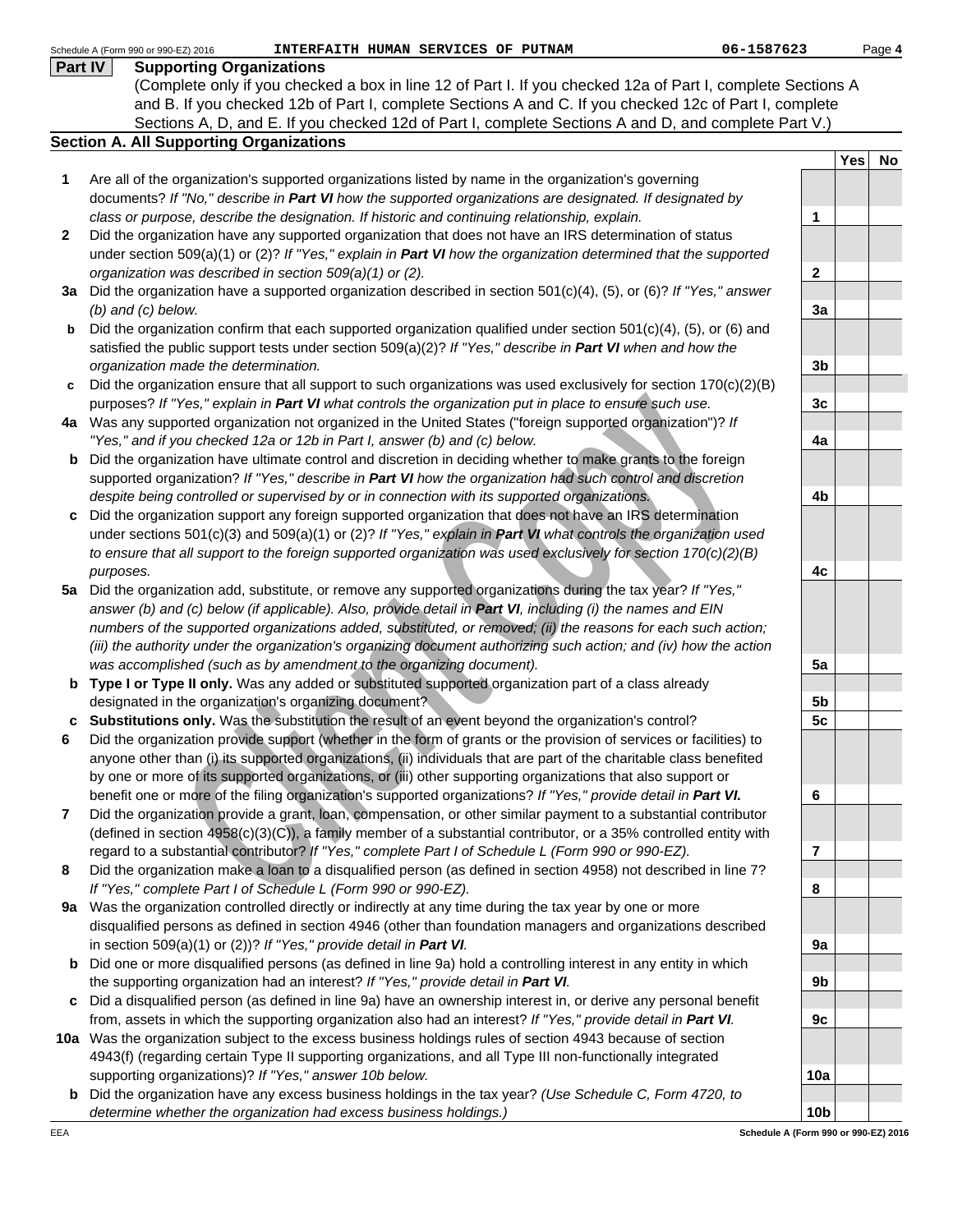|              |                | INTERFAITH HUMAN SERVICES OF PUTNAM<br>Schedule A (Form 990 or 990-EZ) 2016                                                                                                                                                                         | 06-1587623      |            | Page 5    |
|--------------|----------------|-----------------------------------------------------------------------------------------------------------------------------------------------------------------------------------------------------------------------------------------------------|-----------------|------------|-----------|
|              | <b>Part IV</b> | <b>Supporting Organizations (continued)</b>                                                                                                                                                                                                         |                 |            |           |
|              |                |                                                                                                                                                                                                                                                     |                 | Yes        | No        |
|              |                | 11 Has the organization accepted a gift or contribution from any of the following persons?                                                                                                                                                          |                 |            |           |
|              |                | a A person who directly or indirectly controls, either alone or together with persons described in (b) and (c)                                                                                                                                      |                 |            |           |
|              |                | below, the governing body of a supported organization?                                                                                                                                                                                              | 11a             |            |           |
|              |                | <b>b</b> A family member of a person described in (a) above?                                                                                                                                                                                        | 11 <sub>b</sub> |            |           |
|              |                | c A 35% controlled entity of a person described in (a) or (b) above? If "Yes" to a, b, or c, provide detail in Part VI.                                                                                                                             | 11c             |            |           |
|              |                | <b>Section B. Type I Supporting Organizations</b>                                                                                                                                                                                                   |                 |            |           |
|              |                |                                                                                                                                                                                                                                                     |                 | <b>Yes</b> | No        |
| 1            |                | Did the directors, trustees, or membership of one or more supported organizations have the power to                                                                                                                                                 |                 |            |           |
|              |                | regularly appoint or elect at least a majority of the organization's directors or trustees at all times during the                                                                                                                                  |                 |            |           |
|              |                | tax year? If "No," describe in Part VI how the supported organization(s) effectively operated, supervised, or                                                                                                                                       |                 |            |           |
|              |                | controlled the organization's activities. If the organization had more than one supported organization,                                                                                                                                             |                 |            |           |
|              |                | describe how the powers to appoint and/or remove directors or trustees were allocated among the supported                                                                                                                                           |                 |            |           |
|              |                | organizations and what conditions or restrictions, if any, applied to such powers during the tax year.                                                                                                                                              | 1               |            |           |
|              |                |                                                                                                                                                                                                                                                     |                 |            |           |
| 2            |                | Did the organization operate for the benefit of any supported organization other than the supported                                                                                                                                                 |                 |            |           |
|              |                | organization(s) that operated, supervised, or controlled the supporting organization? If "Yes," explain in Part                                                                                                                                     |                 |            |           |
|              |                | VI how providing such benefit carried out the purposes of the supported organization(s) that operated,                                                                                                                                              |                 |            |           |
|              |                | supervised, or controlled the supporting organization.                                                                                                                                                                                              | $\mathbf{2}$    |            |           |
|              |                | <b>Section C. Type II Supporting Organizations</b>                                                                                                                                                                                                  |                 |            |           |
|              |                |                                                                                                                                                                                                                                                     |                 | <b>Yes</b> | No        |
| 1            |                | Were a majority of the organization's directors or trustees during the tax year also a majority of the directors                                                                                                                                    |                 |            |           |
|              |                | or trustees of each of the organization's supported organization(s)? If "No," describe in Part VI how control                                                                                                                                       |                 |            |           |
|              |                | or management of the supporting organization was vested in the same persons that controlled or managed                                                                                                                                              |                 |            |           |
|              |                | the supported organization(s).                                                                                                                                                                                                                      | 1               |            |           |
|              |                | <b>Section D. All Type III Supporting Organizations</b>                                                                                                                                                                                             |                 |            |           |
|              |                |                                                                                                                                                                                                                                                     |                 | <b>Yes</b> | No        |
| 1            |                | Did the organization provide to each of its supported organizations, by the last day of the fifth month of the                                                                                                                                      |                 |            |           |
|              |                | organization's tax year, (i) a written notice describing the type and amount of support provided during the prior tax                                                                                                                               |                 |            |           |
|              |                | year, (ii) a copy of the Form 990 that was most recently filed as of the date of notification, and (iii) copies of the                                                                                                                              |                 |            |           |
|              |                | organization's governing documents in effect on the date of notification, to the extent not previously provided?                                                                                                                                    | 1               |            |           |
| $\mathbf{2}$ |                | Were any of the organization's officers, directors, or trustees either (i) appointed or elected by the supported                                                                                                                                    |                 |            |           |
|              |                | organization(s) or (ii) serving on the governing body of a supported organization? If "No," explain in Part VI how                                                                                                                                  |                 |            |           |
|              |                | the organization maintained a close and continuous working relationship with the supported organization(s).                                                                                                                                         | 2               |            |           |
|              |                |                                                                                                                                                                                                                                                     |                 |            |           |
|              |                | By reason of the relationship described in (2), did the organization's supported organizations have a                                                                                                                                               |                 |            |           |
|              |                | significant voice in the organization's investment policies and in directing the use of the organization's                                                                                                                                          |                 |            |           |
|              |                | income or assets at all times during the tax year? If "Yes," describe in Part VI the role the organization's                                                                                                                                        |                 |            |           |
|              |                | supported organizations played in this regard.                                                                                                                                                                                                      | 3               |            |           |
|              |                | Section E. Type III Functionally-Integrated Supporting Organizations                                                                                                                                                                                |                 |            |           |
| 1            |                | Check the box next to the method that the organization used to satisfy the Integral Part Test during the year (see instructions):                                                                                                                   |                 |            |           |
| a            |                | The organization satisfied the Activities Test. Complete line 2 below.                                                                                                                                                                              |                 |            |           |
| b            |                | The organization is the parent of each of its supported organizations. Complete line 3 below.                                                                                                                                                       |                 |            |           |
| c            |                | The organization supported a governmental entity. Describe in Part VI how you supported a government entity (see instructions).<br>Activities Test. Answer (a) and (b) below.                                                                       |                 | Yes        | <b>No</b> |
| 2            |                |                                                                                                                                                                                                                                                     |                 |            |           |
| a            |                | Did substantially all of the organization's activities during the tax year directly further the exempt purposes of                                                                                                                                  |                 |            |           |
|              |                | the supported organization(s) to which the organization was responsive? If "Yes," then in Part VI identify<br>those supported organizations and explain how these activities directly furthered their exempt purposes,                              |                 |            |           |
|              |                |                                                                                                                                                                                                                                                     |                 |            |           |
|              |                | how the organization was responsive to those supported organizations, and how the organization determined                                                                                                                                           |                 |            |           |
|              |                | that these activities constituted substantially all of its activities.                                                                                                                                                                              | 2a              |            |           |
|              |                | <b>b</b> Did the activities described in (a) constitute activities that, but for the organization's involvement, one or more<br>of the ergenization's supported ergenization(s) would boye been engaged in the "Ves " evalor in <b>Part III</b> the |                 |            |           |

- of the organization's supported organization(s) would have been engaged in? If "Yes," explain in **Part VI** the reasons for the organization's position that its supported organization(s) would have engaged in these activities but for the organization's involvement.
- **3** Parent of Supported Organizations. **Answer (a) and (b) below.**
- **a** Did the organization have the power to regularly appoint or elect a majority of the officers, directors, or trustees of each of the supported organizations? Provide details in **Part VI.**
- **b** Did the organization exercise a substantial degree of direction over the policies, programs, and activities of each of its supported organizations? If "Yes," describe in **Part VI** the role played by the organization in this regard.

**3b Schedule A (Form 990 or 990-EZ) 2016**

**2b**

**3a**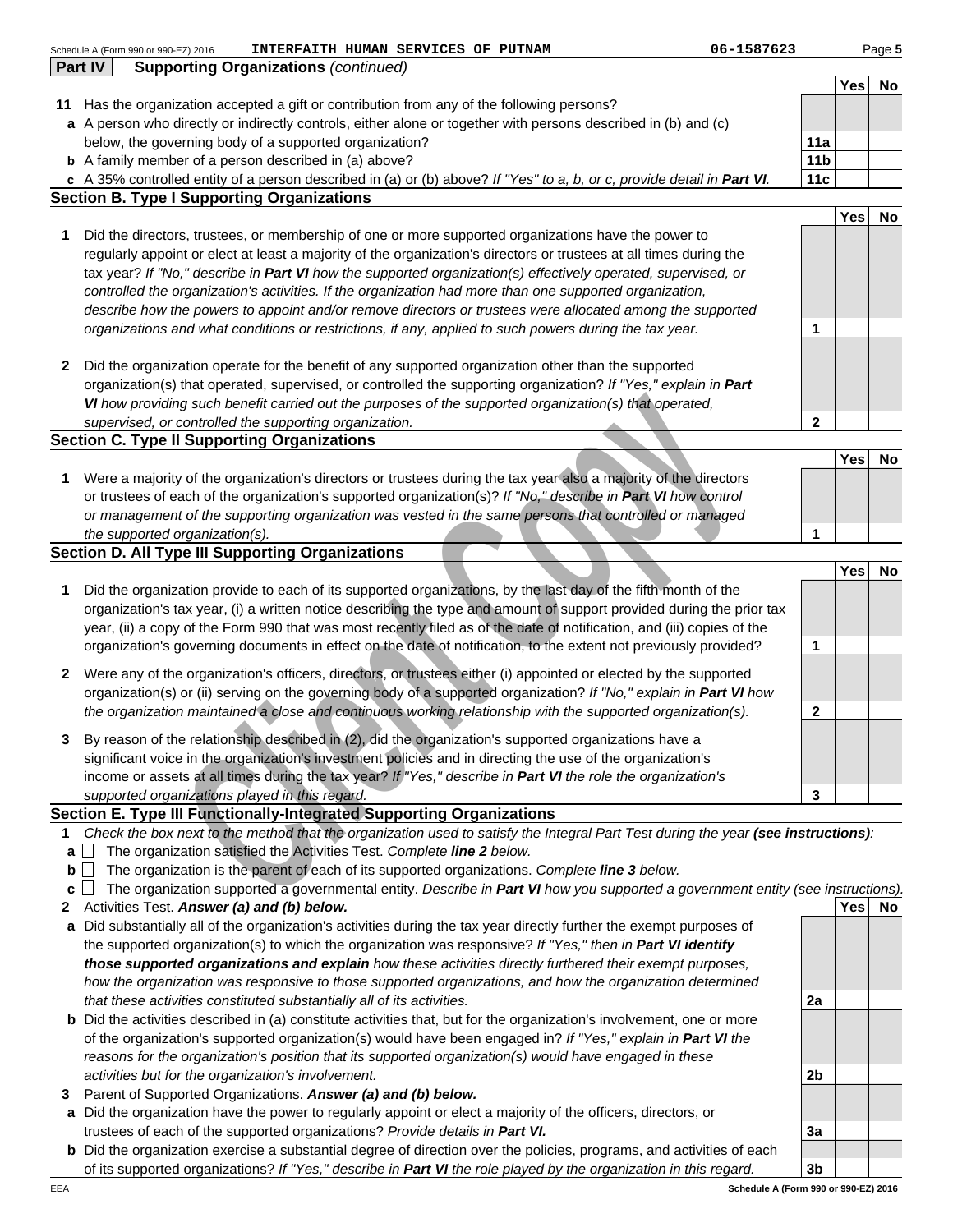|     | INTERFAITH HUMAN SERVICES OF PUTNAM<br>Schedule A (Form 990 or 990-EZ) 2016                                                       |                         | 06-1587623     |                                      | Page 6 |
|-----|-----------------------------------------------------------------------------------------------------------------------------------|-------------------------|----------------|--------------------------------------|--------|
|     | Part V<br>Type III Non-Functionally Integrated 509(a)(3) Supporting Organizations                                                 |                         |                |                                      |        |
| 1.  | Check here if the organization satisfied the Integral Part Test as a qualifying trust on Nov. 20, 1970 (explain in Part VI). See  |                         |                |                                      |        |
|     | instructions. All other Type III non-functionally integrated supporting organizations must complete Sections A through E.         |                         |                |                                      |        |
|     | <b>Section A - Adjusted Net Income</b>                                                                                            |                         | (A) Prior Year | (B) Current Year<br>(optional)       |        |
| 1   | Net short-term capital gain                                                                                                       | 1                       |                |                                      |        |
| 2   | Recoveries of prior-year distributions                                                                                            | $\mathbf 2$             |                |                                      |        |
| 3   | Other gross income (see instructions)                                                                                             | 3                       |                |                                      |        |
| 4   | Add lines 1 through 3                                                                                                             | 4                       |                |                                      |        |
| 5   | Depreciation and depletion                                                                                                        | 5                       |                |                                      |        |
| 6   | Portion of operating expenses paid or incurred for production or                                                                  |                         |                |                                      |        |
|     | collection of gross income or for management, conservation, or                                                                    |                         |                |                                      |        |
|     | maintenance of property held for production of income (see instructions)                                                          | 6                       |                |                                      |        |
| 7   | Other expenses (see instructions)                                                                                                 | $\overline{7}$          |                |                                      |        |
| 8   | Adjusted Net Income (subtract lines 5, 6 and 7 from line 4)                                                                       | 8                       |                |                                      |        |
|     | <b>Section B - Minimum Asset Amount</b>                                                                                           |                         | (A) Prior Year | (B) Current Year<br>(optional)       |        |
| 1   | Aggregate fair market value of all non-exempt-use assets (see                                                                     |                         |                |                                      |        |
|     | instructions for short tax year or assets held for part of year):                                                                 |                         |                |                                      |        |
|     | a Average monthly value of securities                                                                                             | 1a                      |                |                                      |        |
|     | <b>b</b> Average monthly cash balances                                                                                            | 1 <sub>b</sub>          |                |                                      |        |
|     | c Fair market value of other non-exempt-use assets                                                                                | 1 <sub>c</sub>          |                |                                      |        |
|     | d Total (add lines 1a, 1b, and 1c)                                                                                                | 1 <sub>d</sub>          |                |                                      |        |
|     | e Discount claimed for blockage or other                                                                                          |                         |                |                                      |        |
|     | factors (explain in detail in Part VI):                                                                                           |                         |                |                                      |        |
|     | 2 Acquisition indebtedness applicable to non-exempt-use assets                                                                    | $\overline{2}$          |                |                                      |        |
| 3   | Subtract line 2 from line 1d                                                                                                      | $\overline{\mathbf{3}}$ |                |                                      |        |
| 4   | Cash deemed held for exempt use. Enter 1-1/2% of line 3 (for greater amount,                                                      |                         |                |                                      |        |
|     | see instructions).                                                                                                                | $\overline{\mathbf{4}}$ |                |                                      |        |
| 5   | Net value of non-exempt-use assets (subtract line 4 from line 3)                                                                  | 5                       |                |                                      |        |
| 6   | Multiply line 5 by .035                                                                                                           | 6                       |                |                                      |        |
| 7   | Recoveries of prior-year distributions                                                                                            | $\overline{7}$          |                |                                      |        |
| 8   | Minimum Asset Amount (add line 7 to line 6)                                                                                       | 8                       |                |                                      |        |
|     | <b>Section C - Distributable Amount</b>                                                                                           |                         |                | <b>Current Year</b>                  |        |
| 1   | Adjusted net income for prior year (from Section A, line 8, Column A)                                                             | 1                       |                |                                      |        |
| 2   | Enter 85% of line 1                                                                                                               | $\mathbf 2$             |                |                                      |        |
| 3   | Minimum asset amount for prior year (from Section B, line 8, Column A)                                                            | 3                       |                |                                      |        |
| 4   | Enter greater of line 2 or line 3                                                                                                 | 4                       |                |                                      |        |
| 5   | Income tax imposed in prior year                                                                                                  | 5                       |                |                                      |        |
| 6   | Distributable Amount. Subtract line 5 from line 4, unless subject to                                                              |                         |                |                                      |        |
|     | emergency temporary reduction (see instructions)                                                                                  | 6                       |                |                                      |        |
| 7   | Check here if the current year is the organization's first as a non-functionally-integrated Type III supporting organization (see |                         |                |                                      |        |
|     | instructions).                                                                                                                    |                         |                |                                      |        |
| EEA |                                                                                                                                   |                         |                | Schedule A (Form 990 or 990-EZ) 2016 |        |
|     |                                                                                                                                   |                         |                |                                      |        |
|     |                                                                                                                                   |                         |                |                                      |        |
|     |                                                                                                                                   |                         |                |                                      |        |
|     |                                                                                                                                   |                         |                |                                      |        |
|     |                                                                                                                                   |                         |                |                                      |        |
|     |                                                                                                                                   |                         |                |                                      |        |
|     |                                                                                                                                   |                         |                |                                      |        |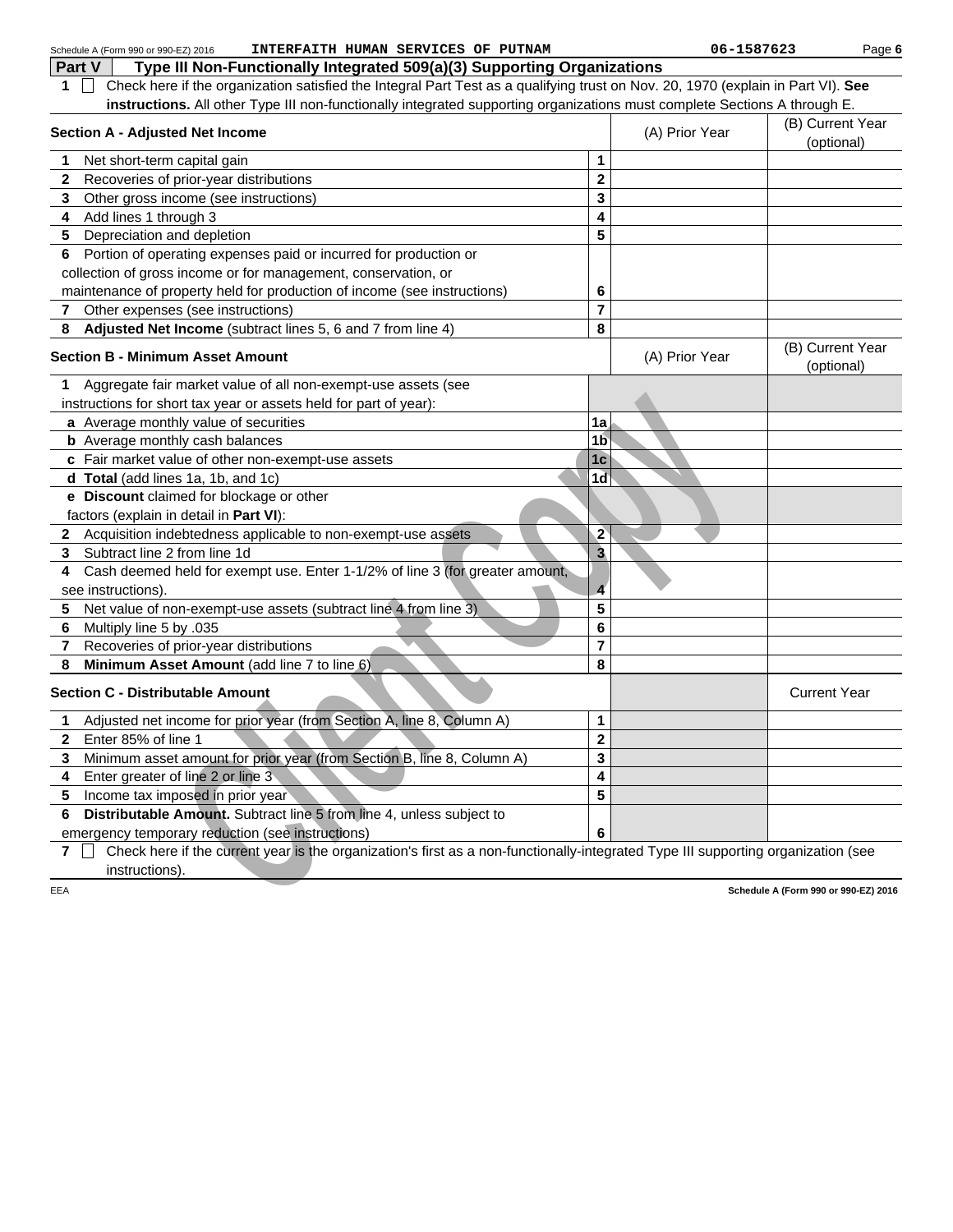| Schedule A (Form 990 or 990-EZ) 2016 | INTERFAITH HUMAN SERVICES OF PUTNAM |  |  |  |  |
|--------------------------------------|-------------------------------------|--|--|--|--|
|--------------------------------------|-------------------------------------|--|--|--|--|

**INTERFAITH HUMAN SERVICES OF PUTNAM 06-1587623**

Page **7**

|    | Type III Non-Functionally Integrated 509(a)(3) Supporting Organizations (continued)<br>Part V                                                                                        |                             |                           |                      |  |  |  |  |
|----|--------------------------------------------------------------------------------------------------------------------------------------------------------------------------------------|-----------------------------|---------------------------|----------------------|--|--|--|--|
|    | <b>Section D - Distributions</b>                                                                                                                                                     |                             |                           |                      |  |  |  |  |
| 1  | Amounts paid to supported organizations to accomplish exempt purposes                                                                                                                |                             |                           |                      |  |  |  |  |
| 2  | Amounts paid to perform activity that directly furthers exempt purposes of supported                                                                                                 |                             |                           |                      |  |  |  |  |
|    | organizations, in excess of income from activity                                                                                                                                     |                             |                           |                      |  |  |  |  |
| 3  | Administrative expenses paid to accomplish exempt purposes of supported organizations                                                                                                |                             |                           |                      |  |  |  |  |
| 4  | Amounts paid to acquire exempt-use assets                                                                                                                                            |                             |                           |                      |  |  |  |  |
| 5  | Qualified set-aside amounts (prior IRS approval required)                                                                                                                            |                             |                           |                      |  |  |  |  |
| 6  | Other distributions (describe in Part VI). See instructions.                                                                                                                         |                             |                           |                      |  |  |  |  |
| 7  | Total annual distributions. Add lines 1 through 6.                                                                                                                                   |                             |                           |                      |  |  |  |  |
| 8  | Distributions to attentive supported organizations to which the organization is responsive                                                                                           |                             |                           |                      |  |  |  |  |
|    | (provide details in Part VI). See instructions.                                                                                                                                      |                             |                           |                      |  |  |  |  |
| 9  | Distributable amount for 2016 from Section C, line 6                                                                                                                                 |                             |                           |                      |  |  |  |  |
| 10 | Line 8 amount divided by Line 9 amount                                                                                                                                               |                             |                           |                      |  |  |  |  |
|    |                                                                                                                                                                                      | (i)                         | (ii)                      | (iii)                |  |  |  |  |
|    | Section E - Distribution Allocations (see instructions)                                                                                                                              | <b>Excess Distributions</b> | <b>Underdistributions</b> | <b>Distributable</b> |  |  |  |  |
|    |                                                                                                                                                                                      |                             | Pre-2016                  | Amount for 2016      |  |  |  |  |
| 1. | Distributable amount for 2016 from Section C, line 6                                                                                                                                 |                             |                           |                      |  |  |  |  |
| 2  | Underdistributions, if any, for years prior to 2016                                                                                                                                  |                             |                           |                      |  |  |  |  |
|    | (reasonable cause required - explain in Part VI). See                                                                                                                                |                             |                           |                      |  |  |  |  |
|    | instructions.                                                                                                                                                                        |                             |                           |                      |  |  |  |  |
| 3  | Excess distributions carryover, if any, to 2016:                                                                                                                                     |                             |                           |                      |  |  |  |  |
| а  |                                                                                                                                                                                      |                             |                           |                      |  |  |  |  |
| b  |                                                                                                                                                                                      |                             |                           |                      |  |  |  |  |
|    | c From 2013<br>.                                                                                                                                                                     |                             |                           |                      |  |  |  |  |
|    | <b>d</b> From 2014<br>.                                                                                                                                                              |                             |                           |                      |  |  |  |  |
|    | e From 2015<br>$\mathbf{1} \quad \mathbf{1} \quad \mathbf{1} \quad \mathbf{1} \quad \mathbf{1} \quad \mathbf{1} \quad \mathbf{1} \quad \mathbf{1} \quad \mathbf{1} \quad \mathbf{1}$ |                             |                           |                      |  |  |  |  |
|    | f Total of lines 3a through e                                                                                                                                                        |                             |                           |                      |  |  |  |  |
|    | g Applied to underdistributions of prior years                                                                                                                                       |                             |                           |                      |  |  |  |  |
|    | h Applied to 2016 distributable amount                                                                                                                                               |                             |                           |                      |  |  |  |  |
|    | <i>i</i> Carryover from 2011 not applied (see instructions)<br>Remainder. Subtract lines 3g, 3h, and 3i from 3f.                                                                     |                             |                           |                      |  |  |  |  |
| 4  | Distributions for 2016 from                                                                                                                                                          |                             |                           |                      |  |  |  |  |
|    | Section D, line 7:<br>\$                                                                                                                                                             |                             |                           |                      |  |  |  |  |
|    | a Applied to underdistributions of prior years                                                                                                                                       |                             |                           |                      |  |  |  |  |
|    | <b>b</b> Applied to 2016 distributable amount                                                                                                                                        |                             |                           |                      |  |  |  |  |
|    | c Remainder. Subtract lines 4a and 4b from 4.                                                                                                                                        |                             |                           |                      |  |  |  |  |
|    | 5 Remaining underdistributions for years prior to 2016, if                                                                                                                           |                             |                           |                      |  |  |  |  |
|    | any. Subtract lines 3g and 4a from line 2. For result                                                                                                                                |                             |                           |                      |  |  |  |  |
|    | greater than zero, explain in Part VI. See instructions.                                                                                                                             |                             |                           |                      |  |  |  |  |
| 6. | Remaining underdistributions for 2016. Subtract lines 3h                                                                                                                             |                             |                           |                      |  |  |  |  |
|    | and 4b from line 1. For result greater than zero, explain in                                                                                                                         |                             |                           |                      |  |  |  |  |
|    | Part VI. See instructions.                                                                                                                                                           |                             |                           |                      |  |  |  |  |
|    | 7 Excess distributions carryover to 2017. Add lines 3j                                                                                                                               |                             |                           |                      |  |  |  |  |
|    | and 4c.                                                                                                                                                                              |                             |                           |                      |  |  |  |  |
| 8  | Breakdown of line 7:                                                                                                                                                                 |                             |                           |                      |  |  |  |  |
| a  |                                                                                                                                                                                      |                             |                           |                      |  |  |  |  |
|    | <b>b</b> Excess from 2013<br>.                                                                                                                                                       |                             |                           |                      |  |  |  |  |
|    | c Excess from 2014<br>.                                                                                                                                                              |                             |                           |                      |  |  |  |  |
|    | d Excess from 2015<br>.                                                                                                                                                              |                             |                           |                      |  |  |  |  |
|    | e Excess from 2016<br>.                                                                                                                                                              |                             |                           |                      |  |  |  |  |
|    |                                                                                                                                                                                      |                             |                           |                      |  |  |  |  |

**Schedule A (Form 990 or 990-EZ) 2016**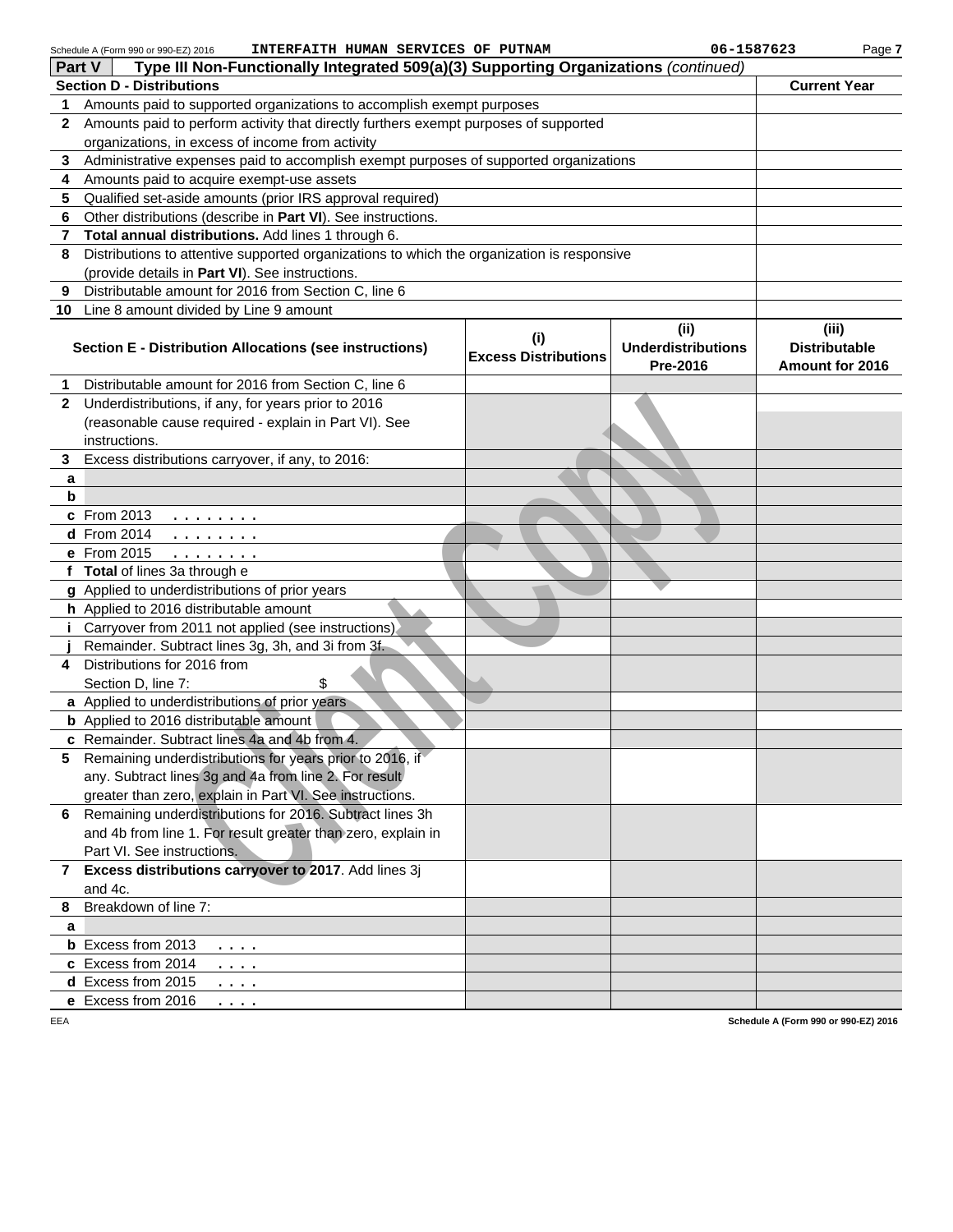|         | Page 8<br>Schedule A (Form 990 or 990-EZ) 2016                                                                                                                                                                                                                                                                                                                                                                                                                                                                                                                                             |
|---------|--------------------------------------------------------------------------------------------------------------------------------------------------------------------------------------------------------------------------------------------------------------------------------------------------------------------------------------------------------------------------------------------------------------------------------------------------------------------------------------------------------------------------------------------------------------------------------------------|
| Part VI | Supplemental Information. Provide the explanations required by Part II, line 10; Part II, line 17a or 17b; Part<br>III, line 12; Part IV, Section A, lines 1, 2, 3b, 3c, 4b, 4c, 5a, 6, 9a, 9b, 9c, 11a, 11b, and 11c; Part IV, Section<br>B, lines 1 and 2; Part IV, Section C, line 1; Part IV, Section D, lines 2 and 3; Part IV, Section E, lines 1c, 2a, 2b,<br>3a and 3b; Part V, line 1; Part V, Section B, line 1e; Part V, Section D, lines 5, 6, and 8; and Part V, Section E,<br>lines 2, 5, and 6. Also complete this part for any additional information. (See instructions.) |
|         |                                                                                                                                                                                                                                                                                                                                                                                                                                                                                                                                                                                            |
|         |                                                                                                                                                                                                                                                                                                                                                                                                                                                                                                                                                                                            |
|         |                                                                                                                                                                                                                                                                                                                                                                                                                                                                                                                                                                                            |
|         |                                                                                                                                                                                                                                                                                                                                                                                                                                                                                                                                                                                            |
|         |                                                                                                                                                                                                                                                                                                                                                                                                                                                                                                                                                                                            |
|         |                                                                                                                                                                                                                                                                                                                                                                                                                                                                                                                                                                                            |
|         |                                                                                                                                                                                                                                                                                                                                                                                                                                                                                                                                                                                            |
|         |                                                                                                                                                                                                                                                                                                                                                                                                                                                                                                                                                                                            |
|         |                                                                                                                                                                                                                                                                                                                                                                                                                                                                                                                                                                                            |
|         |                                                                                                                                                                                                                                                                                                                                                                                                                                                                                                                                                                                            |
|         |                                                                                                                                                                                                                                                                                                                                                                                                                                                                                                                                                                                            |
|         |                                                                                                                                                                                                                                                                                                                                                                                                                                                                                                                                                                                            |
|         |                                                                                                                                                                                                                                                                                                                                                                                                                                                                                                                                                                                            |
|         |                                                                                                                                                                                                                                                                                                                                                                                                                                                                                                                                                                                            |
|         |                                                                                                                                                                                                                                                                                                                                                                                                                                                                                                                                                                                            |
|         |                                                                                                                                                                                                                                                                                                                                                                                                                                                                                                                                                                                            |
|         |                                                                                                                                                                                                                                                                                                                                                                                                                                                                                                                                                                                            |
|         |                                                                                                                                                                                                                                                                                                                                                                                                                                                                                                                                                                                            |
|         |                                                                                                                                                                                                                                                                                                                                                                                                                                                                                                                                                                                            |
|         |                                                                                                                                                                                                                                                                                                                                                                                                                                                                                                                                                                                            |
|         |                                                                                                                                                                                                                                                                                                                                                                                                                                                                                                                                                                                            |
|         |                                                                                                                                                                                                                                                                                                                                                                                                                                                                                                                                                                                            |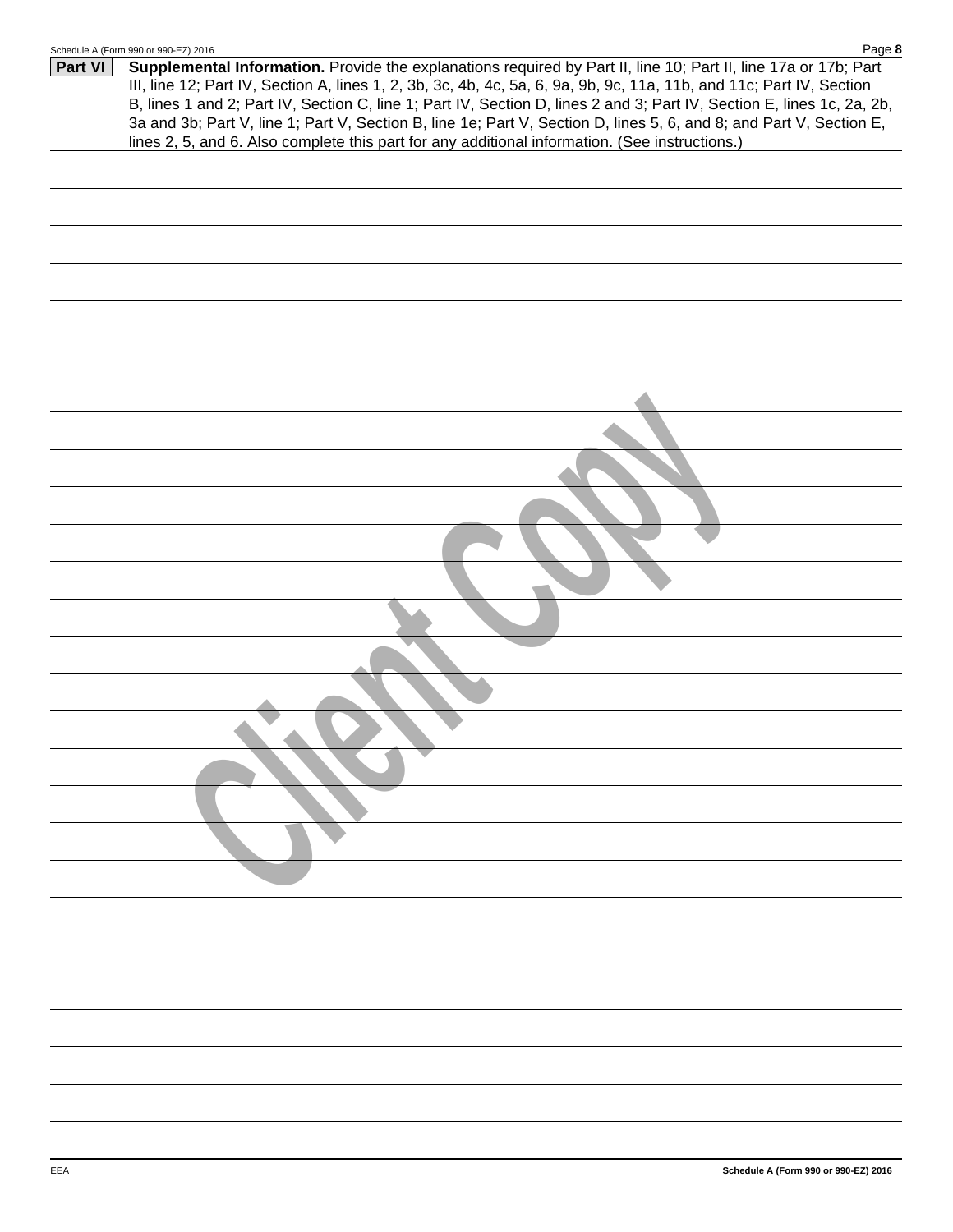# **(Form 990, 990-EZ,**

Department of the Treasury<br>Internal Revenue Service

### **Schedule B Schedule of Contributors**

OMB No. 1545-0047

**2016**

### **or 990-PF) Attach to Form 990, Form 990-EZ, or Form 990-PF.**

Information about Schedule B (Form 990, 990-EZ, or 990-PF) and its instructions is at *www.irs.gov/form990.* 

#### **Name of the organization Employer identification number**

| INTERFAITH HUMAN SERVICES OF PUTNAM | 06-1587623 |
|-------------------------------------|------------|
|                                     |            |

| INIERFAIII HOMAN DERVICED OF FOINAR   |  |  |  |
|---------------------------------------|--|--|--|
| <b>Organization type (check one):</b> |  |  |  |

| Filers of:         | Section:                                                                           |
|--------------------|------------------------------------------------------------------------------------|
| Form 990 or 990-EZ | $X = 501(c)$ (3<br>) (enter number) organization                                   |
|                    | $4947(a)(1)$ nonexempt charitable trust <b>not</b> treated as a private foundation |
|                    | 527 political organization                                                         |
| Form 990-PF        | $501(c)(3)$ exempt private foundation                                              |
|                    | 4947(a)(1) nonexempt charitable trust treated as a private foundation              |
|                    | $501(c)(3)$ taxable private foundation                                             |

Check if your organization is covered by the **General Rule** or a **Special Rule.**

**Note:** Only a section 501(c)(7), (8), or (10) organization can check boxes for both the General Rule and a Special Rule. See instructions.

#### **General Rule**

For an organization filing Form 990, 990-EZ, or 990-PF that received, during the year, contributions totaling \$5,000 or more (in money or property) from any one contributor. Complete Parts I and II. See instructions for determining a contributor's total contributions.

#### **Special Rules**

 $\overline{X}$  For an organization described in section 501(c)(3) filing Form 990 or 990-EZ that met the 33 1/3% support test of the regulations under sections 509(a)(1) and 170(b)(1)(A)(vi), that checked Schedule A (Form 990 or 990-EZ), Part II, line 13, 16a, or 16b, and that received from any one contributor, during the year, total contributions of the greater of **(1)** \$5,000 or **(2)** 2% of the amount on (i) Form 990, Part VIII, line 1h, or (ii) Form 990-EZ, line 1. Complete Parts I and II.

For an organization described in section 501 $(c)(7)$ ,  $(8)$ , or  $(10)$  filing Form 990 or 990-EZ that received from any one contributor, during the year, total contributions of more than \$1,000 exclusively for religious, charitable, scientific, literary, or educational purposes, or for the prevention of cruelty to children or animals. Complete Parts I, II, and III.

**Clientiation** discrete that in the second and the second and the second and the particle of the particle of the second and spin and spin and spin and spin and spin and spin and spin and spin and spin and spin and spin and For an organization described in section 501(c)(7), (8), or (10) filing Form 990 or 990-EZ that received from any one contributor, during the year, contributions exclusively for religious, charitable, etc., purposes, but no such contributions totaled more than \$1,000. If this box is checked, enter here the total contributions that were received during the year for an exclusively religious, charitable, etc., purpose. Don't complete any of the parts unless the **General Rule** applies to this organization because it received nonexclusively religious, charitable, etc., contributions totaling \$5,000 or more during the year  $\dots\dots\dots\dots\dots\dots\dots\dots\dots\dots\dots\dots\dots\dots\dots\dots$ 

**Caution:** An organization that isn't covered by the General Rule and/or the Special Rules doesn't file Schedule B (Form 990, 990-EZ, or 990-PF), but it **must** answer "No" on Part IV, line 2, of its Form 990; or check the box on line H of its Form 990-EZ or on its Form 990-PF, Part I, line 2, to certify that it doesn't meet the filing requirements of Schedule B (Form 990, 990-EZ, or 990-PF).

**For Paperwork Reduction Act Notice, see the Instructions for Form 990, 990-EZ, or 990-PF. Schedule B (Form 990, 990-EZ, or 990-PF) (2016)** EEA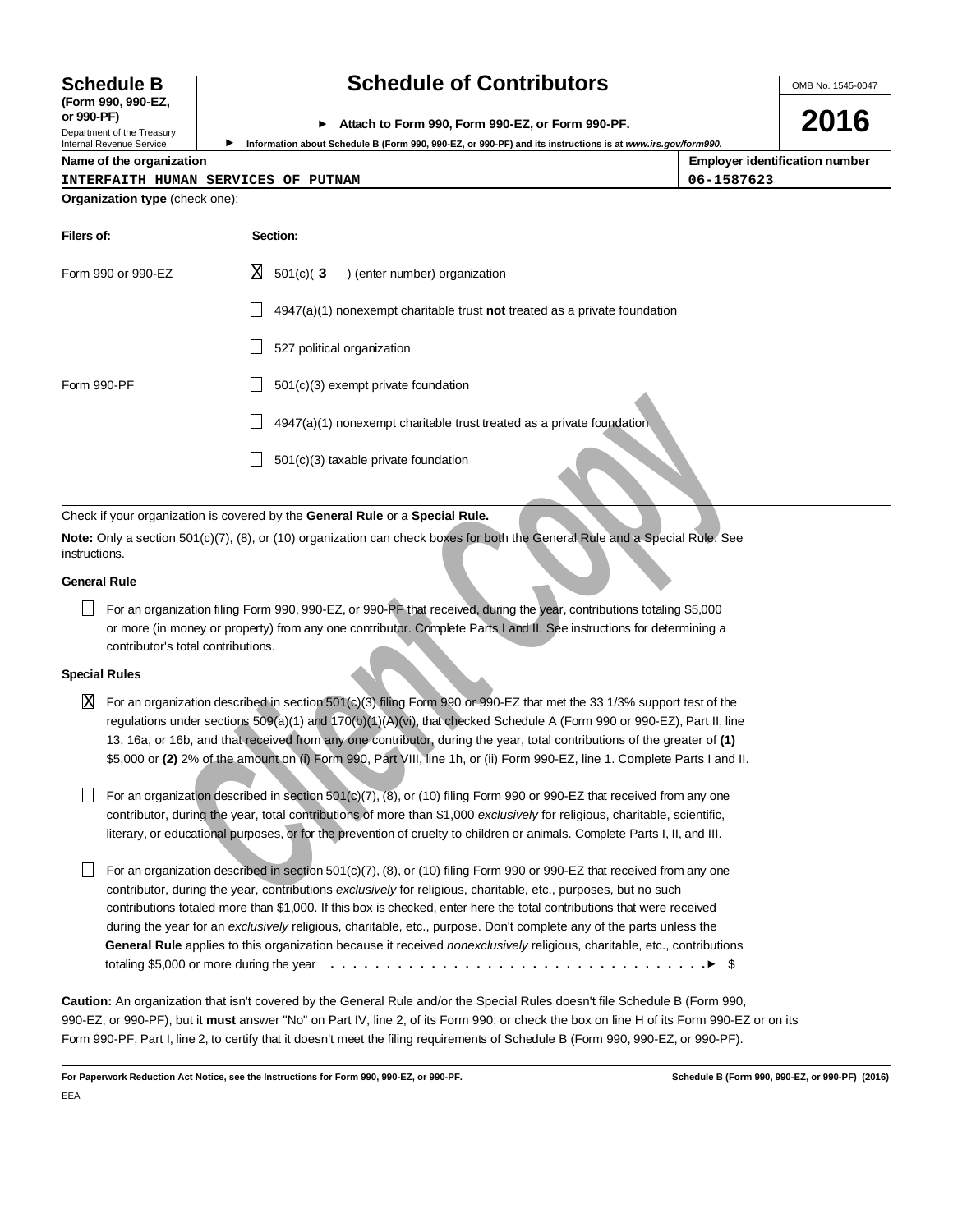**Part I**

**Name of organization Employer identification number**

**INTERFAITH HUMAN SERVICES OF PUTNAM 06-1587623**

**Contributors** (See instructions). Use duplicate copies of Part I if additional space is needed.

| (a)<br>No.   | (b)<br>Name, address, and ZIP + 4                                 | (c)<br><b>Total contributions</b>       | (d)<br><b>Type of contribution</b>                                                                                                          |
|--------------|-------------------------------------------------------------------|-----------------------------------------|---------------------------------------------------------------------------------------------------------------------------------------------|
| $\mathbf{1}$ | <b>SEE ATTACHED</b><br>PUTNAM CT AND ENVIRONS<br>Putnam, CT 06260 | \$<br>110,304                           | Χ<br><b>Person</b><br><b>Payroll</b><br>$\Box$<br><b>Noncash</b><br>(Complete Part II for<br>noncash contributions.)                        |
| (a)<br>No.   | (b)<br>Name, address, and ZIP + 4                                 | (c)<br><b>Total contributions</b>       | (d)<br>Type of contribution                                                                                                                 |
|              |                                                                   | \$                                      | <b>Person</b><br><b>Payroll</b><br><b>Noncash</b><br>(Complete Part II for<br>noncash contributions.)                                       |
| (a)<br>No.   | (b)<br>Name, address, and ZIP + 4                                 | (c)<br><b>Total contributions</b><br>\$ | (d)<br><b>Type of contribution</b><br><b>Person</b><br><b>Payroll</b><br><b>Noncash</b><br>(Complete Part II for<br>noncash contributions.) |
| (a)<br>No.   | (b)<br>Name, address, and $ZIP + 4$                               | (c)<br><b>Total contributions</b>       | (d)<br><b>Type of contribution</b>                                                                                                          |
|              |                                                                   | \$                                      | <b>Person</b><br><b>Payroll</b><br>$\Box$<br><b>Noncash</b><br>П<br>(Complete Part II for<br>noncash contributions.)                        |
| (a)<br>No.   | (b)<br>Name, address, and ZIP + 4                                 | (c)<br><b>Total contributions</b>       | (d)<br>Type of contribution                                                                                                                 |
|              |                                                                   | \$                                      | Person<br><b>Payroll</b><br><b>Noncash</b><br>(Complete Part II for<br>noncash contributions.)                                              |
| (a)<br>No.   | (b)<br>Name, address, and ZIP + 4                                 | (c)<br><b>Total contributions</b>       | (d)<br>Type of contribution                                                                                                                 |
|              |                                                                   | \$                                      | Person<br><b>Payroll</b><br><b>Noncash</b><br>(Complete Part II for<br>noncash contributions.)                                              |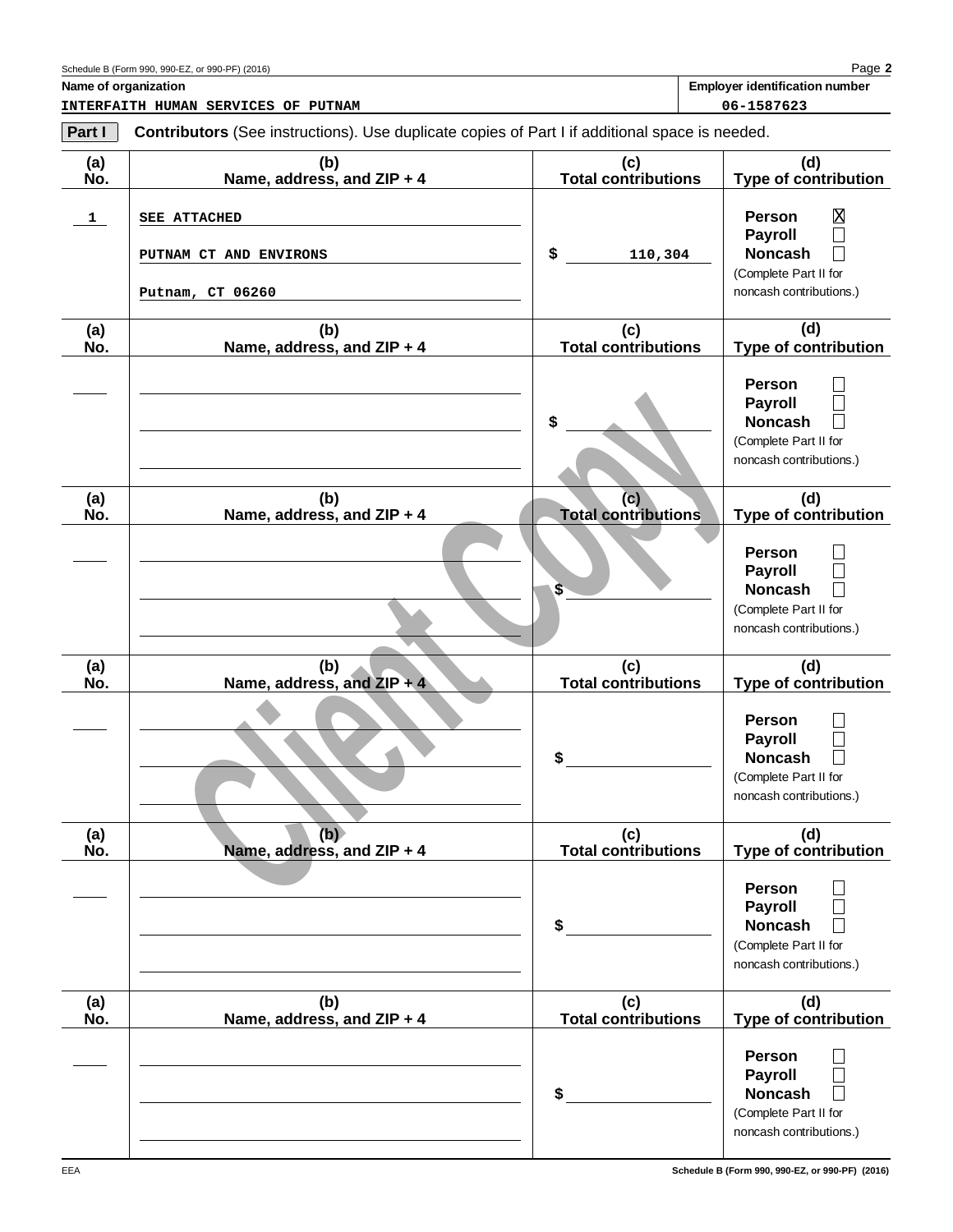| Part II                   | <b>Noncash Property</b> (See instructions). Use duplicate copies of Part II if additional space is needed. |                                                       |                      |
|---------------------------|------------------------------------------------------------------------------------------------------------|-------------------------------------------------------|----------------------|
| (a) No.<br>from<br>Part I | (b)<br>Description of noncash property given                                                               | (c)<br>FMV (or estimate)<br>(See instructions)        | (d)<br>Date received |
| $\mathbf{1}$              | TOTAL NONCASH SUPPLIES<br>CONTRIBUTED BY DATE SHOWN                                                        | \$<br>112,108                                         | $12 - 31 - 2016$     |
| (a) No.<br>from<br>Part I | (b)<br>Description of noncash property given                                                               | (c)<br>FMV (or estimate)<br>(See instructions)        | (d)<br>Date received |
|                           |                                                                                                            | \$                                                    |                      |
| (a) No.<br>from<br>Part I | (b)<br>Description of noncash property given                                                               | (c)<br><b>FMV</b> (or estimate)<br>(See instructions) | (d)<br>Date received |
|                           |                                                                                                            | \$                                                    |                      |
| (a) No.<br>from<br>Part I | (b)<br>Description of noncash property given                                                               | (c)<br>FMV (or estimate)<br>(See instructions)        | (d)<br>Date received |
|                           |                                                                                                            | \$                                                    |                      |
| (a) No.<br>from<br>Part I | (b)<br>Description of noncash property given                                                               | (c)<br>FMV (or estimate)<br>(See instructions)        | (d)<br>Date received |
|                           |                                                                                                            | \$                                                    |                      |
| (a) No.<br>from<br>Part I | (b)<br>Description of noncash property given                                                               | (c)<br>FMV (or estimate)<br>(See instructions)        | (d)<br>Date received |
|                           |                                                                                                            | \$                                                    |                      |

**INTERFAITH HUMAN SERVICES OF PUTNAM 06-1587623**

**Schedule B (Form 990, 990-EZ, or 990-PF) (2016)**

EEA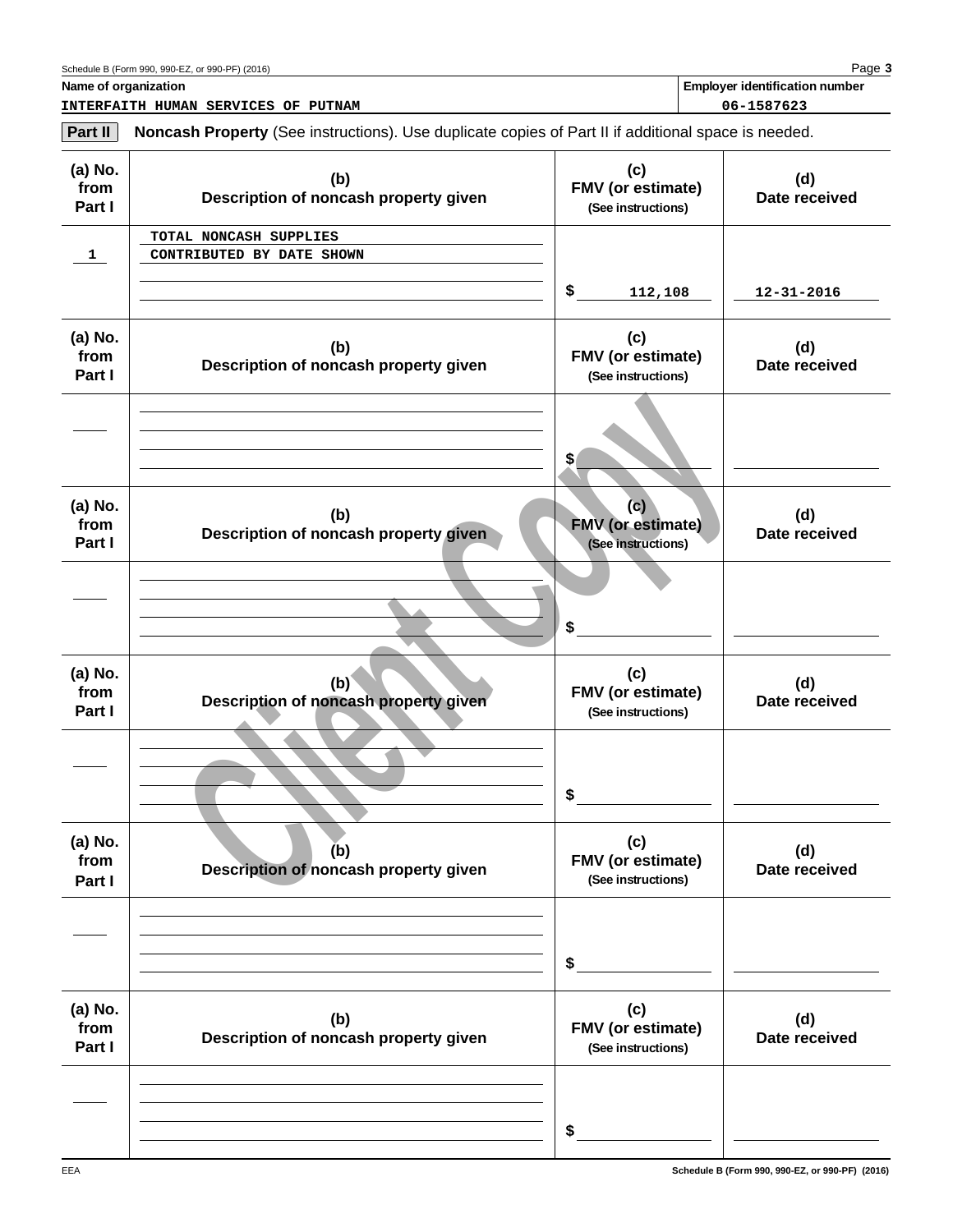| <b>SCHEDULE D</b> |                                                        |                                                                                                                      | <b>Supplemental Financial Statements</b>                                                                                                                                                                                             |                                       | OMB No. 1545-0047               |
|-------------------|--------------------------------------------------------|----------------------------------------------------------------------------------------------------------------------|--------------------------------------------------------------------------------------------------------------------------------------------------------------------------------------------------------------------------------------|---------------------------------------|---------------------------------|
|                   | (Form 990)                                             |                                                                                                                      | ► Complete if the organization answered "Yes" on Form 990,<br>Part IV, line 6, 7, 8, 9, 10, 11a, 11b, 11c, 11d, 11e, 11f, 12a, or 12b.                                                                                               |                                       | 2016                            |
|                   |                                                        |                                                                                                                      | Attach to Form 990.                                                                                                                                                                                                                  |                                       | Open to Public                  |
|                   | Department of the Treasury<br>Internal Revenue Service |                                                                                                                      | Information about Schedule D (Form 990) and its instructions is at www.irs.gov/form990.                                                                                                                                              |                                       | Inspection                      |
|                   | Name of the organization                               |                                                                                                                      |                                                                                                                                                                                                                                      | <b>Employer identification number</b> |                                 |
|                   |                                                        | INTERFAITH HUMAN SERVICES OF PUTNAM                                                                                  |                                                                                                                                                                                                                                      | 06-1587623                            |                                 |
| Part I            |                                                        |                                                                                                                      | Organizations Maintaining Donor Advised Funds or Other Similar Funds or Accounts.                                                                                                                                                    |                                       |                                 |
|                   |                                                        | Complete if the organization answered "Yes" on Form 990, Part IV, line 6.                                            |                                                                                                                                                                                                                                      |                                       |                                 |
|                   |                                                        |                                                                                                                      | (a) Donor advised funds                                                                                                                                                                                                              | (b) Funds and other accounts          |                                 |
| 1                 |                                                        | Total number at end of year $\dots \dots \dots \dots$                                                                |                                                                                                                                                                                                                                      |                                       |                                 |
| 2                 |                                                        | Aggregate value of contributions to (during year) .                                                                  |                                                                                                                                                                                                                                      |                                       |                                 |
| 3<br>4            |                                                        | Aggregate value of grants from (during year)<br>Aggregate value at end of year $\dots \dots \dots$                   |                                                                                                                                                                                                                                      |                                       |                                 |
| 5                 |                                                        |                                                                                                                      | Did the organization inform all donors and donor advisors in writing that the assets held in donor advised                                                                                                                           |                                       |                                 |
|                   |                                                        | funds are the organization's property, subject to the organization's exclusive legal control?                        | .                                                                                                                                                                                                                                    |                                       | Yes<br>No                       |
| 6                 |                                                        |                                                                                                                      | Did the organization inform all grantees, donors, and donor advisors in writing that grant funds can be used                                                                                                                         |                                       |                                 |
|                   |                                                        |                                                                                                                      | only for charitable purposes and not for the benefit of the donor or donor advisor, or for any other purpose                                                                                                                         |                                       |                                 |
|                   |                                                        | conferring impermissible private benefit?                                                                            |                                                                                                                                                                                                                                      |                                       | Yes<br>No                       |
| Part II           |                                                        | <b>Conservation Easements.</b>                                                                                       |                                                                                                                                                                                                                                      |                                       |                                 |
|                   |                                                        | Complete if the organization answered "Yes" on Form 990, Part IV, line 7.                                            |                                                                                                                                                                                                                                      |                                       |                                 |
| 1                 |                                                        | Purpose(s) of conservation easements held by the organization (check all that apply).                                |                                                                                                                                                                                                                                      |                                       |                                 |
|                   |                                                        | Preservation of land for public use (e.g., recreation or education)                                                  | Preservation of a historically important land area                                                                                                                                                                                   |                                       |                                 |
|                   | Protection of natural habitat                          |                                                                                                                      | Preservation of a certified historic structure                                                                                                                                                                                       |                                       |                                 |
|                   | Preservation of open space                             |                                                                                                                      |                                                                                                                                                                                                                                      |                                       |                                 |
| 2                 |                                                        |                                                                                                                      | Complete lines 2a through 2d if the organization held a qualified conservation contribution in the form of a conservation                                                                                                            |                                       |                                 |
|                   |                                                        | easement on the last day of the tax year.<br>Total number of conservation easements<br>and a resource and a resource |                                                                                                                                                                                                                                      | 2a                                    | Held at the End of the Tax Year |
| a<br>b            |                                                        | Total acreage restricted by conservation easements                                                                   | <u>in the contract of the contract of the contract of the contract of the contract of the contract of the contract of the contract of the contract of the contract of the contract of the contract of the contract of the contra</u> | 2b                                    |                                 |
| с                 |                                                        | Number of conservation easements on a certified historic structure included in (a)                                   | $\mathbf{L}$ , $\mathbf{L}$ , $\mathbf{L}$ , $\mathbf{L}$ , $\mathbf{L}$ , $\mathbf{L}$                                                                                                                                              | 2c                                    |                                 |
| d                 |                                                        | Number of conservation easements included in (c) acquired after 8/17/06, and not on a                                |                                                                                                                                                                                                                                      |                                       |                                 |
|                   |                                                        | historic structure listed in the National Register                                                                   | . <i>.</i>                                                                                                                                                                                                                           | 2d                                    |                                 |
| 3                 |                                                        |                                                                                                                      | Number of conservation easements modified, transferred, released, extinguished, or terminated by the organization during the                                                                                                         |                                       |                                 |
|                   | tax year $\blacktriangleright$                         |                                                                                                                      |                                                                                                                                                                                                                                      |                                       |                                 |
| 4                 |                                                        | Number of states where property subject to conservation easement is located                                          |                                                                                                                                                                                                                                      |                                       |                                 |
| 5                 |                                                        |                                                                                                                      | Does the organization have a written policy regarding the periodic monitoring, inspection, handling of                                                                                                                               |                                       |                                 |
|                   |                                                        | violations, and enforcement of the conservation easements it holds?                                                  |                                                                                                                                                                                                                                      |                                       | Yes<br>No                       |
| 6                 |                                                        |                                                                                                                      | Staff and volunteer hours devoted to monitoring, inspecting, handling of violations, and enforcing conservation easements during the year                                                                                            |                                       |                                 |
|                   |                                                        |                                                                                                                      |                                                                                                                                                                                                                                      |                                       |                                 |
| 7                 |                                                        |                                                                                                                      | Amount of expenses incurred in monitoring, inspecting, handling of violations, and enforcing conservation easements during the year                                                                                                  |                                       |                                 |
|                   | $\blacktriangleright$ \$                               |                                                                                                                      |                                                                                                                                                                                                                                      |                                       |                                 |
| 8                 |                                                        |                                                                                                                      | Does each conservation easement reported on line 2(d) above satisfy the requirements of section 170(h)(4)(B)(i)                                                                                                                      |                                       |                                 |
|                   | and section $170(h)(4)(B)(ii)$ ?                       |                                                                                                                      | $\overline{1}$ . The second contract of the contract of the contract of the contract of the contract of the contract of the contract of the contract of the contract of the contract of the contract of the contract of the contrac  |                                       | Yes<br><b>No</b>                |
| 9                 |                                                        |                                                                                                                      | In Part XIII, describe how the organization reports conservation easements in its revenue and expense statement, and                                                                                                                 |                                       |                                 |
|                   |                                                        | organization's accounting for conservation easements.                                                                | balance sheet, and include, if applicable, the text of the footnote to the organization's financial statements that describes the                                                                                                    |                                       |                                 |
|                   | Part III                                               |                                                                                                                      | Organizations Maintaining Collections of Art, Historical Treasures, or Other Similar Assets.                                                                                                                                         |                                       |                                 |
|                   |                                                        |                                                                                                                      | Complete if the organization answered "Yes" on Form 990, Part IV, line 8.                                                                                                                                                            |                                       |                                 |
| 1a                |                                                        |                                                                                                                      | If the organization elected, as permitted under SFAS 116 (ASC 958), not to report in its revenue statement and balance sheet                                                                                                         |                                       |                                 |
|                   |                                                        |                                                                                                                      | works of art, historical treasures, or other similar assets held for public exhibition, education, or research in furtherance of                                                                                                     |                                       |                                 |
|                   |                                                        |                                                                                                                      | public service, provide, in Part XIII, the text of the footnote to its financial statements that describes these items.                                                                                                              |                                       |                                 |
| b                 |                                                        |                                                                                                                      | If the organization elected, as permitted under SFAS 116 (ASC 958), to report in its revenue statement and balance sheet                                                                                                             |                                       |                                 |
|                   |                                                        |                                                                                                                      | works of art, historical treasures, or other similar assets held for public exhibition, education, or research in furtherance of                                                                                                     |                                       |                                 |
|                   |                                                        | public service, provide the following amounts relating to these items:                                               |                                                                                                                                                                                                                                      |                                       |                                 |
|                   |                                                        |                                                                                                                      | (i) Revenue included on Form 990, Part VIII, line 1 $\ldots \ldots \ldots \ldots \ldots \ldots \ldots \ldots \ldots \ldots \vdots$                                                                                                   |                                       |                                 |
|                   |                                                        |                                                                                                                      |                                                                                                                                                                                                                                      |                                       | $\triangleright$ \$             |
| 2                 |                                                        |                                                                                                                      | If the organization received or held works of art, historical treasures, or other similar assets for financial gain, provide the                                                                                                     |                                       |                                 |
|                   |                                                        |                                                                                                                      | following amounts required to be reported under SFAS 116 (ASC 958) relating to these items:                                                                                                                                          |                                       |                                 |
| а                 |                                                        |                                                                                                                      | Revenue included on Form 990, Part VIII, line 1 $\ldots \ldots \ldots \ldots \ldots \ldots \ldots \ldots \ldots \ldots \ldots$                                                                                                       |                                       |                                 |
| b                 |                                                        |                                                                                                                      |                                                                                                                                                                                                                                      | $\triangleright$ \$                   |                                 |
|                   |                                                        | For Paperwork Reduction Act Notice, see the Instructions for Form 990.                                               |                                                                                                                                                                                                                                      |                                       | Schedule D (Form 990) 2016      |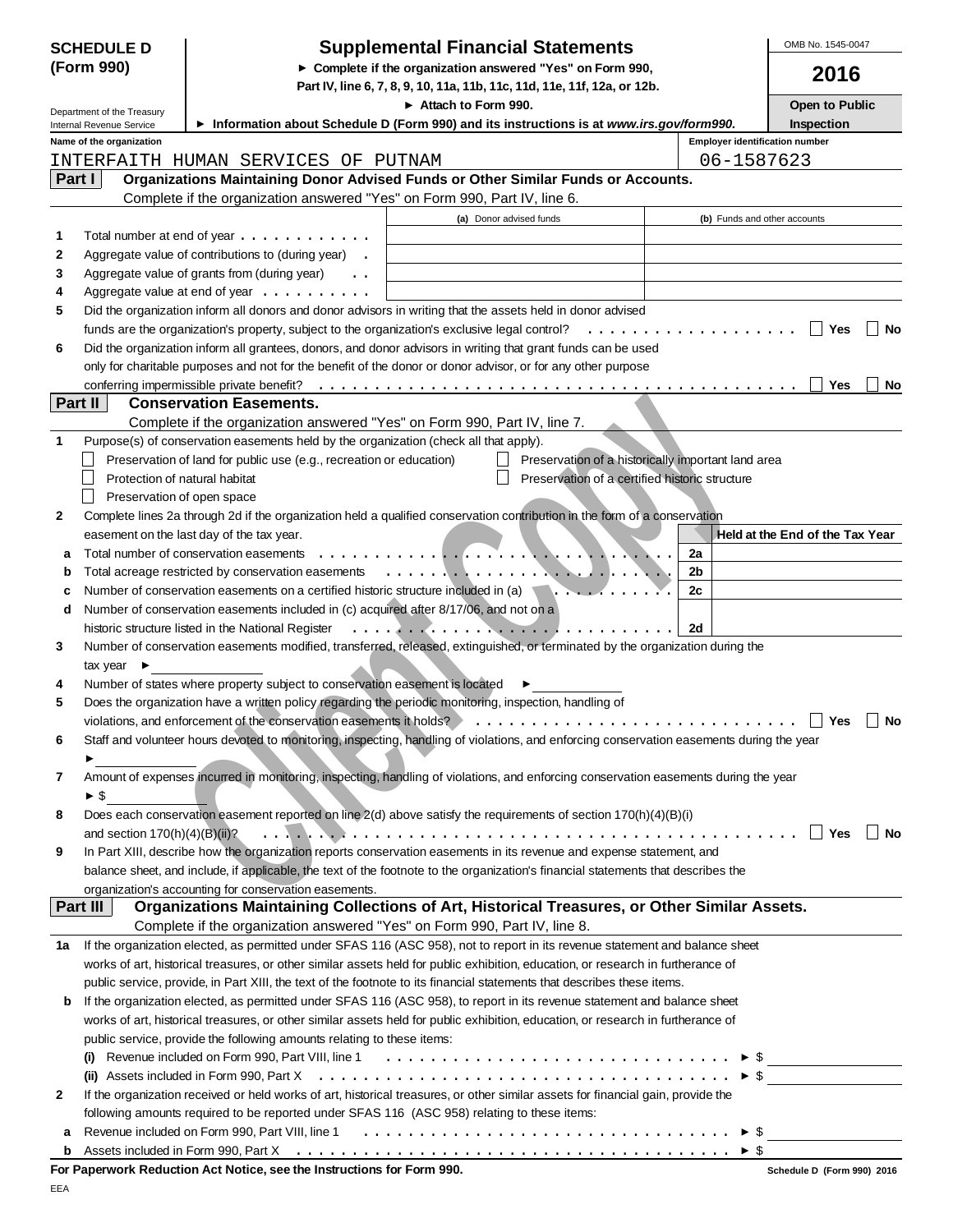|    | INTERFAITH HUMAN SERVICES OF PUTNAM<br>Schedule D (Form 990) 2016                                                                                                                                                             |                         |                           |                         |      | 06-1587623           |                | Page 2              |
|----|-------------------------------------------------------------------------------------------------------------------------------------------------------------------------------------------------------------------------------|-------------------------|---------------------------|-------------------------|------|----------------------|----------------|---------------------|
|    | Organizations Maintaining Collections of Art, Historical Treasures, or Other Similar Assets (continued)<br>Part III                                                                                                           |                         |                           |                         |      |                      |                |                     |
| 3  | Using the organization's acquisition, accession, and other records, check any of the following that are a significant use of its                                                                                              |                         |                           |                         |      |                      |                |                     |
|    | collection items (check all that apply):                                                                                                                                                                                      |                         |                           |                         |      |                      |                |                     |
| a  | Public exhibition                                                                                                                                                                                                             | d                       | Loan or exchange programs |                         |      |                      |                |                     |
| b  | Scholarly research                                                                                                                                                                                                            | Other<br>е              |                           |                         |      |                      |                |                     |
|    | Preservation for future generations                                                                                                                                                                                           |                         |                           |                         |      |                      |                |                     |
| c  |                                                                                                                                                                                                                               |                         |                           |                         |      |                      |                |                     |
| 4  | Provide a description of the organization's collections and explain how they further the organization's exempt purpose in Part                                                                                                |                         |                           |                         |      |                      |                |                     |
|    | XIII.                                                                                                                                                                                                                         |                         |                           |                         |      |                      |                |                     |
| 5  | During the year, did the organization solicit or receive donations of art, historical treasures, or other similar                                                                                                             |                         |                           |                         |      |                      |                |                     |
|    | assets to be sold to raise funds rather than to be maintained as part of the organization's collection?                                                                                                                       |                         |                           |                         |      | .                    | Yes            | No                  |
|    | Part IV<br><b>Escrow and Custodial Arrangements.</b>                                                                                                                                                                          |                         |                           |                         |      |                      |                |                     |
|    | Complete if the organization answered "Yes" on Form 990, Part IV, line 9, or reported an amount on Form                                                                                                                       |                         |                           |                         |      |                      |                |                     |
|    | 990, Part X, line 21.                                                                                                                                                                                                         |                         |                           |                         |      |                      |                |                     |
| 1a | Is the organization an agent, trustee, custodian or other intermediary for contributions or other assets not                                                                                                                  |                         |                           |                         |      |                      |                |                     |
|    | included on Form 990, Part X?                                                                                                                                                                                                 |                         |                           |                         |      |                      | Yes            | <b>No</b>           |
| b  | If "Yes," explain the arrangement in Part XIII and complete the following table:                                                                                                                                              |                         |                           |                         |      |                      |                |                     |
|    |                                                                                                                                                                                                                               |                         |                           |                         |      | Amount               |                |                     |
| c  | Beginning balance                                                                                                                                                                                                             |                         |                           |                         | 1с   |                      |                |                     |
| d  | Additions during the year end contact with the state of the state of the state of the state of the state of the state of the state of the state of the state of the state of the state of the state of the state of the state |                         |                           |                         | 1d   |                      |                |                     |
|    | Distributions during the year $\dots \dots \dots \dots \dots \dots \dots \dots \dots \dots \dots \dots \dots$                                                                                                                 |                         |                           |                         |      |                      |                |                     |
| е  |                                                                                                                                                                                                                               |                         |                           |                         | ⊾1e. |                      |                |                     |
| f  | Ending balance                                                                                                                                                                                                                |                         |                           |                         | 1f   |                      |                |                     |
| 2a | Did the organization include an amount on Form 990, Part X, line 21, for escrow or custodial account liability?                                                                                                               |                         |                           |                         |      | .   <b>Pes</b>       |                | No                  |
| b  | If "Yes," explain the arrangement in Part XIII. Check here if the explanation has been provided on Part XIII                                                                                                                  |                         |                           |                         |      | .                    |                |                     |
|    | <b>Endowment Funds.</b><br>Part V                                                                                                                                                                                             |                         |                           |                         |      |                      |                |                     |
|    | Complete if the organization answered "Yes" on Form 990, Part IV, line 10.                                                                                                                                                    |                         |                           |                         |      |                      |                |                     |
|    |                                                                                                                                                                                                                               | (a) Current year        | (b) Prior year            | (c) Two years back      |      | (d) Three years back |                | (e) Four years back |
| 1а | Beginning of year balance                                                                                                                                                                                                     |                         |                           |                         |      |                      |                |                     |
| b  | Contributions<br>.                                                                                                                                                                                                            |                         |                           |                         |      |                      |                |                     |
| с  | Net investment earnings, gains, and                                                                                                                                                                                           |                         |                           |                         |      |                      |                |                     |
|    |                                                                                                                                                                                                                               |                         |                           |                         |      |                      |                |                     |
| d  | Grants or scholarships<br>.                                                                                                                                                                                                   |                         |                           |                         |      |                      |                |                     |
| е  | Other expenditures for facilities and                                                                                                                                                                                         |                         |                           |                         |      |                      |                |                     |
|    | programs                                                                                                                                                                                                                      |                         |                           |                         |      |                      |                |                     |
| f  | Administrative expenses<br>.                                                                                                                                                                                                  |                         |                           |                         |      |                      |                |                     |
| g  | End of year balance<br>. <b>.</b>                                                                                                                                                                                             |                         |                           |                         |      |                      |                |                     |
| 2  | Provide the estimated percentage of the current year end balance (line 1g, column (a)) held as:                                                                                                                               |                         |                           |                         |      |                      |                |                     |
|    | Board designated or quasi-endowment                                                                                                                                                                                           | $\%$                    |                           |                         |      |                      |                |                     |
|    | $\%$                                                                                                                                                                                                                          |                         |                           |                         |      |                      |                |                     |
| b  | Permanent endowment ▶                                                                                                                                                                                                         |                         |                           |                         |      |                      |                |                     |
| c  | Temporarily restricted endowment                                                                                                                                                                                              | %                       |                           |                         |      |                      |                |                     |
|    | The percentages in lines 2a, 2b, and 2c should equal 100%.                                                                                                                                                                    |                         |                           |                         |      |                      |                |                     |
| За | Are there endowment funds not in the possession of the organization that are held and administered for the                                                                                                                    |                         |                           |                         |      |                      |                |                     |
|    | organization by:                                                                                                                                                                                                              |                         |                           |                         |      |                      |                | Yes<br>No           |
|    | unrelated organizations<br>(i)                                                                                                                                                                                                |                         |                           |                         |      |                      | 3a(i)          |                     |
|    | related organizations<br>.                                                                                                                                                                                                    |                         |                           |                         |      |                      | 3a(ii)         |                     |
| b  | If "Yes" on 3a(ii), are the related organizations listed as required on Schedule R?                                                                                                                                           |                         |                           |                         |      |                      | 3b             |                     |
|    | Describe in Part XIII the intended uses of the organization's endowment funds.                                                                                                                                                |                         |                           |                         |      |                      |                |                     |
|    | Part VI<br>Land, Buildings, and Equipment.                                                                                                                                                                                    |                         |                           |                         |      |                      |                |                     |
|    | Complete if the organization answered "Yes" on Form 990, Part IV, line 11a. See Form 990, Part X, line 10.                                                                                                                    |                         |                           |                         |      |                      |                |                     |
|    | Description of property                                                                                                                                                                                                       | (a) Cost or other basis |                           | (b) Cost or other basis |      | (c) Accumulated      | (d) Book value |                     |
|    |                                                                                                                                                                                                                               | (investment)            |                           | (other)                 |      | depreciation         |                |                     |
| 1a | Land                                                                                                                                                                                                                          |                         |                           |                         |      |                      |                |                     |
|    | <b>Buildings</b>                                                                                                                                                                                                              |                         |                           |                         |      |                      |                |                     |
| b  |                                                                                                                                                                                                                               |                         |                           |                         |      |                      |                |                     |
| с  | Leasehold improvements                                                                                                                                                                                                        |                         |                           |                         |      |                      |                |                     |
| d  | Equipment<br>.                                                                                                                                                                                                                |                         |                           | 12,149                  |      | 1,274                |                | 10,875              |
| е  | Other                                                                                                                                                                                                                         |                         |                           |                         |      |                      |                |                     |
|    | Total. Add lines 1a through 1e. (Column (d) must equal Form 990, Part X, column (B), line 10c.)                                                                                                                               |                         |                           |                         |      | ▶<br>.               |                | 10,875              |

EEA

**Schedule D (Form 990) 2016**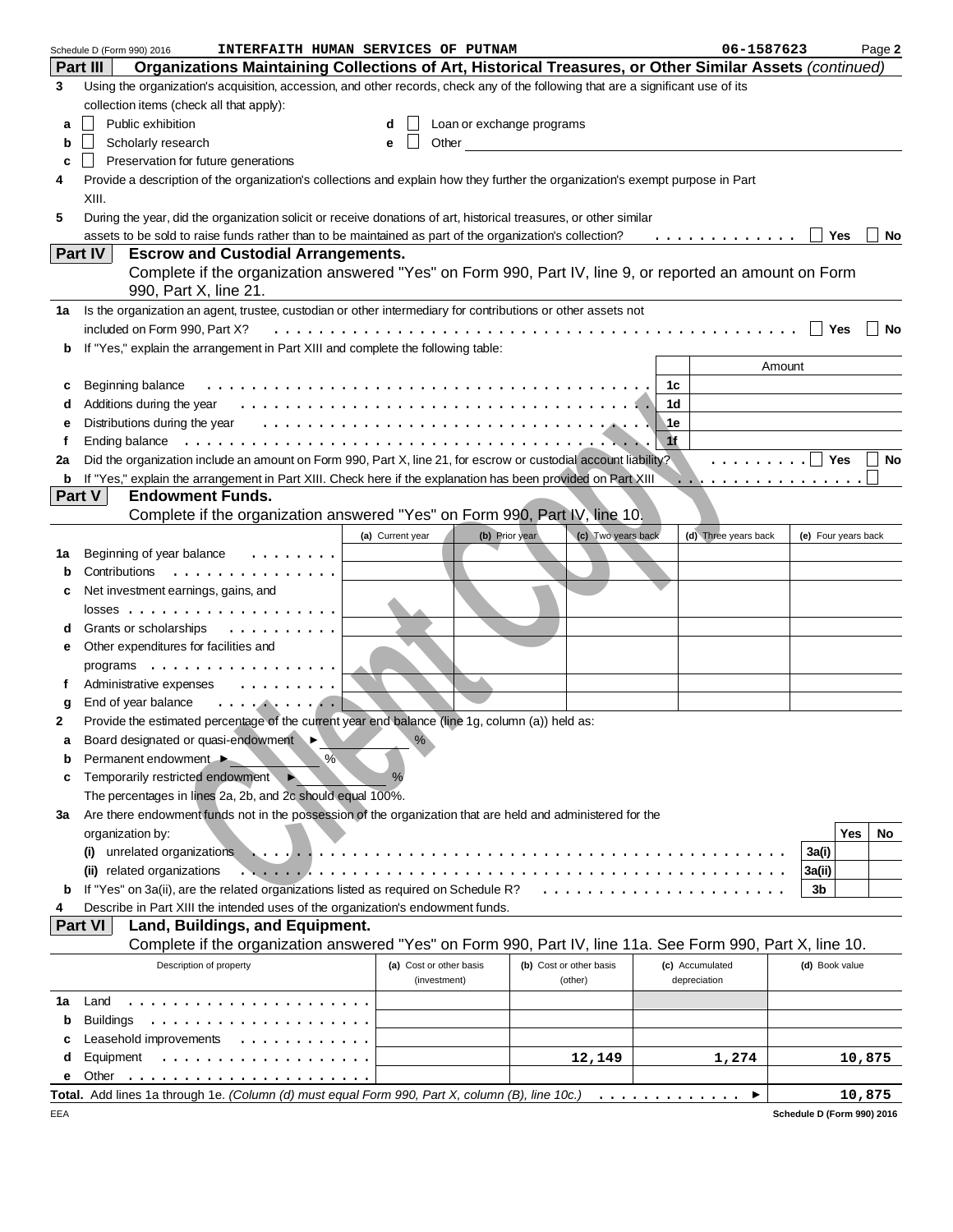|                  | (a) Description of security or category                                                                     | (b) Book value  | (c) Method of valuation:         |                |
|------------------|-------------------------------------------------------------------------------------------------------------|-----------------|----------------------------------|----------------|
|                  | (including name of security)                                                                                |                 | Cost or end-of-year market value |                |
| (1)              | Financial derivatives                                                                                       |                 |                                  |                |
| (2)              | Closely-held equity interests                                                                               |                 |                                  |                |
| $(3)$ Other      |                                                                                                             |                 |                                  |                |
| (A)              |                                                                                                             |                 |                                  |                |
| (B)              |                                                                                                             |                 |                                  |                |
| (C)              |                                                                                                             |                 |                                  |                |
| (D)              |                                                                                                             |                 |                                  |                |
| (E)              |                                                                                                             |                 |                                  |                |
| (F)              |                                                                                                             |                 |                                  |                |
| (G)              |                                                                                                             |                 |                                  |                |
| (H)              |                                                                                                             |                 |                                  |                |
| <b>Part VIII</b> | Total. (Column (b) must equal Form 990, Part X, col. (B) line 12.)<br><b>Investments - Program Related.</b> | ▶               |                                  |                |
|                  | Complete if the organization answered "Yes" on Form 990, Part IV, line 11c. See Form 990, Part X, line 13.  |                 |                                  |                |
|                  | (a) Description of investment                                                                               | (b) Book value  | (c) Method of valuation:         |                |
|                  |                                                                                                             |                 | Cost or end-of-year market value |                |
| (1)              |                                                                                                             |                 |                                  |                |
| (2)              |                                                                                                             |                 |                                  |                |
| (3)              |                                                                                                             |                 |                                  |                |
| (4)              |                                                                                                             |                 |                                  |                |
| (5)              |                                                                                                             |                 |                                  |                |
| (6)              |                                                                                                             |                 |                                  |                |
|                  |                                                                                                             |                 |                                  |                |
| (7)              |                                                                                                             |                 |                                  |                |
| (8)              |                                                                                                             |                 |                                  |                |
| (9)              |                                                                                                             |                 |                                  |                |
|                  | Total. (Column (b) must equal Form 990, Part X, col. (B) line 13.)                                          | ▶               |                                  |                |
| Part IX          | <b>Other Assets.</b>                                                                                        |                 |                                  |                |
|                  | Complete if the organization answered "Yes" on Form 990, Part IV, line 11d. See Form 990, Part X, line 15.  |                 |                                  |                |
|                  |                                                                                                             | (a) Description |                                  | (b) Book value |
| (1) OTHER ASSETS |                                                                                                             |                 |                                  |                |
| (2)              |                                                                                                             |                 |                                  |                |
| (3)              |                                                                                                             |                 |                                  |                |
| (4)              |                                                                                                             |                 |                                  |                |
| (5)              |                                                                                                             |                 |                                  |                |
| (6)              |                                                                                                             |                 |                                  |                |
| (7)              |                                                                                                             |                 |                                  |                |
| (8)              |                                                                                                             |                 |                                  |                |
| (9)              |                                                                                                             |                 |                                  | 3,325          |
|                  | Total. (Column (b) must equal Form 990, Part X, col. (B) line 15.)                                          |                 |                                  | 3,325          |
|                  | <b>Other Liabilities.</b>                                                                                   |                 |                                  |                |
|                  | Complete if the organization answered "Yes" on Form 990, Part IV, line 11e or 11f. See Form 990, Part X,    |                 |                                  |                |
|                  | line $25$ .                                                                                                 |                 |                                  |                |
| Part X<br>1.     | (a) Description of liability                                                                                | (b) Book value  |                                  |                |
|                  | (1) Federal income taxes                                                                                    |                 |                                  |                |
| (2)              |                                                                                                             |                 |                                  |                |
| (3)              |                                                                                                             |                 |                                  |                |
| (4)              |                                                                                                             |                 |                                  |                |
| (5)              |                                                                                                             |                 |                                  |                |
| (6)              |                                                                                                             |                 |                                  |                |
| (7)              |                                                                                                             |                 |                                  |                |
| (8)              |                                                                                                             |                 |                                  |                |
| (9)              |                                                                                                             |                 |                                  |                |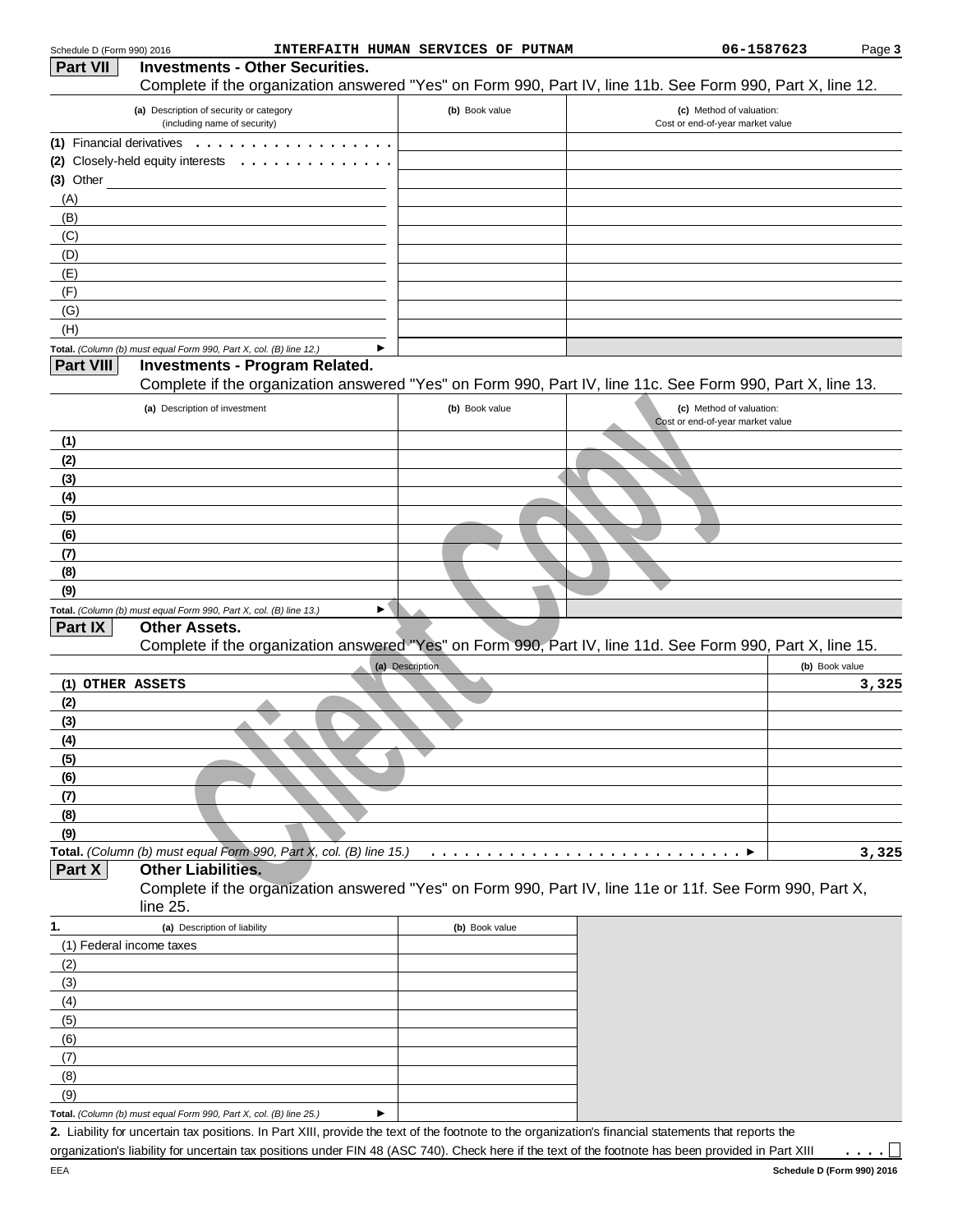|   | Schedule D (Form 990) 2016<br>INTERFAITH HUMAN SERVICES OF PUTNAM                                                                                                      | 06-1587623 | Page 4 |
|---|------------------------------------------------------------------------------------------------------------------------------------------------------------------------|------------|--------|
|   | Reconciliation of Revenue per Audited Financial Statements With Revenue per Return.<br><b>Part XI</b>                                                                  |            |        |
|   | Complete if the organization answered "Yes" on Form 990, Part IV, line 12a.                                                                                            |            |        |
| 1 | Total revenue, gains, and other support per audited financial statements                                                                                               | 1          |        |
| 2 | Amounts included on line 1 but not on Form 990, Part VIII, line 12:                                                                                                    |            |        |
| a | 2a                                                                                                                                                                     |            |        |
| b | 2b                                                                                                                                                                     |            |        |
| c | 2с                                                                                                                                                                     |            |        |
| d |                                                                                                                                                                        |            |        |
| е |                                                                                                                                                                        | 2е         |        |
| 3 | Subtract line 2e from line 1 $\dots$ , $\dots$ , $\dots$ , $\dots$ , $\dots$ , $\dots$ , $\dots$ , $\dots$ , $\dots$ , $\dots$ , $\dots$ , $\dots$ , $\dots$ , $\dots$ | 3          |        |
| 4 | Amounts included on Form 990, Part VIII, line 12, but not on line 1:                                                                                                   |            |        |
| a | Investment expenses not included on Form 990, Part VIII, line 7b<br>∣ 4a                                                                                               |            |        |
| b | 4b                                                                                                                                                                     |            |        |
| c |                                                                                                                                                                        | 4c         |        |
| 5 | Total revenue. Add lines 3 and 4c. (This must equal Form 990, Part I, line 12.)                                                                                        | 5          |        |
|   | <b>Part XII</b><br>Reconciliation of Expenses per Audited Financial Statements With Expenses per Return.                                                               |            |        |
|   | Complete if the organization answered "Yes" on Form 990, Part IV, line 12a.                                                                                            |            |        |
| 1 | Total expenses and losses per audited financial statements<br>.                                                                                                        | 1          |        |
| 2 | Amounts included on line 1 but not on Form 990, Part IX, line 25:                                                                                                      |            |        |
| a | Donated services and use of facilities $\ldots$ , $\ldots$ , $\ldots$ , $\ldots$ , $\ldots$ , $\ldots$ , $\ldots$ , $\ldots$<br>2a                                     |            |        |
|   | 2 <sub>b</sub>                                                                                                                                                         |            |        |
| b | 2c                                                                                                                                                                     |            |        |
| c |                                                                                                                                                                        |            |        |
| d |                                                                                                                                                                        |            |        |
| е | $\blacksquare\ldots$ :                                                                                                                                                 | 2е         |        |
| 3 |                                                                                                                                                                        | 3          |        |
| 4 | Amounts included on Form 990, Part IX, line 25, but not on line 1:                                                                                                     |            |        |
| a | Investment expenses not included on Form 990, Part VIII, line 7b<br> 4a                                                                                                |            |        |
| b | $\blacksquare$                                                                                                                                                         |            |        |
| c |                                                                                                                                                                        | 4c         |        |
| 5 | Total expenses. Add lines 3 and 4c. (This must equal Form 990, Part I, line 18.)                                                                                       | 5          |        |
|   | Part XIII<br><b>Supplemental Information.</b>                                                                                                                          |            |        |
|   | Provide the descriptions required for Part II, lines 3, 5, and 9; Part III, lines 1a and 4; Part IV, lines 1b and 2b; Part V, line 4; Part X, line                     |            |        |
|   | 2; Part XI, lines 2d and 4b; and Part XII, lines 2d and 4b. Also complete this part to provide any additional information.                                             |            |        |
|   |                                                                                                                                                                        |            |        |
|   | 01. Other revenues not included on Form 990 (Part XI, line 2d)                                                                                                         |            |        |
|   |                                                                                                                                                                        |            |        |
|   | <b>EXPENSE ADJUSTMENT</b>                                                                                                                                              |            |        |
|   |                                                                                                                                                                        |            |        |
|   |                                                                                                                                                                        |            |        |
|   |                                                                                                                                                                        |            |        |
|   |                                                                                                                                                                        |            |        |
|   |                                                                                                                                                                        |            |        |
|   |                                                                                                                                                                        |            |        |
|   |                                                                                                                                                                        |            |        |
|   |                                                                                                                                                                        |            |        |
|   |                                                                                                                                                                        |            |        |
|   |                                                                                                                                                                        |            |        |
|   |                                                                                                                                                                        |            |        |
|   |                                                                                                                                                                        |            |        |
|   |                                                                                                                                                                        |            |        |
|   |                                                                                                                                                                        |            |        |
|   |                                                                                                                                                                        |            |        |

### **01. Other revenues not included on Form 990 (Part XI, line 2d)**

| EXPENSE ADJUSTMENT. |  |
|---------------------|--|
|                     |  |
|                     |  |
|                     |  |
|                     |  |
|                     |  |
|                     |  |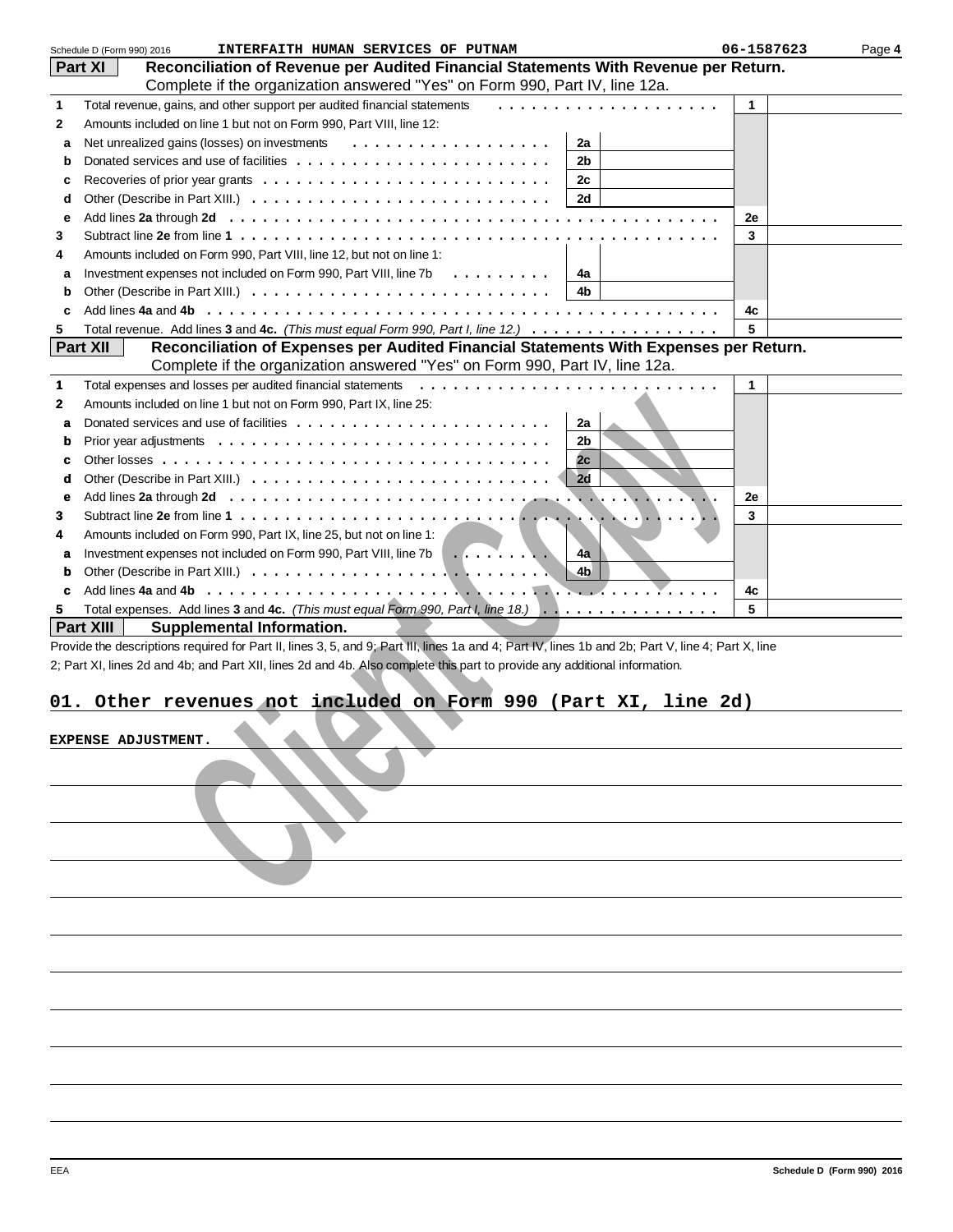| <b>Transactions With Interested Persons</b><br><b>SCHEDULE L</b><br>► Complete if the organization answered "Yes" on Form 990, Part IV, line 25a, 25b, 26, 27, 28a,<br>(Form 990 or 990-EZ)<br>28b, or 28c, or Form 990-EZ, Part V, line 38a or 40b. |  |                                       |                                                                                                                                                                                                 |                                                                  |                                  |     | OMB No. 1545-0047<br>2016 |                                       |     |                 |                           |                                           |                           |                       |
|------------------------------------------------------------------------------------------------------------------------------------------------------------------------------------------------------------------------------------------------------|--|---------------------------------------|-------------------------------------------------------------------------------------------------------------------------------------------------------------------------------------------------|------------------------------------------------------------------|----------------------------------|-----|---------------------------|---------------------------------------|-----|-----------------|---------------------------|-------------------------------------------|---------------------------|-----------------------|
| Department of the Treasury                                                                                                                                                                                                                           |  |                                       |                                                                                                                                                                                                 | Attach to Form 990 or Form 990-EZ.                               |                                  |     |                           |                                       |     |                 |                           |                                           | <b>Open To Public</b>     |                       |
| Internal Revenue Service<br>Name of the organization                                                                                                                                                                                                 |  |                                       | Information about Schedule L (Form 990 or 990-EZ) and its instructions is at www.irs.gov/form990.                                                                                               |                                                                  |                                  |     |                           | <b>Employer identification number</b> |     |                 |                           | Inspection                                |                           |                       |
| <b>INTERFAITH HUMAN SERVICES OF PUTNAM</b>                                                                                                                                                                                                           |  |                                       |                                                                                                                                                                                                 |                                                                  |                                  |     |                           | 06-1587623                            |     |                 |                           |                                           |                           |                       |
| Part I                                                                                                                                                                                                                                               |  |                                       | Excess Benefit Transactions (section 501(c)(3), section 501(c)(4), and 501(c)(29) organizations only).                                                                                          |                                                                  |                                  |     |                           |                                       |     |                 |                           |                                           |                           |                       |
|                                                                                                                                                                                                                                                      |  |                                       | Complete if the organization answered "Yes" on Form 990, Part IV, line 25a or 25b, or Form 990-EZ, Part V, line 40b.                                                                            |                                                                  |                                  |     |                           |                                       |     |                 |                           |                                           |                           |                       |
| 1<br>(a) Name of disqualified person                                                                                                                                                                                                                 |  |                                       |                                                                                                                                                                                                 | (b) Relationship between disqualified person and<br>organization |                                  |     |                           | (c) Description of transaction        |     |                 |                           |                                           | <b>Yes</b>                | (d) Corrected?<br>No. |
| (1)                                                                                                                                                                                                                                                  |  |                                       |                                                                                                                                                                                                 |                                                                  |                                  |     |                           |                                       |     |                 |                           |                                           |                           |                       |
| (2)                                                                                                                                                                                                                                                  |  |                                       |                                                                                                                                                                                                 |                                                                  |                                  |     |                           |                                       |     |                 |                           |                                           |                           |                       |
| (3)                                                                                                                                                                                                                                                  |  |                                       |                                                                                                                                                                                                 |                                                                  |                                  |     |                           |                                       |     |                 |                           |                                           |                           |                       |
| 2 Enter the amount of tax incurred by the organization managers or disqualified persons during the year                                                                                                                                              |  |                                       |                                                                                                                                                                                                 |                                                                  |                                  |     |                           |                                       |     |                 |                           |                                           |                           |                       |
|                                                                                                                                                                                                                                                      |  |                                       |                                                                                                                                                                                                 |                                                                  |                                  |     |                           |                                       |     |                 |                           |                                           |                           |                       |
| 3                                                                                                                                                                                                                                                    |  |                                       | Enter the amount of tax, if any, on line 2, above, reimbursed by the organization                                                                                                               |                                                                  |                                  |     |                           |                                       |     |                 |                           |                                           |                           |                       |
| Part II                                                                                                                                                                                                                                              |  |                                       | Loans to and/or From Interested Persons.                                                                                                                                                        |                                                                  |                                  |     |                           |                                       |     |                 |                           |                                           |                           |                       |
|                                                                                                                                                                                                                                                      |  |                                       | Complete if the organization answered "Yes" on Form 990-EZ, Part V, line 38a or Form 990, Part IV, line 26; or if the<br>organization reported an amount on Form 990, Part X, line 5, 6, or 22. |                                                                  |                                  |     |                           |                                       |     |                 |                           |                                           |                           |                       |
| (a) Name of interested person                                                                                                                                                                                                                        |  | (b) Relationship<br>with organization | (c) Purpose of<br>loan                                                                                                                                                                          | (d) Loan to or<br>from the<br>organization?                      | (e) Original<br>principal amount |     | (f) Balance due           |                                       |     | (g) In default? |                           | (h) Approved<br>by board or<br>committee? | (i) Written<br>agreement? |                       |
|                                                                                                                                                                                                                                                      |  |                                       |                                                                                                                                                                                                 | To<br>From                                                       |                                  |     |                           |                                       | Yes | No.             | Yes                       | <b>No</b>                                 | <b>Yes</b>                | No                    |
| (1)                                                                                                                                                                                                                                                  |  |                                       |                                                                                                                                                                                                 |                                                                  |                                  |     |                           |                                       |     |                 |                           |                                           |                           |                       |
| (2)                                                                                                                                                                                                                                                  |  |                                       |                                                                                                                                                                                                 |                                                                  |                                  |     |                           |                                       |     |                 |                           |                                           |                           |                       |
| (3)                                                                                                                                                                                                                                                  |  |                                       |                                                                                                                                                                                                 |                                                                  |                                  |     |                           |                                       |     |                 |                           |                                           |                           |                       |
| (4)                                                                                                                                                                                                                                                  |  |                                       |                                                                                                                                                                                                 |                                                                  |                                  |     |                           |                                       |     |                 |                           |                                           |                           |                       |
| (5)                                                                                                                                                                                                                                                  |  |                                       |                                                                                                                                                                                                 |                                                                  |                                  |     |                           |                                       |     |                 |                           |                                           |                           |                       |
| Total<br>Part III                                                                                                                                                                                                                                    |  |                                       | <b>Grants or Assistance Benefiting Interested Persons.</b>                                                                                                                                      | .                                                                |                                  | -\$ |                           |                                       |     |                 |                           |                                           |                           |                       |
|                                                                                                                                                                                                                                                      |  |                                       | Complete if the organization answered "Yes" on Form 990, Part IV, line 27.                                                                                                                      |                                                                  |                                  |     |                           |                                       |     |                 |                           |                                           |                           |                       |
| (a) Name of interested person                                                                                                                                                                                                                        |  |                                       | (b) Relationship between interested<br>person and the organization                                                                                                                              | (c) Amount of assistance                                         |                                  |     | (d) Type of assistance    |                                       |     |                 | (e) Purpose of assistance |                                           |                           |                       |
| (1)                                                                                                                                                                                                                                                  |  |                                       |                                                                                                                                                                                                 |                                                                  |                                  |     |                           |                                       |     |                 |                           |                                           |                           |                       |
| (2)                                                                                                                                                                                                                                                  |  |                                       |                                                                                                                                                                                                 |                                                                  |                                  |     |                           |                                       |     |                 |                           |                                           |                           |                       |
| (3)                                                                                                                                                                                                                                                  |  |                                       |                                                                                                                                                                                                 |                                                                  |                                  |     |                           |                                       |     |                 |                           |                                           |                           |                       |
| (4)                                                                                                                                                                                                                                                  |  |                                       |                                                                                                                                                                                                 |                                                                  |                                  |     |                           |                                       |     |                 |                           |                                           |                           |                       |
|                                                                                                                                                                                                                                                      |  |                                       |                                                                                                                                                                                                 |                                                                  |                                  |     |                           |                                       |     |                 |                           |                                           |                           |                       |

**For Paperwork Reduction Act Notice, see the Instructions for Form 990 or 990-EZ.** EEA

**(5)**

**Schedule L (Form 990 or 990-EZ) 2016**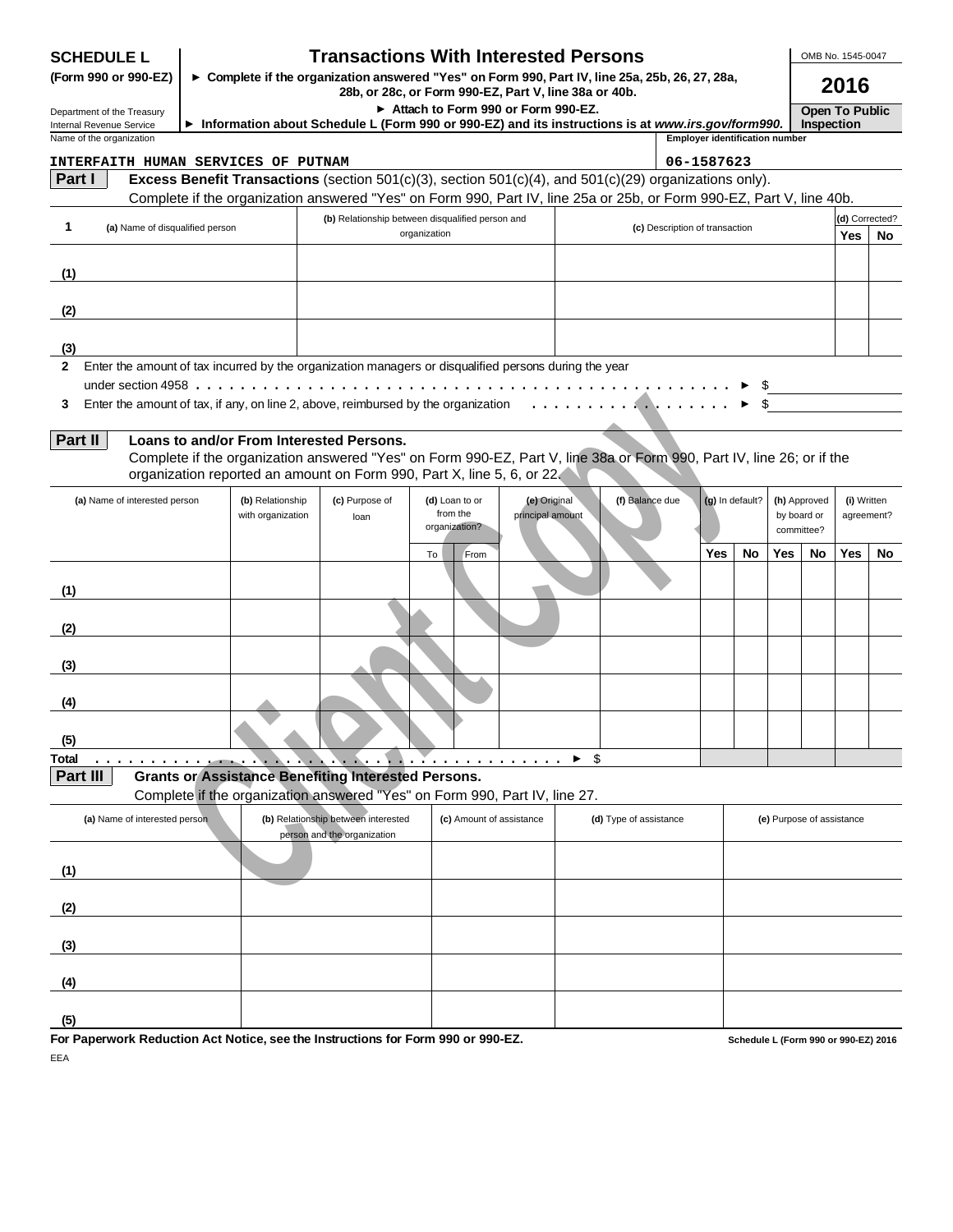| (a) Name of interested person                                                               | (b) Relationship between<br>interested person and the<br>organization | (c) Amount of<br>transaction | (d) Description of transaction |     | (e) Sharing of<br>organization's<br>revenues? |  |
|---------------------------------------------------------------------------------------------|-----------------------------------------------------------------------|------------------------------|--------------------------------|-----|-----------------------------------------------|--|
|                                                                                             |                                                                       |                              |                                | Yes | No                                            |  |
| (1) MICHAEL DOUGLAS                                                                         | MANAGER OF WAL<br><b>MART</b>                                         |                              | FOOD PURCHASES                 |     | Χ                                             |  |
|                                                                                             |                                                                       |                              |                                |     |                                               |  |
| (2)                                                                                         |                                                                       |                              |                                |     |                                               |  |
| (3)                                                                                         |                                                                       |                              |                                |     |                                               |  |
| (4)                                                                                         |                                                                       |                              |                                |     |                                               |  |
| (5)                                                                                         |                                                                       |                              |                                |     |                                               |  |
| Part V<br><b>Supplemental Information</b>                                                   |                                                                       |                              |                                |     |                                               |  |
| Provide additional information for responses to questions on Schedule L (see instructions). |                                                                       |                              |                                |     |                                               |  |
|                                                                                             |                                                                       |                              |                                |     |                                               |  |
|                                                                                             |                                                                       |                              |                                |     |                                               |  |
|                                                                                             |                                                                       |                              |                                |     |                                               |  |
|                                                                                             |                                                                       |                              |                                |     |                                               |  |
|                                                                                             |                                                                       |                              |                                |     |                                               |  |
|                                                                                             |                                                                       |                              |                                |     |                                               |  |
|                                                                                             |                                                                       |                              |                                |     |                                               |  |
|                                                                                             |                                                                       |                              |                                |     |                                               |  |
|                                                                                             |                                                                       |                              |                                |     |                                               |  |
|                                                                                             |                                                                       |                              |                                |     |                                               |  |
|                                                                                             |                                                                       |                              |                                |     |                                               |  |
|                                                                                             |                                                                       |                              |                                |     |                                               |  |
|                                                                                             |                                                                       |                              |                                |     |                                               |  |
|                                                                                             |                                                                       |                              |                                |     |                                               |  |
|                                                                                             |                                                                       |                              |                                |     |                                               |  |
|                                                                                             |                                                                       |                              |                                |     |                                               |  |
|                                                                                             |                                                                       |                              |                                |     |                                               |  |
|                                                                                             |                                                                       |                              |                                |     |                                               |  |
|                                                                                             |                                                                       |                              |                                |     |                                               |  |
|                                                                                             |                                                                       |                              |                                |     |                                               |  |
|                                                                                             |                                                                       |                              |                                |     |                                               |  |
|                                                                                             |                                                                       |                              |                                |     |                                               |  |
|                                                                                             |                                                                       |                              |                                |     |                                               |  |
|                                                                                             |                                                                       |                              |                                |     |                                               |  |
|                                                                                             |                                                                       |                              |                                |     |                                               |  |
|                                                                                             |                                                                       |                              |                                |     |                                               |  |
|                                                                                             |                                                                       |                              |                                |     |                                               |  |

**Business Transactions Involving Interested Persons.**

**Part IV**

Complete if the organization answered "Yes" on Form 990, Part IV, line 28a, 28b, or 28c.

Schedule L (Form 990 or 990-EZ) 2016 **INTERFAITH HUMAN SERVICES OF PUTNAM 1998 1998 06-1587623** 

Page **2**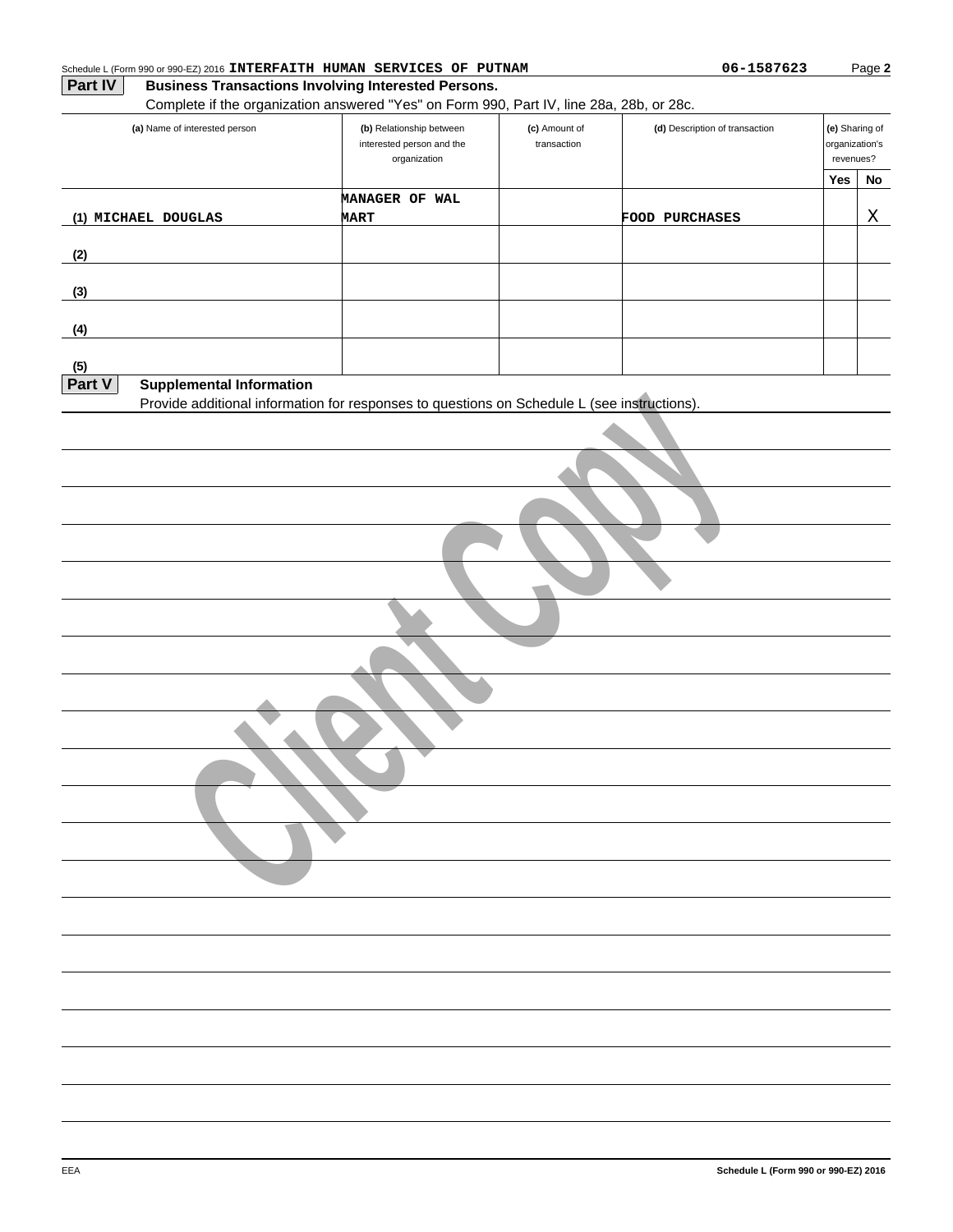Department of the Treasury Internal Revenue Service Name of the organization

## **SCHEDULE O**<br> **Supplemental Information to Form 990 or 990-EZ**<br> **Supplemental information for an all property was the set of the SCS**

**(Form 990 or 990-EZ) Complete to provide information for responses to specific questions on Form 990 or 990-EZ or to provide any additional information.**

**Attach to Form 990 or 990-EZ.**

▶ Information about Schedule O (Form 990 or 990-EZ) and its instructions is at www.irs.gov/form990.

**2016 Open to Public**

OMB No. 1545-0047

**Inspection Employer identification number**

#### **INTERFAITH HUMAN SERVICES OF PUTNAM 106-1587623**

#### **01. Officer, directors, etc. family relationship (Part VI, line 2)**

ALL SUCH DOCUMENTS ARE AVAILABLE UPON DEMAND, AND CAN BE VIEWED WITHIN A REASONABLE TIME

FRAME OF REQUEST.

**02. Form 990 governing body review (Part VI, line 11)**

The return is submitted to the Board for review and analysis prior to filing. A REVIEW IS

CONDUCTED EVERY YEAR AND THE RETURN IS CIRCULATED TO EACH BOARD MEMBER.

**03. Conflict of interest policy compliance (Part VI, line 12c)**

Kindly see the attached.

**04. CEO, executive director, top management comp (Part VI, line 15a)**

FRY YEAR AND THE RETURN IS CIRCULATED TO EACH BOARD MEMBER<br> **Example of interest policy compliance (Part VI, line 12c)**<br>
and the ditached.<br>
He ditached.<br>
<br>
He ditached.<br>
<br>
He ditached.<br>
<br>
Here are sometimes made at Wal Mar Food purchases are sometimes made at Wal-Mart as prices are lowest there. (Michael

Douglas, Wal-Mart manager, is a past board member). He derives no direct financial benefit

from his past service on the Board. Price comparisons are made constantly to ensure lowest

prices available. All persons serve as volunteers.

#### **05. Other officer or key employee compensation (Part VI, line 15b**

All persons serve as volunteers.

#### **06. Governing documents, etc, available to public (Part VI, line 19)**

SUCH DOCUMENTS ARE AVAILABLE TO THE PUBLIC UPON DEMAND AND MAY BE VIEWED WITHIN A

REASONABLE TIME FRAME OF REQUEST.

#### **07. Explanation of other changes in net assets or fund balances (Part XI, line 9)**

Depreciation adjustments.

**For Paperwork Reduction Act Notice, see the Instructions for Form 990 or 990-EZ.** EEA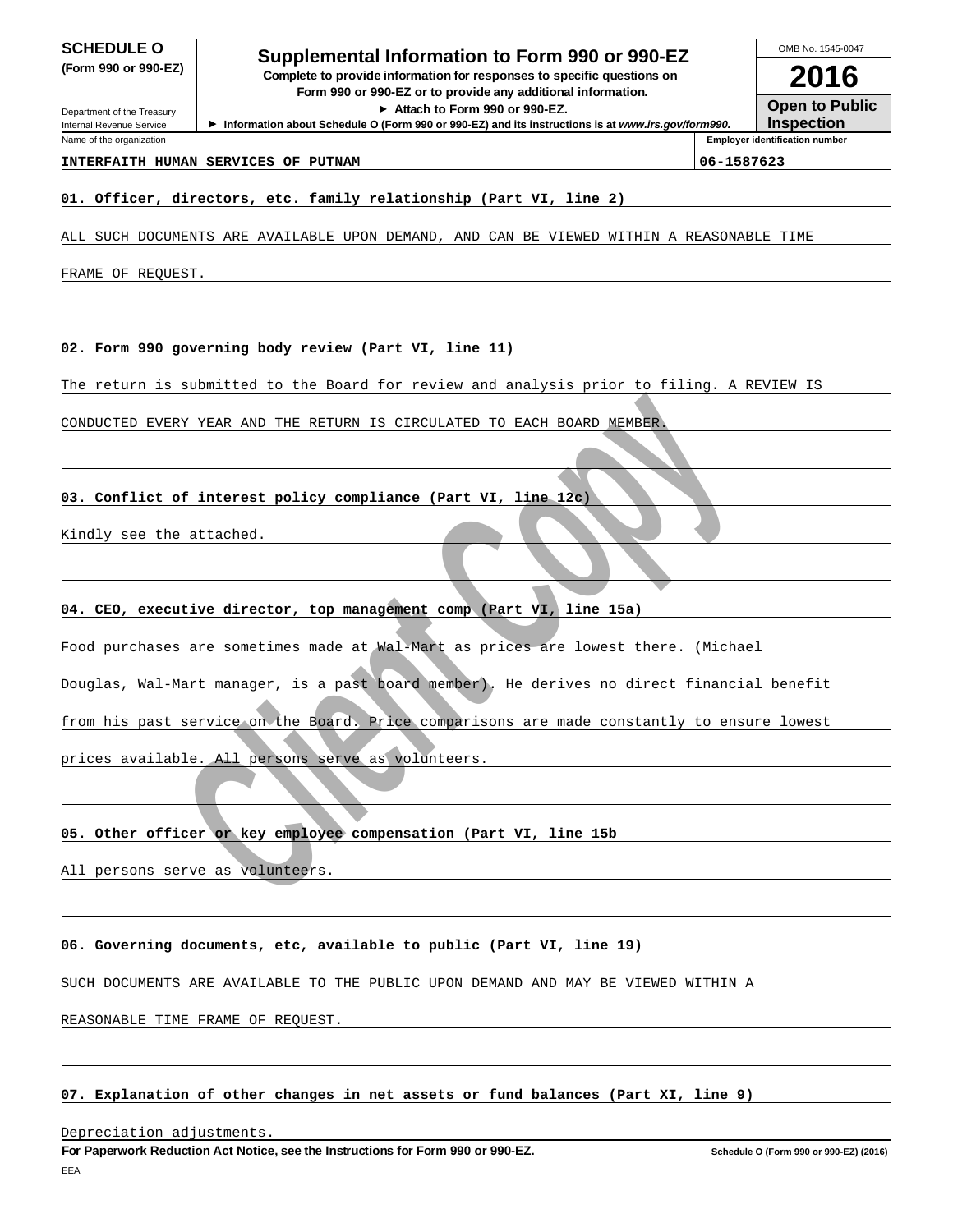#### **INTERFAITH HUMAN SERVICES OF PUTNAM 06-1587623**

**Employer identification number**

#### **08. Statement of Revenue (Part VIII)**

Total contributions to Interfaith in 2016 equal \$222,412 (of which \$112,108 represents the

fair market value of non-cash contributions).

#### **09. List of other expenses (Part IX, line 24e)**

Kindly see the attached.

#### **10. General explanation attachment**

**explanation attachment**<br>
DECTS A BALANCING ADJUSTMENT BETWEEN CASH AND ROME I ITEMS. SONE PART<br>
WINY RADIO (THE ONLY LOCAL RADIO STATION). RAREN COBRET IS PART OWN PART XI REFLECTS A BALANCING ADJUSTMENT BETWEEN CASH AND NONCASH ITEMS. SOME PAID PROMOS

ARE DONE ON WINY RADIO (THE ONLY LOCAL RADIO STATION). KAREN OSBREY IS PART OWNER.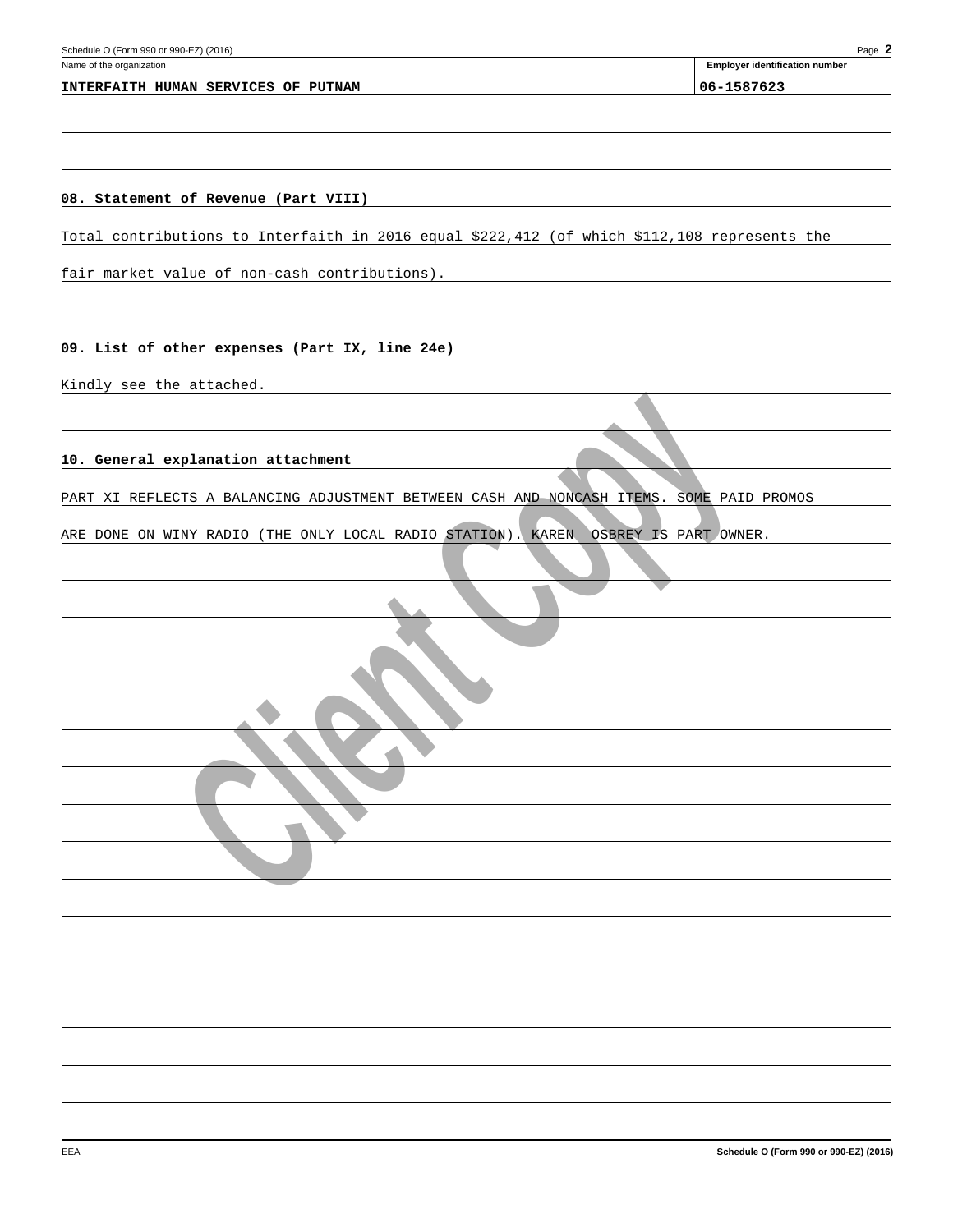| Form | 8868                |
|------|---------------------|
|      | (Rev. January 2017) |

### **8868 Application for Automatic Extension of Time To File an Exempt Organization Return**

| (Rev. January 2017)                                    |                    |                                                                                                                                                                                                                                                                                 |                                         |                                                                                                                                                    |                                                    | OMB No. 1545-1709   |  |  |
|--------------------------------------------------------|--------------------|---------------------------------------------------------------------------------------------------------------------------------------------------------------------------------------------------------------------------------------------------------------------------------|-----------------------------------------|----------------------------------------------------------------------------------------------------------------------------------------------------|----------------------------------------------------|---------------------|--|--|
| Department of the Treasury<br>Internal Revenue Service |                    |                                                                                                                                                                                                                                                                                 |                                         | $\blacktriangleright$ File a separate application for each return.<br>Information about Form 8868 and its instructions is at www.irs.gov/form8868. |                                                    |                     |  |  |
|                                                        |                    |                                                                                                                                                                                                                                                                                 |                                         |                                                                                                                                                    |                                                    |                     |  |  |
|                                                        |                    | Electronic filing (e-file). You can electronically file Form 8868 to request a 6-month automatic extension of time to file any of the                                                                                                                                           |                                         |                                                                                                                                                    |                                                    |                     |  |  |
|                                                        |                    | forms listed below with the exception of Form 8870, Information Retum for Transfers Associated With Certain Personal Benefit                                                                                                                                                    |                                         |                                                                                                                                                    |                                                    |                     |  |  |
|                                                        |                    | Contracts, for which an extension request must be sent to the IRS in paper format (see Instructions). For more details on the electronic<br>filing of this form, visit www.irs.gov/efile, click on Charities & Non-Profits, and click on e-file for Chairities and Non-Profits. |                                         |                                                                                                                                                    |                                                    |                     |  |  |
|                                                        |                    | Automatic 6-Month Extension of Time. Only submit original (no copies needed).                                                                                                                                                                                                   |                                         |                                                                                                                                                    |                                                    |                     |  |  |
|                                                        |                    | All corporations required to file an income tax retum other than Form 990-T (including 1120-C filers), partnerships, REMICs, and trusts                                                                                                                                         |                                         |                                                                                                                                                    |                                                    |                     |  |  |
|                                                        |                    | must use Form 7004 to request an extension of time to file income tax retums.                                                                                                                                                                                                   |                                         |                                                                                                                                                    | Enter filer's identifying number, see instructions |                     |  |  |
| Type or                                                |                    | Name of exempt organization or other filer, see instructions.                                                                                                                                                                                                                   | Employer identification number (EIN) or |                                                                                                                                                    |                                                    |                     |  |  |
| print                                                  |                    | INTERFAITH HUMAN SERVICES OF PUTNAM                                                                                                                                                                                                                                             |                                         |                                                                                                                                                    | 06-1587623                                         |                     |  |  |
| File by the                                            |                    | Number, street, and room or suite no. If a P.O. box, see instructions.                                                                                                                                                                                                          |                                         |                                                                                                                                                    | Social security number (SSN)                       |                     |  |  |
| due date for                                           |                    | <b>53 GROVE STREET</b>                                                                                                                                                                                                                                                          |                                         |                                                                                                                                                    |                                                    |                     |  |  |
| filing your                                            |                    | City, town or post office, state, and ZIP code. For a foreign address, see instructions.                                                                                                                                                                                        |                                         |                                                                                                                                                    |                                                    |                     |  |  |
| return. See<br>instructions.                           |                    |                                                                                                                                                                                                                                                                                 |                                         |                                                                                                                                                    |                                                    |                     |  |  |
|                                                        |                    | Putnam, CT 06260                                                                                                                                                                                                                                                                |                                         |                                                                                                                                                    |                                                    |                     |  |  |
|                                                        |                    | Enter the Retum Code for the retum that this application is for (file a separate application for each retum)                                                                                                                                                                    |                                         |                                                                                                                                                    |                                                    | $\overline{0}$<br>1 |  |  |
| <b>Application</b>                                     |                    |                                                                                                                                                                                                                                                                                 | Return                                  | Application                                                                                                                                        |                                                    | Return              |  |  |
| Is For                                                 |                    |                                                                                                                                                                                                                                                                                 | Code                                    | <b>Is For</b>                                                                                                                                      |                                                    | Code                |  |  |
| Form 990 or Form 990-EZ                                |                    |                                                                                                                                                                                                                                                                                 | 01                                      | Form 990-T (corporation)                                                                                                                           |                                                    | 07                  |  |  |
| Form 990-BL                                            |                    |                                                                                                                                                                                                                                                                                 | 02                                      | Form 1041-A                                                                                                                                        | 08                                                 |                     |  |  |
| Form 4720 (individual)                                 |                    |                                                                                                                                                                                                                                                                                 | 03                                      | Form 4720 (other than individual)                                                                                                                  |                                                    | 09                  |  |  |
| Form 990-PF                                            |                    |                                                                                                                                                                                                                                                                                 | 04                                      | Form 5227                                                                                                                                          | 10                                                 |                     |  |  |
|                                                        |                    | Form 990-T (sec. 401(a) or 408(a) trust)                                                                                                                                                                                                                                        | 05                                      | Form 6069                                                                                                                                          | 11                                                 |                     |  |  |
|                                                        |                    | Form 990-T (trust other than above)                                                                                                                                                                                                                                             | 06                                      | Form 8870                                                                                                                                          | 12                                                 |                     |  |  |
|                                                        |                    | • The books are in the care of $\quadblacktriangleright$                                                                                                                                                                                                                        |                                         | DAVID DUNHAM, 53 GROVE STREET, Putnam, CT 06260                                                                                                    |                                                    |                     |  |  |
|                                                        |                    |                                                                                                                                                                                                                                                                                 |                                         |                                                                                                                                                    |                                                    |                     |  |  |
|                                                        |                    | Telephone No. ▶ 860-928-0169                                                                                                                                                                                                                                                    |                                         | $FAX$ No. $\blacktriangleright$                                                                                                                    |                                                    |                     |  |  |
|                                                        |                    | • If the organization does not have an office or place of business in the United States, check this box                                                                                                                                                                         |                                         |                                                                                                                                                    |                                                    |                     |  |  |
|                                                        |                    | • If this is for a Group Retum, enter the organization's four digit Group Exemption Number (GEN)                                                                                                                                                                                |                                         |                                                                                                                                                    | . If this is                                       |                     |  |  |
|                                                        |                    |                                                                                                                                                                                                                                                                                 |                                         |                                                                                                                                                    | and attach                                         |                     |  |  |
|                                                        |                    | a list with the names and EINs of all members the extension is for.                                                                                                                                                                                                             |                                         |                                                                                                                                                    |                                                    |                     |  |  |
| 1                                                      |                    | I request an automatic 6-month extension of time until<br>for the organization named above. The extension is for the organization's retum for:                                                                                                                                  | 11-15                                   |                                                                                                                                                    | , 20 $17$ , to file the exempt organization retum  |                     |  |  |
| M<br>▶                                                 |                    | calendar year 20 16 or                                                                                                                                                                                                                                                          |                                         |                                                                                                                                                    |                                                    |                     |  |  |
| ▶                                                      | tax year beginning |                                                                                                                                                                                                                                                                                 |                                         | , 20 , and ending                                                                                                                                  | , 20                                               |                     |  |  |
|                                                        |                    |                                                                                                                                                                                                                                                                                 |                                         | Initial retum                                                                                                                                      | Final retum                                        |                     |  |  |
| 2                                                      |                    | If the tax year entered in line 1 is for less than 12 months, check reason:<br>Change in accounting period                                                                                                                                                                      |                                         |                                                                                                                                                    |                                                    |                     |  |  |
|                                                        |                    | 3a If this application is for Forms 990-BL, 990-PF, 990-T, 4720, or 6069, enter the tentative tax, less                                                                                                                                                                         |                                         |                                                                                                                                                    |                                                    |                     |  |  |
|                                                        |                    | any nonrefundable credits. See instructions.                                                                                                                                                                                                                                    |                                         |                                                                                                                                                    | За                                                 | \$                  |  |  |
|                                                        |                    | <b>b</b> If this application is for Forms 990-PF, 990-T, 4720, or 6069, enter any refundable credits and                                                                                                                                                                        |                                         |                                                                                                                                                    |                                                    |                     |  |  |
|                                                        |                    | estimated tax payments made. Include any prior year overpayment allowed as a credit.                                                                                                                                                                                            |                                         |                                                                                                                                                    | 3b                                                 | \$                  |  |  |
|                                                        |                    | c Balance due. Subtract line 3b from line 3a. Include your payment with this form, if required, by                                                                                                                                                                              |                                         |                                                                                                                                                    |                                                    |                     |  |  |
|                                                        |                    | using EFTPS (Electronic Federal Tax Payment System). See instructions.                                                                                                                                                                                                          |                                         |                                                                                                                                                    | 3c                                                 | \$                  |  |  |
|                                                        |                    | Caution: If you are going to make an electronic funds withdrawal (direct debit) with this Form 8868, see Form 8453-EO and Form 8879-EO for payment                                                                                                                              |                                         |                                                                                                                                                    |                                                    |                     |  |  |
| instructions.                                          |                    |                                                                                                                                                                                                                                                                                 |                                         |                                                                                                                                                    |                                                    |                     |  |  |

**For Privacy Act and Paperwork Reduction Act Notice, see Instructions.**

Form **8868** (Rev. 1-2017)

EEA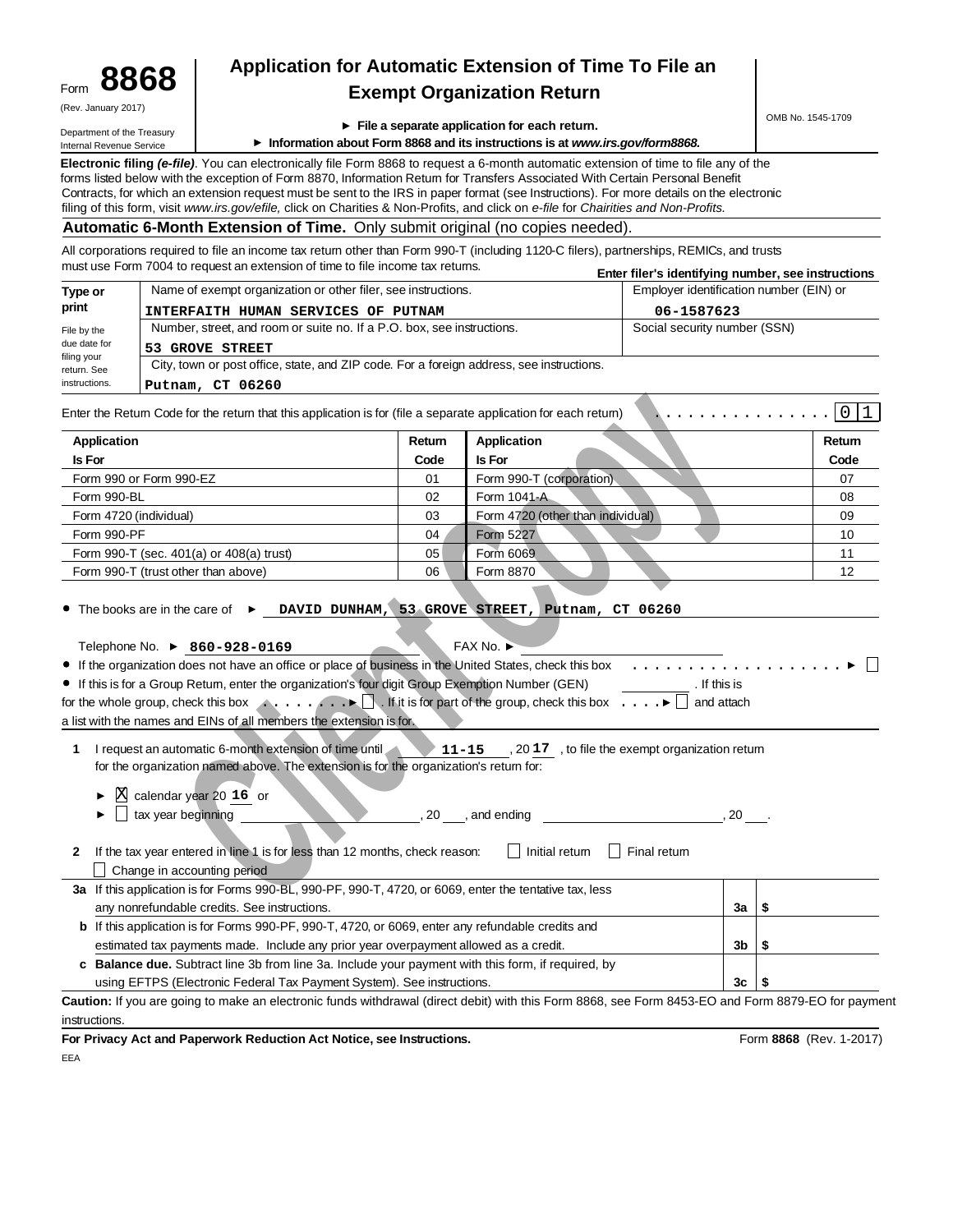| 8879-EO<br>Form                                                                                          | <b>IRS e-file Signature Authorization</b><br>for an Exempt Organization                                                                                                                                                                                                                                                                                                                                                                                                                                                                                                                                                                                                                                                                                                                                                                                                                                                                                                                                                                                                                                                                                                                                                                                                                                                                                                                                                                                                                                                                                                                                                                                                                                                                                                                                                                                                                                                                                                                                                                                                                                                                                                                                                                                                                                                                                                                         |                                       | OMB No. 1545-1878      |
|----------------------------------------------------------------------------------------------------------|-------------------------------------------------------------------------------------------------------------------------------------------------------------------------------------------------------------------------------------------------------------------------------------------------------------------------------------------------------------------------------------------------------------------------------------------------------------------------------------------------------------------------------------------------------------------------------------------------------------------------------------------------------------------------------------------------------------------------------------------------------------------------------------------------------------------------------------------------------------------------------------------------------------------------------------------------------------------------------------------------------------------------------------------------------------------------------------------------------------------------------------------------------------------------------------------------------------------------------------------------------------------------------------------------------------------------------------------------------------------------------------------------------------------------------------------------------------------------------------------------------------------------------------------------------------------------------------------------------------------------------------------------------------------------------------------------------------------------------------------------------------------------------------------------------------------------------------------------------------------------------------------------------------------------------------------------------------------------------------------------------------------------------------------------------------------------------------------------------------------------------------------------------------------------------------------------------------------------------------------------------------------------------------------------------------------------------------------------------------------------------------------------|---------------------------------------|------------------------|
|                                                                                                          | For calendar year 2016, or fiscal year beginning the state of the state of the state of the state of the state of the state of the state of the state of the state of the state of the state of the state of the state of the                                                                                                                                                                                                                                                                                                                                                                                                                                                                                                                                                                                                                                                                                                                                                                                                                                                                                                                                                                                                                                                                                                                                                                                                                                                                                                                                                                                                                                                                                                                                                                                                                                                                                                                                                                                                                                                                                                                                                                                                                                                                                                                                                                   |                                       |                        |
| Department of the Treasury                                                                               | ▶ Do not send to the IRS. Keep for your records.                                                                                                                                                                                                                                                                                                                                                                                                                                                                                                                                                                                                                                                                                                                                                                                                                                                                                                                                                                                                                                                                                                                                                                                                                                                                                                                                                                                                                                                                                                                                                                                                                                                                                                                                                                                                                                                                                                                                                                                                                                                                                                                                                                                                                                                                                                                                                |                                       | 2016                   |
| Internal Revenue Service                                                                                 | Information about Form 8879-EO and its instructions is at www.irs.gov/form8879eo.                                                                                                                                                                                                                                                                                                                                                                                                                                                                                                                                                                                                                                                                                                                                                                                                                                                                                                                                                                                                                                                                                                                                                                                                                                                                                                                                                                                                                                                                                                                                                                                                                                                                                                                                                                                                                                                                                                                                                                                                                                                                                                                                                                                                                                                                                                               |                                       |                        |
| Name of exempt organization                                                                              |                                                                                                                                                                                                                                                                                                                                                                                                                                                                                                                                                                                                                                                                                                                                                                                                                                                                                                                                                                                                                                                                                                                                                                                                                                                                                                                                                                                                                                                                                                                                                                                                                                                                                                                                                                                                                                                                                                                                                                                                                                                                                                                                                                                                                                                                                                                                                                                                 | <b>Employer identification number</b> |                        |
| Name and title of officer                                                                                | <b>INTERFAITH HUMAN SERVICES OF PUTNAM</b>                                                                                                                                                                                                                                                                                                                                                                                                                                                                                                                                                                                                                                                                                                                                                                                                                                                                                                                                                                                                                                                                                                                                                                                                                                                                                                                                                                                                                                                                                                                                                                                                                                                                                                                                                                                                                                                                                                                                                                                                                                                                                                                                                                                                                                                                                                                                                      | 06-1587623                            |                        |
|                                                                                                          |                                                                                                                                                                                                                                                                                                                                                                                                                                                                                                                                                                                                                                                                                                                                                                                                                                                                                                                                                                                                                                                                                                                                                                                                                                                                                                                                                                                                                                                                                                                                                                                                                                                                                                                                                                                                                                                                                                                                                                                                                                                                                                                                                                                                                                                                                                                                                                                                 |                                       |                        |
| <b>KAREN OSBREY, BOARD PRESIDENT</b><br>Part I                                                           | Type of Return and Return Information (Whole Dollars Only)                                                                                                                                                                                                                                                                                                                                                                                                                                                                                                                                                                                                                                                                                                                                                                                                                                                                                                                                                                                                                                                                                                                                                                                                                                                                                                                                                                                                                                                                                                                                                                                                                                                                                                                                                                                                                                                                                                                                                                                                                                                                                                                                                                                                                                                                                                                                      |                                       |                        |
| 1a Form 990 check here $\triangleright \Box$<br>2a Form 990-EZ check here<br>3a Form 1120-POL check here | Check the box for the retum for which you are using this Form 8879-EO and enter the applicable amount, if any, from the retum. If you<br>check the box on line 1a, 2a, 3a, 4a, or 5a, below, and the amount on that line for the return being filed with this form was blank, then<br>leave line 1b, 2b, 3b, 4b, or 5b, whichever is applicable, blank (do not enter -0-). But, if you entered -0- on the return, then enter -0- on<br>the applicable line below. Do not complete more than 1 line in Part I.<br><b>b</b> Total revenue, if any (Form 990, Part VIII, column $(A)$ , line 12) $\ldots \ldots \ldots$<br><b>b</b> Total revenue, if any (Form 990-EZ, line 9) $\ldots \ldots \ldots \ldots \ldots \ldots \ldots$<br><b>b</b> Total tax (Form 1120-POL, line 22) $\ldots \ldots \ldots \ldots \ldots \ldots \ldots \ldots \ldots 3b$                                                                                                                                                                                                                                                                                                                                                                                                                                                                                                                                                                                                                                                                                                                                                                                                                                                                                                                                                                                                                                                                                                                                                                                                                                                                                                                                                                                                                                                                                                                                              |                                       | 113,389                |
| 4a Form 990-PF check here                                                                                | <b>b</b> Tax based on investment income (Form 990-PF, Part VI, line 5) $\ldots \ldots$                                                                                                                                                                                                                                                                                                                                                                                                                                                                                                                                                                                                                                                                                                                                                                                                                                                                                                                                                                                                                                                                                                                                                                                                                                                                                                                                                                                                                                                                                                                                                                                                                                                                                                                                                                                                                                                                                                                                                                                                                                                                                                                                                                                                                                                                                                          |                                       |                        |
| 5a Form 8868 check here $\blacktriangleright$ $\mid \cdot \mid$                                          | <b>b</b> Balance Due (Form 8868, line 3c) $\ldots$ ,,,,,,,,,,,,,,,,,,,,,,,,,,,,5b                                                                                                                                                                                                                                                                                                                                                                                                                                                                                                                                                                                                                                                                                                                                                                                                                                                                                                                                                                                                                                                                                                                                                                                                                                                                                                                                                                                                                                                                                                                                                                                                                                                                                                                                                                                                                                                                                                                                                                                                                                                                                                                                                                                                                                                                                                               |                                       |                        |
| <b>Part II</b>                                                                                           | Declaration and Signature Authorization of Officer                                                                                                                                                                                                                                                                                                                                                                                                                                                                                                                                                                                                                                                                                                                                                                                                                                                                                                                                                                                                                                                                                                                                                                                                                                                                                                                                                                                                                                                                                                                                                                                                                                                                                                                                                                                                                                                                                                                                                                                                                                                                                                                                                                                                                                                                                                                                              |                                       |                        |
| Officer's PIN: check one box only<br> X                                                                  | are true, correct, and complete. I further declare that the amount in Part I above is the amount shown on the copy of the<br>organization's electronic retum. I consent to allow my intermediate service provider, transmitter, or electronic retum originator (ERO)<br>to send the organization's return to the IRS and to receive from the IRS (a) an acknowledgement of receipt or reason for rejection of<br>the transmission, (b) the reason for any delay in processing the return or refund, and (c) the date of any refund. If applicable, I<br>authorize the U.S. Treasury and its designated Financial Agent to initiate an electronic funds withdrawal (direct debit) entry to the<br>financial institution account indicated in the tax preparation software for payment of the organization's federal taxes owed on this<br>retum, and the financial institution to debit the entry to this account. To revoke a payment, I must contact the U.S. Treasury Financial<br>Agent at 1-888-353-4537 no later than 2 business days prior to the payment (settlement) date. I also authorize the financial institutions<br>involved in the processing of the electronic payment of taxes to receive confidential information necessary to answer inquiries and<br>resolve issues related to the payment. I have selected a personal identification number (PIN) as my signature for the organization's<br>electronic retum and, if applicable, the organization's consent to electronic funds withdrawal.<br>l authorize FORTRESS FIDUCIARY COMPANY<br>to enter my PIN 38246<br><b>ERO firm name</b><br>Enter five numbers, but<br>do not enter all zeros<br>on the organization's tax year 2016 electronically filed retum. If I have indicated within this retum that a copy of the retum is<br>being filed with a state agency(ies) regulating charities as part of the IRS Fed/State program, I also authorize the aforementioned<br>ERO to enter my PIN on the return's disclosure consent screen.<br>As an officer of the organization, I will enter my PIN as my signature on the organization's tax year 2016 electronically filed return.<br>If I have indicated within this retum that a copy of the retum is being filed with a state agency(ies) regulating charities as part of<br>the IRS Fed/State program, I will enter my PIN on the retum's disclosure consent screen. | as my signature                       |                        |
| Officer's signature                                                                                      | Date $\blacktriangleright$                                                                                                                                                                                                                                                                                                                                                                                                                                                                                                                                                                                                                                                                                                                                                                                                                                                                                                                                                                                                                                                                                                                                                                                                                                                                                                                                                                                                                                                                                                                                                                                                                                                                                                                                                                                                                                                                                                                                                                                                                                                                                                                                                                                                                                                                                                                                                                      |                                       |                        |
| <b>Part III</b>                                                                                          | <b>Certification and Authentication</b>                                                                                                                                                                                                                                                                                                                                                                                                                                                                                                                                                                                                                                                                                                                                                                                                                                                                                                                                                                                                                                                                                                                                                                                                                                                                                                                                                                                                                                                                                                                                                                                                                                                                                                                                                                                                                                                                                                                                                                                                                                                                                                                                                                                                                                                                                                                                                         |                                       |                        |
|                                                                                                          | ERO's EFIN/PIN. Enter your six-digit electronic filing identification<br>number (EFIN) followed by your five-digit self-selected PIN.                                                                                                                                                                                                                                                                                                                                                                                                                                                                                                                                                                                                                                                                                                                                                                                                                                                                                                                                                                                                                                                                                                                                                                                                                                                                                                                                                                                                                                                                                                                                                                                                                                                                                                                                                                                                                                                                                                                                                                                                                                                                                                                                                                                                                                                           | 19587<br>064598                       | do not enter all zeros |
|                                                                                                          | I certify that the above numeric entry is my PIN, which is my signature on the 2016 electronically filed retum for the organization<br>indicated above. I confirm that I am submitting this return in accordance with the requirements of Pub. 4163, Modernized e-File (MeF)<br>Information for Authorized IRS e-file Providers for Business Returns.                                                                                                                                                                                                                                                                                                                                                                                                                                                                                                                                                                                                                                                                                                                                                                                                                                                                                                                                                                                                                                                                                                                                                                                                                                                                                                                                                                                                                                                                                                                                                                                                                                                                                                                                                                                                                                                                                                                                                                                                                                           |                                       |                        |
| ERO's signature                                                                                          | Date $\blacktriangleright$                                                                                                                                                                                                                                                                                                                                                                                                                                                                                                                                                                                                                                                                                                                                                                                                                                                                                                                                                                                                                                                                                                                                                                                                                                                                                                                                                                                                                                                                                                                                                                                                                                                                                                                                                                                                                                                                                                                                                                                                                                                                                                                                                                                                                                                                                                                                                                      | 10-21-2017                            |                        |
|                                                                                                          |                                                                                                                                                                                                                                                                                                                                                                                                                                                                                                                                                                                                                                                                                                                                                                                                                                                                                                                                                                                                                                                                                                                                                                                                                                                                                                                                                                                                                                                                                                                                                                                                                                                                                                                                                                                                                                                                                                                                                                                                                                                                                                                                                                                                                                                                                                                                                                                                 |                                       |                        |
|                                                                                                          | <b>ERO Must Retain This Form - See Instructions</b>                                                                                                                                                                                                                                                                                                                                                                                                                                                                                                                                                                                                                                                                                                                                                                                                                                                                                                                                                                                                                                                                                                                                                                                                                                                                                                                                                                                                                                                                                                                                                                                                                                                                                                                                                                                                                                                                                                                                                                                                                                                                                                                                                                                                                                                                                                                                             |                                       |                        |
|                                                                                                          | Do Not Submit This Form To the IRS Unless Requested To Do So                                                                                                                                                                                                                                                                                                                                                                                                                                                                                                                                                                                                                                                                                                                                                                                                                                                                                                                                                                                                                                                                                                                                                                                                                                                                                                                                                                                                                                                                                                                                                                                                                                                                                                                                                                                                                                                                                                                                                                                                                                                                                                                                                                                                                                                                                                                                    |                                       |                        |
|                                                                                                          | For Paperwork Reduction Act Notice, see instructions.                                                                                                                                                                                                                                                                                                                                                                                                                                                                                                                                                                                                                                                                                                                                                                                                                                                                                                                                                                                                                                                                                                                                                                                                                                                                                                                                                                                                                                                                                                                                                                                                                                                                                                                                                                                                                                                                                                                                                                                                                                                                                                                                                                                                                                                                                                                                           |                                       | Form 8879-EO (2016)    |

EEA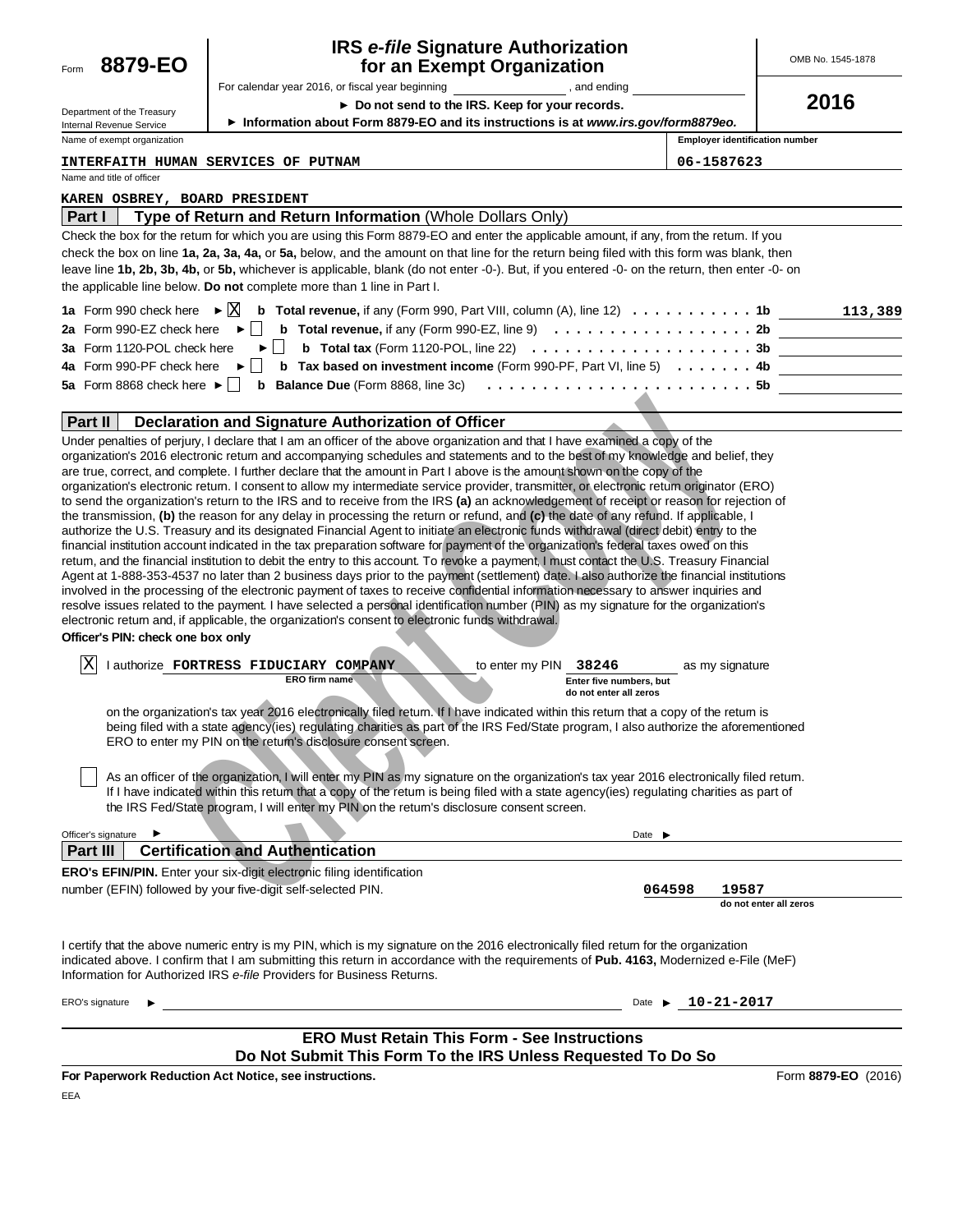| FEIN<br>Name(s) as shown on return<br>06-1587623<br>INTERFAITH HUMAN SERVICES OF PUTNAM<br>Description<br>Amount<br>\$<br>Cash and equivalents<br>107,707<br>Also Non-Cash Contributions of \$112,108 were donated<br>$\frac{1}{2}$<br>Total:<br>107,708<br><b>OTHER EXPENSES</b><br>Description<br>Amount<br>\$<br>1,672<br>ADVERTISING<br>498<br><b>PHONE</b><br>2,959<br>MISC<br>1,573<br>HOMELESSNESS PREVENTION<br>9,482<br>DIAPER BANK<br>FARMER'S MARKET<br>711<br>16,578<br>NOURISHING NEIGHBORS<br>4,595<br>SUMMER FOOD PROGRAM<br>FOOD TRANSPORTATION<br>15<br>3,175<br>WEBSITE<br>810<br>CLEANING<br>1,829<br><b>EQUIPMENT</b><br>Total:<br>_\$<br>43,897<br>OTHER ADJUSTMENTS<br>Description<br>Amount<br>ADJUSTMENT OF PURCHASES AND EXPENSES<br>\$<br>(8, 477)<br>Ś.<br>Total:<br>$-8,477$ | 990 | <b>Overflow Statement</b> | $_{\text{Page}}^{2016}$ 1 |
|----------------------------------------------------------------------------------------------------------------------------------------------------------------------------------------------------------------------------------------------------------------------------------------------------------------------------------------------------------------------------------------------------------------------------------------------------------------------------------------------------------------------------------------------------------------------------------------------------------------------------------------------------------------------------------------------------------------------------------------------------------------------------------------------------------|-----|---------------------------|---------------------------|
|                                                                                                                                                                                                                                                                                                                                                                                                                                                                                                                                                                                                                                                                                                                                                                                                          |     |                           |                           |
|                                                                                                                                                                                                                                                                                                                                                                                                                                                                                                                                                                                                                                                                                                                                                                                                          |     |                           |                           |
|                                                                                                                                                                                                                                                                                                                                                                                                                                                                                                                                                                                                                                                                                                                                                                                                          |     |                           |                           |
|                                                                                                                                                                                                                                                                                                                                                                                                                                                                                                                                                                                                                                                                                                                                                                                                          |     |                           |                           |
|                                                                                                                                                                                                                                                                                                                                                                                                                                                                                                                                                                                                                                                                                                                                                                                                          |     |                           |                           |
|                                                                                                                                                                                                                                                                                                                                                                                                                                                                                                                                                                                                                                                                                                                                                                                                          |     |                           |                           |
|                                                                                                                                                                                                                                                                                                                                                                                                                                                                                                                                                                                                                                                                                                                                                                                                          |     |                           |                           |
|                                                                                                                                                                                                                                                                                                                                                                                                                                                                                                                                                                                                                                                                                                                                                                                                          |     |                           |                           |
|                                                                                                                                                                                                                                                                                                                                                                                                                                                                                                                                                                                                                                                                                                                                                                                                          |     |                           |                           |
|                                                                                                                                                                                                                                                                                                                                                                                                                                                                                                                                                                                                                                                                                                                                                                                                          |     |                           |                           |
|                                                                                                                                                                                                                                                                                                                                                                                                                                                                                                                                                                                                                                                                                                                                                                                                          |     |                           |                           |
|                                                                                                                                                                                                                                                                                                                                                                                                                                                                                                                                                                                                                                                                                                                                                                                                          |     |                           |                           |
|                                                                                                                                                                                                                                                                                                                                                                                                                                                                                                                                                                                                                                                                                                                                                                                                          |     |                           |                           |
|                                                                                                                                                                                                                                                                                                                                                                                                                                                                                                                                                                                                                                                                                                                                                                                                          |     |                           |                           |
|                                                                                                                                                                                                                                                                                                                                                                                                                                                                                                                                                                                                                                                                                                                                                                                                          |     |                           |                           |
|                                                                                                                                                                                                                                                                                                                                                                                                                                                                                                                                                                                                                                                                                                                                                                                                          |     |                           |                           |
|                                                                                                                                                                                                                                                                                                                                                                                                                                                                                                                                                                                                                                                                                                                                                                                                          |     |                           |                           |
|                                                                                                                                                                                                                                                                                                                                                                                                                                                                                                                                                                                                                                                                                                                                                                                                          |     |                           |                           |
|                                                                                                                                                                                                                                                                                                                                                                                                                                                                                                                                                                                                                                                                                                                                                                                                          |     |                           |                           |
|                                                                                                                                                                                                                                                                                                                                                                                                                                                                                                                                                                                                                                                                                                                                                                                                          |     |                           |                           |
|                                                                                                                                                                                                                                                                                                                                                                                                                                                                                                                                                                                                                                                                                                                                                                                                          |     |                           |                           |
|                                                                                                                                                                                                                                                                                                                                                                                                                                                                                                                                                                                                                                                                                                                                                                                                          |     |                           |                           |
|                                                                                                                                                                                                                                                                                                                                                                                                                                                                                                                                                                                                                                                                                                                                                                                                          |     |                           |                           |
|                                                                                                                                                                                                                                                                                                                                                                                                                                                                                                                                                                                                                                                                                                                                                                                                          |     |                           |                           |
|                                                                                                                                                                                                                                                                                                                                                                                                                                                                                                                                                                                                                                                                                                                                                                                                          |     |                           |                           |
|                                                                                                                                                                                                                                                                                                                                                                                                                                                                                                                                                                                                                                                                                                                                                                                                          |     |                           |                           |
|                                                                                                                                                                                                                                                                                                                                                                                                                                                                                                                                                                                                                                                                                                                                                                                                          |     |                           |                           |
|                                                                                                                                                                                                                                                                                                                                                                                                                                                                                                                                                                                                                                                                                                                                                                                                          |     |                           |                           |
|                                                                                                                                                                                                                                                                                                                                                                                                                                                                                                                                                                                                                                                                                                                                                                                                          |     |                           |                           |
|                                                                                                                                                                                                                                                                                                                                                                                                                                                                                                                                                                                                                                                                                                                                                                                                          |     |                           |                           |
|                                                                                                                                                                                                                                                                                                                                                                                                                                                                                                                                                                                                                                                                                                                                                                                                          |     |                           |                           |
|                                                                                                                                                                                                                                                                                                                                                                                                                                                                                                                                                                                                                                                                                                                                                                                                          |     |                           |                           |
|                                                                                                                                                                                                                                                                                                                                                                                                                                                                                                                                                                                                                                                                                                                                                                                                          |     |                           |                           |
|                                                                                                                                                                                                                                                                                                                                                                                                                                                                                                                                                                                                                                                                                                                                                                                                          |     |                           |                           |
|                                                                                                                                                                                                                                                                                                                                                                                                                                                                                                                                                                                                                                                                                                                                                                                                          |     |                           |                           |
|                                                                                                                                                                                                                                                                                                                                                                                                                                                                                                                                                                                                                                                                                                                                                                                                          |     |                           |                           |
|                                                                                                                                                                                                                                                                                                                                                                                                                                                                                                                                                                                                                                                                                                                                                                                                          |     |                           |                           |
|                                                                                                                                                                                                                                                                                                                                                                                                                                                                                                                                                                                                                                                                                                                                                                                                          |     |                           |                           |
|                                                                                                                                                                                                                                                                                                                                                                                                                                                                                                                                                                                                                                                                                                                                                                                                          |     |                           |                           |
|                                                                                                                                                                                                                                                                                                                                                                                                                                                                                                                                                                                                                                                                                                                                                                                                          |     |                           |                           |